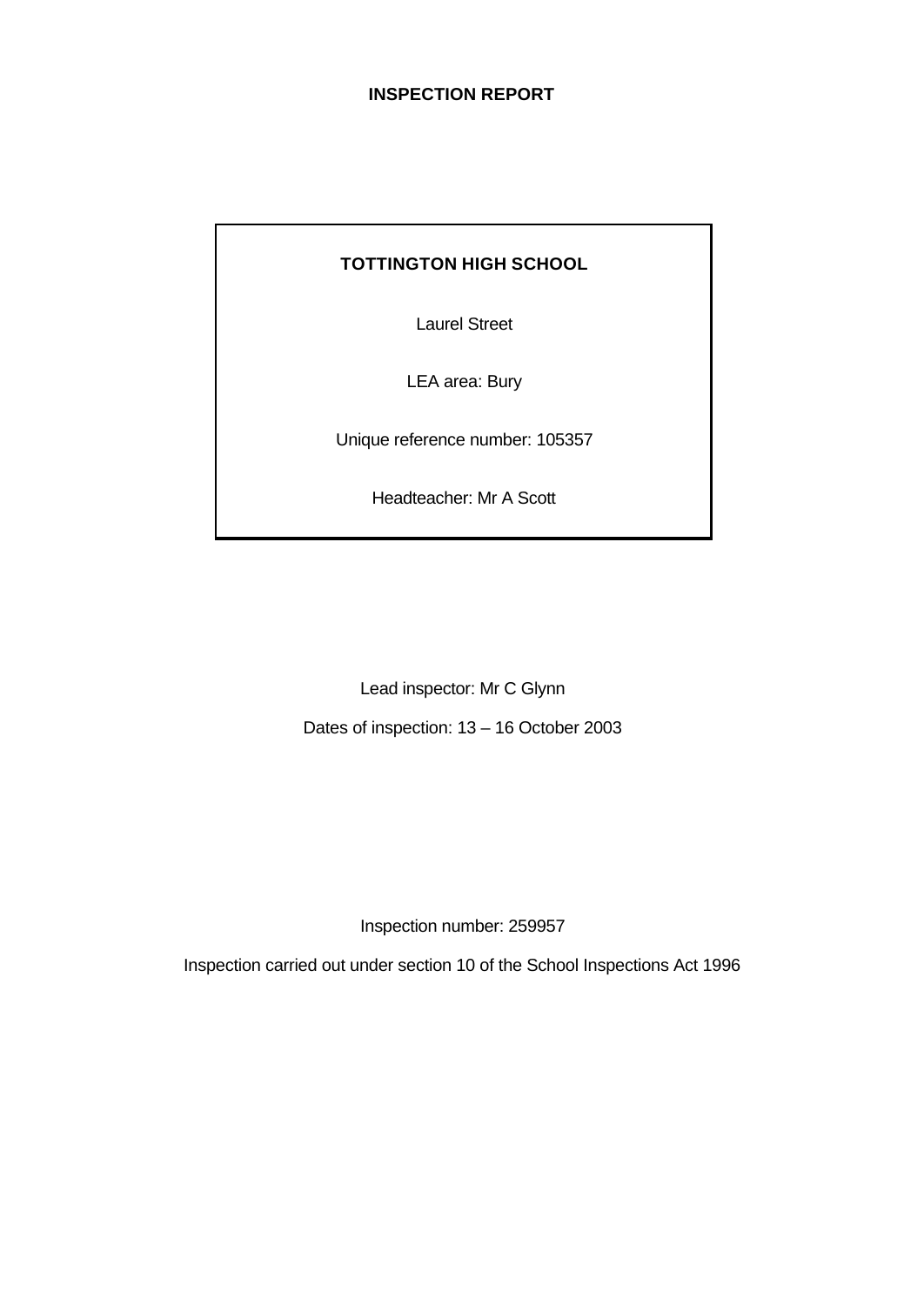# © Crown copyright 2003

This report may be reproduced in whole or in part for non-commercial educational purposes, provided that all extracts quoted are reproduced verbatim without adaptation and on condition that the source and date thereof are stated.

Further copies of this report are obtainable from the school. Under the School Inspections Act 1996, the school must provide a copy of this report and/or its summary free of charge to certain categories of people. A charge not exceeding the full cost of reproduction may be made for any other copies supplied.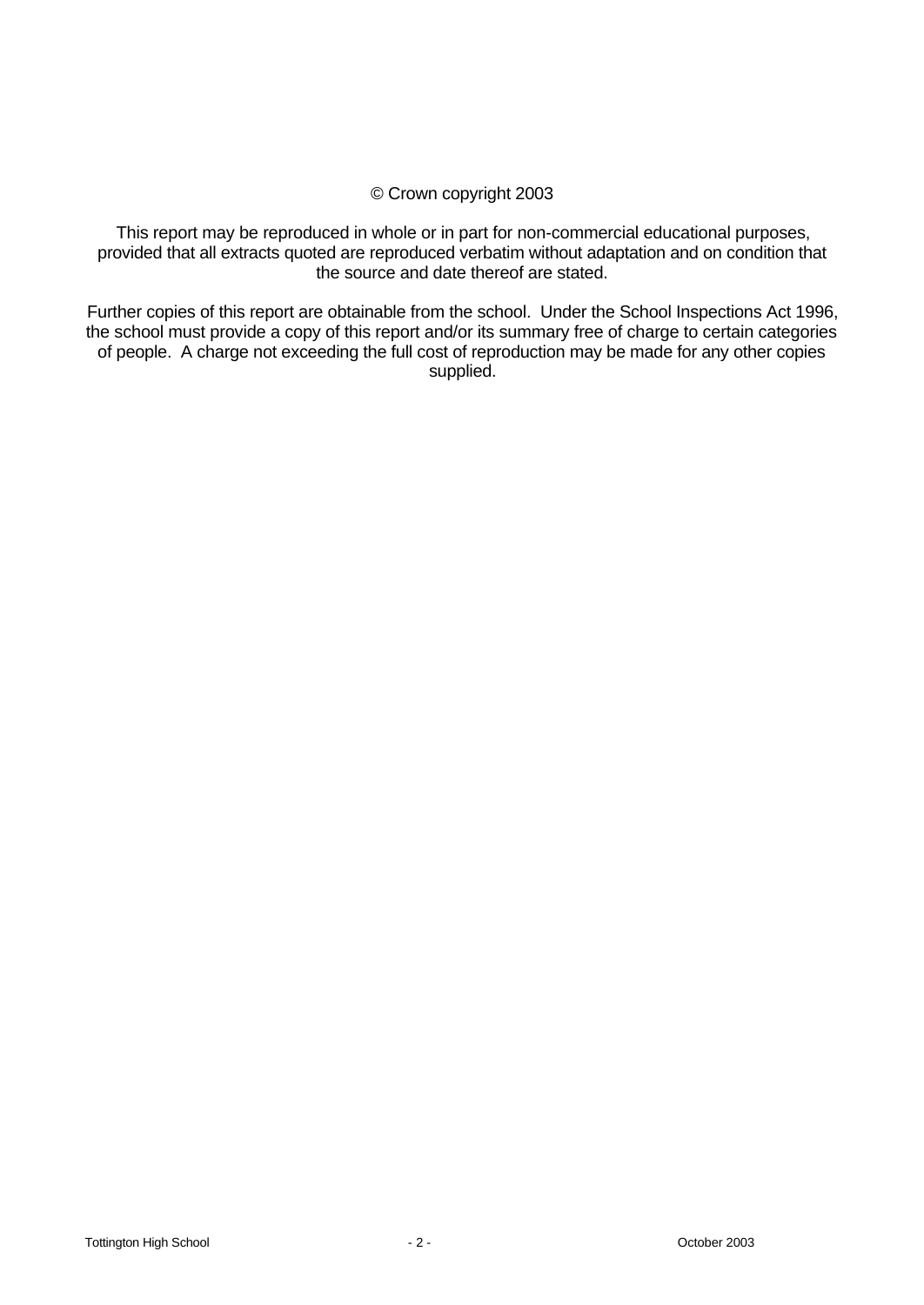# **INFORMATION ABOUT THE SCHOOL**

| Type of school:              | Comprehensive                      |
|------------------------------|------------------------------------|
| School category:             | Community                          |
| Age range of pupils:         | 11 to 16                           |
| Gender of pupils:            | Mixed                              |
| Number on roll:              | 986                                |
| School address:              | <b>Laurel Street</b><br>Tottington |
| Postcode:                    | <b>Bury</b><br>BL8 3LY             |
| Telephone number:            | 01204 882327                       |
| Fax number:                  | 01204 884849                       |
| Appropriate authority:       | The governing body                 |
| Name of chair of governors:  | <b>Cllr W Johnson MBE</b>          |
| Date of previous inspection: | 14 September 1998                  |

# **CHARACTERISTICS OF THE SCHOOL**

Tottington is an average size comprehensive school with 986 students aged 11-16. Less than one percent of students are from non-white families and the intake is above average in terms of attainment and social and economic status. The number of students on free school meals is below average but the percentage with a statement of special educational need is well above the national average. A special resource unit exists for 20 such students.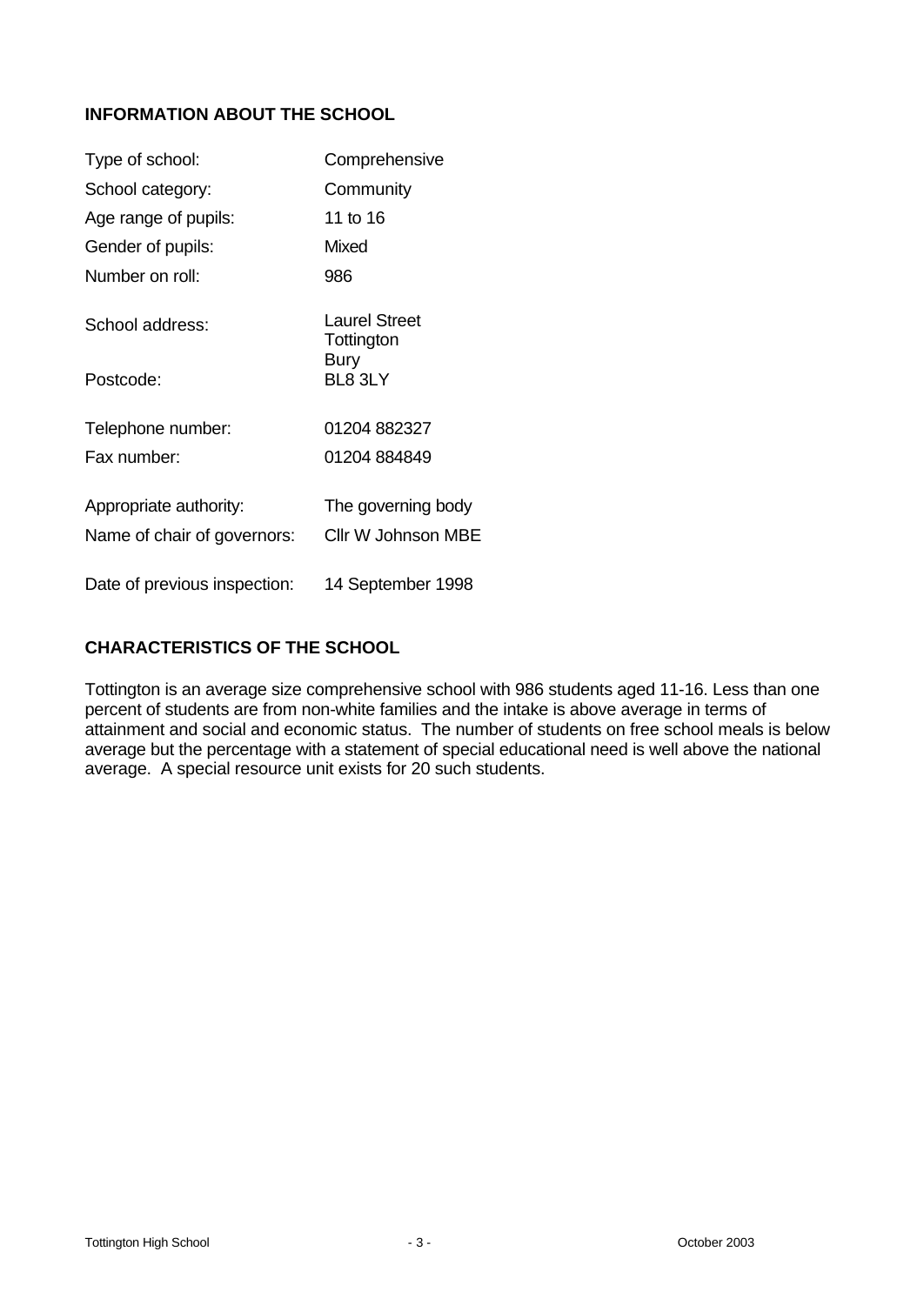# **INFORMATION ABOUT THE INSPECTION TEAM**

| Members of the inspection team |                    |                | <b>Subject responsibilities</b>             |
|--------------------------------|--------------------|----------------|---------------------------------------------|
| 2741                           | Mr C Glynn         | Lead inspector | English as an additional language           |
|                                |                    |                | Drama                                       |
| 9843                           | Mrs S Drake        | Lay inspector  |                                             |
| 30996                          | Mrs A Higginbotham | Team inspector | <b>Mathematics</b>                          |
|                                |                    |                | Citizenship                                 |
| 23462                          | Mrs J Morrison     | Team inspector | English                                     |
| 17799                          | Mr A Stoddart      | Team inspector | Science                                     |
| 31096                          | Mr J Thornhill     | Team inspector | Information and communication<br>technology |
| 32329                          | Mr A Stafford      | Team inspector | Art and design                              |
| 1759                           | Mr G Edwards       | Team inspector | Design and technology                       |
| 32169                          | Mr B O'Hagan       | Team inspector | Geography                                   |
|                                |                    |                | History                                     |
| 27082                          | Mr G Henshall      | Team inspector | Modern foreign languages                    |
|                                |                    |                | <b>Business studies</b>                     |
| 20490                          | Mr P Wilson        | Team inspector | <b>Music</b>                                |
| 31821                          | Mr B McCann        | Team inspector | Physical education                          |
| 27803                          | Mr J Clark         | Team inspector | Special educational needs                   |
| 7602                           | Mrs E Milroy       | Team inspector | Religious education                         |
| 28882                          | Mr B V Jones       | Team inspector |                                             |
|                                |                    |                |                                             |

The inspection contractor was:

Nord Anglia School Inspection Services Strathblane House Ashfield Road **Cheadle Stockport** SK8 1BB

Any concerns or complaints about the inspection or the report should be made initially to the inspection contractor. The procedures are set out in the leaflet *'Complaining about Ofsted Inspections'*, which is available from Ofsted Publications Centre (telephone 07002 637833) or Ofsted's website (www.oftsed.gov.uk).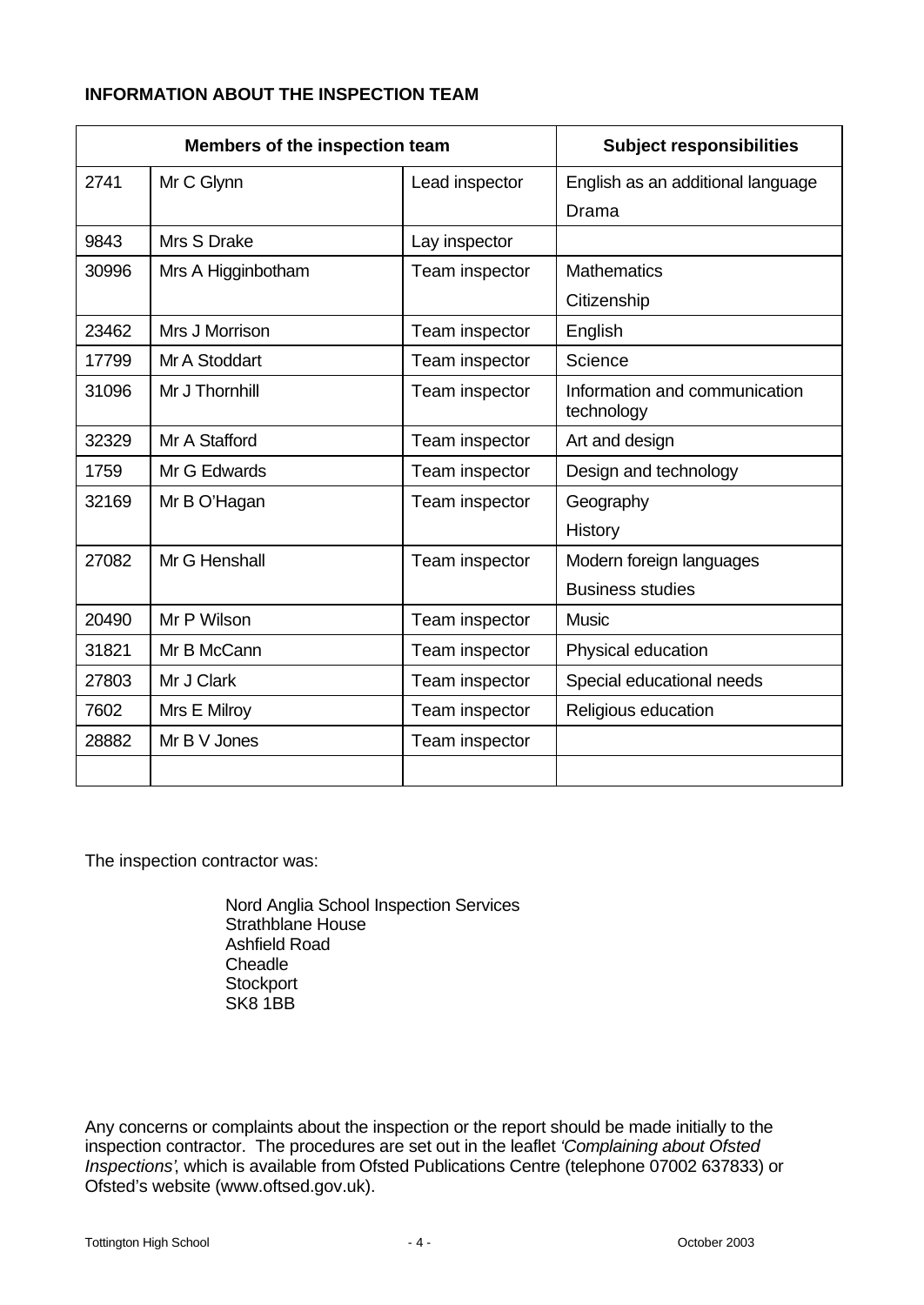# **REPORT CONTENTS**

|                                                                                                                                    | Page    |
|------------------------------------------------------------------------------------------------------------------------------------|---------|
| <b>PART A: SUMMARY OF THE REPORT</b>                                                                                               | 6       |
| <b>PART B: COMMENTARY ON THE MAIN INSPECTION FINDINGS</b>                                                                          |         |
| STANDARDS ACHIEVED BY PUPILS<br>Standards achieved in areas of learning, subjects and courses                                      | 9       |
| Pupils' attitudes, values and other personal qualities                                                                             |         |
| <b>QUALITY OF EDUCATION PROVIDED BY THE SCHOOL</b>                                                                                 | $12 \,$ |
| Teaching and learning<br>The curriculum<br>Care, guidance and support<br>Partnership with parents, other schools and the community |         |
| <b>LEADERSHIP AND MANAGEMENT</b>                                                                                                   | 18      |
| <b>OTHER SPECIFIED FEATURES</b>                                                                                                    | 19      |
| The Resource Provision                                                                                                             |         |
| PART C: THE QUALITY OF EDUCATION IN AREAS OF LEARNING,<br><b>SUBJECTS AND COURSES</b>                                              | 22      |
| AREAS OF LEARNING IN THE FOUNDATION STAGE                                                                                          |         |
| SUBJECTS [AND COURSES] IN KEY STAGES 3 and 4                                                                                       |         |
|                                                                                                                                    |         |
| <b>PART D: SUMMARY OF THE MAIN INSPECTION JUDGEMENTS</b>                                                                           | 42      |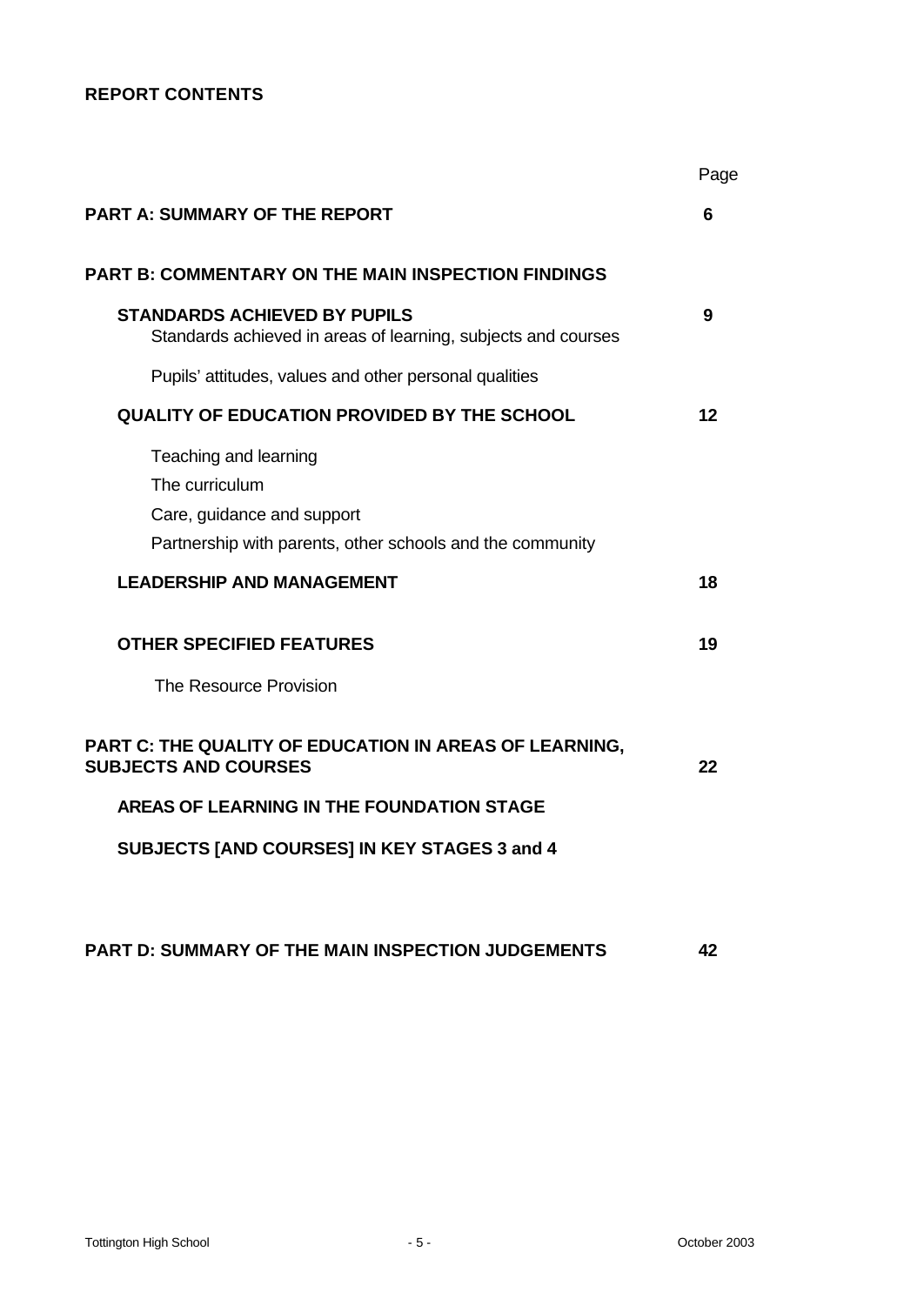# **PART A: SUMMARY OF THE REPORT**

# **OVERALL EVALUATION**

**Tottington High has many good features**. It is an effective, well managed, happy and busy school which successfully promotes students' personal development and which earns high approval from parents. The exam results are above average. Learning is satisfactory and students' positive attitudes often raise their learning to good. Teaching is satisfactory. It is often good, especially of the most able students. While the staff work hard to meet the needs of all the students; the achievement of the average attaining students could be higher with more challenging work. Overall achievement is satisfactory. The headteacher and senior managers continue to give sound leadership. They are well supported by the governing body. Systems for self-evaluation have been set up well and data very well analysed but a more robust approach to ensuring their use across all areas of the school's work is needed to ensure that the high standards already achieved continue to rise and that priorities for development are more accurately defined. The school gives satisfactory value for money.

The school's main strengths and weaknesses are:

- The above average results in national tests and public examinations. Standards in English, mathematics, double science, German, art and design, drama and music are particularly strong but weak in information and communication technology (ICT) French, RE and in graphics in design and technology.
- Unsatisfactory teaching is found in a significant percentage of lessons.
- Students with special educational needs are well catered for and they achieve well.
- The inclusive ethos is shown in the warm relationships and concern for the students' welfare.
- Governors' involvement, expertise and commitment are good.
- There is a very high level of parental and student satisfaction with all aspects of the school's life.
- The monitoring and evaluation of the quality of teaching in departments is underdeveloped.
- Data is used inconsistently by middle managers to inform future planning and target setting.

Satisfactory progress has been made in the last inspection's key issues to improve students' contributions in class, boys' achievement, homework timetables, teaching time and to meeting most statutory requirements. More remains to be done to ensure effective systems of monitoring and evaluating teaching quality and in the use of data to inform future planning.

# **STANDARDS ACHIEVED**

| Performance in GCSE/GNVQ examinations at<br>the end of Year 11, compared with: | similar schools<br>all schools |      |      |      |  |  |
|--------------------------------------------------------------------------------|--------------------------------|------|------|------|--|--|
|                                                                                | 2000                           | 2001 | 2002 | 2002 |  |  |
|                                                                                | B                              | B    |      |      |  |  |

*Key: A - well above average; B – above average; C – average; D – below average; E – well below average Similar schools are those whose pupils attained similarly at the end of Year 9.*

Standards in the majority of subjects are **above average**. Achievement is **satisfactory.** Across the school from Years 7 to 11 there is underachievement among some students within the middle band and those of just below average capability. High attaining students at entry fulfil their potential and reach high standards at GCSE. The significant number of students with special educational needs achieve well.

In Years 10 and 11 students achieve satisfactorily except in religious education where there is not enough time to cover the syllabus and in graphics and ICT where there is some unsatisfactory teaching. The school has identified a group of students in the middle range who underachieve in relation to their capabilities. These students are being mentored intensively to improve their progress.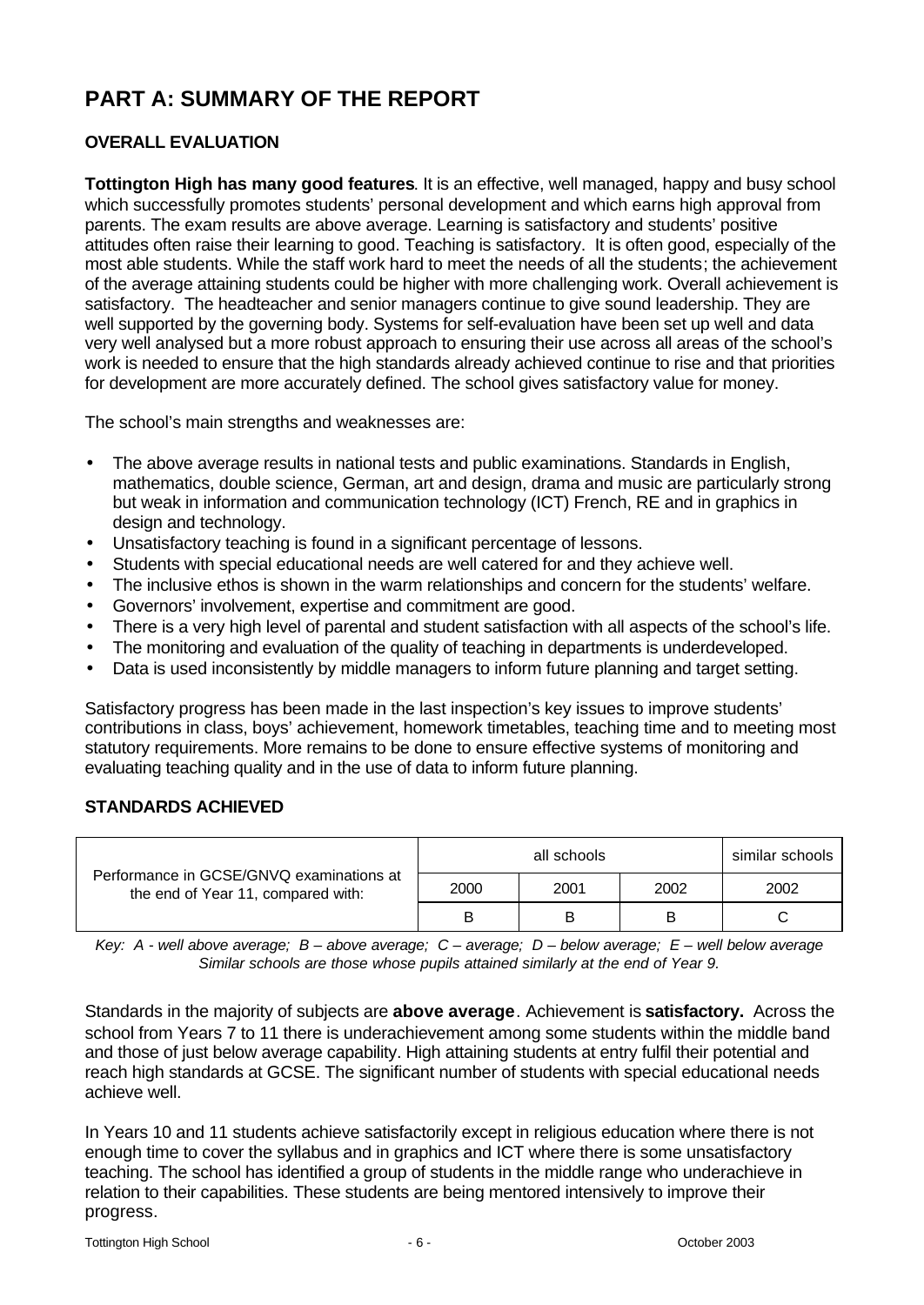By the end of Year 11, results attained in GCSE are well above average for the group who gain five subjects at grades A \*-C. When compared to similar schools and with their previous attainment the proportion attaining 5 grades at A\*-G is below average. This represents underachievement again in the middle band. The school is taking steps to match teaching more closely to the needs of these students and to raise teachers' expectations of their capabilities. There is little difference in the standards achieved by boys and girls in the three core subjects. Students with special educational needs attain standards appropriate to their prior attainment. Because they are well supported and fully included, they make good progress. Unsatisfactory teaching hampers the learning of some students who do not make enough progress in their English lessons.

Personal development is **good.** Social and moral development is good; spiritual and cultural development satisfactory. Students have good attitudes to learning and behave well. Punctuality is good and attendance is very good.

# **QUALITY OF EDUCATION**

The quality of education provided by the school is **satisfactory.** Teaching and assessment are **satisfactory.** Learning is **satisfactory** and students' positive attitudes often raise their learning to good. Most lessons are well planned and taught and students effectively encouraged to learn. Unsatisfactory teaching and learning was seen in a significant number of lessons where the work and teaching method chosen was ill-matched or the management of the students' behaviour was ineffective. This resulted in under-challenging work and weak progress. The school is particularly successful with teaching the highest and lowest attaining students and needs to address more the attainment of the average and below average attainers. Although the provision for ICT does not yet fully meet national curriculum requirements, a good curriculum is provided with a good range of alternative courses and extra-curricular opportunities. Time allocations for German, RE, PE, design and technology are below those found in most schools. The care, guidance and support for students as well as the partnerships with parents and the community are **good.**

#### **LEADERSHIP AND MANAGEMENT**

The leadership of the headteacher and senior managers who have considerable length of service and experience continues to be **sound**. The governing body supports and challenges the leadership well and effectively acts as a critical friend in evaluating the school's provision and success. Management is **good**. Middle managers need to be more effective in the self-evaluation processes, particularly in monitoring and evaluating teaching quality and the use of assessment to set students' targets.

# **PARENTS' AND PUPILS' VIEWS OF THE SCHOOL**

Parents are very supportive of the school, taking a keen interest in their children's progress. They are generous in their financial support and mostly approve the care given to settle students in school, the level of work expected and the teaching. Reservations were expressed about the range of activities offered, behaviour and how much the school seeks parents' views. Students like the school, asserting that they are taught well, are trusted and are expected to work hard. Bullying, behaviour and fair treatment were the concerns raised in the students' questionnaire but interviews with students confirm that staff are quick to spot and deal with any signs of unhappiness.

#### **IMPROVEMENTS NEEDED**

The most important things the school should do to improve are:

• Monitor and evaluate more effectively the quality of teaching and learning in order to eliminate the unsatisfactory teaching, particularly the effectiveness of middle managers in this self-evaluation process.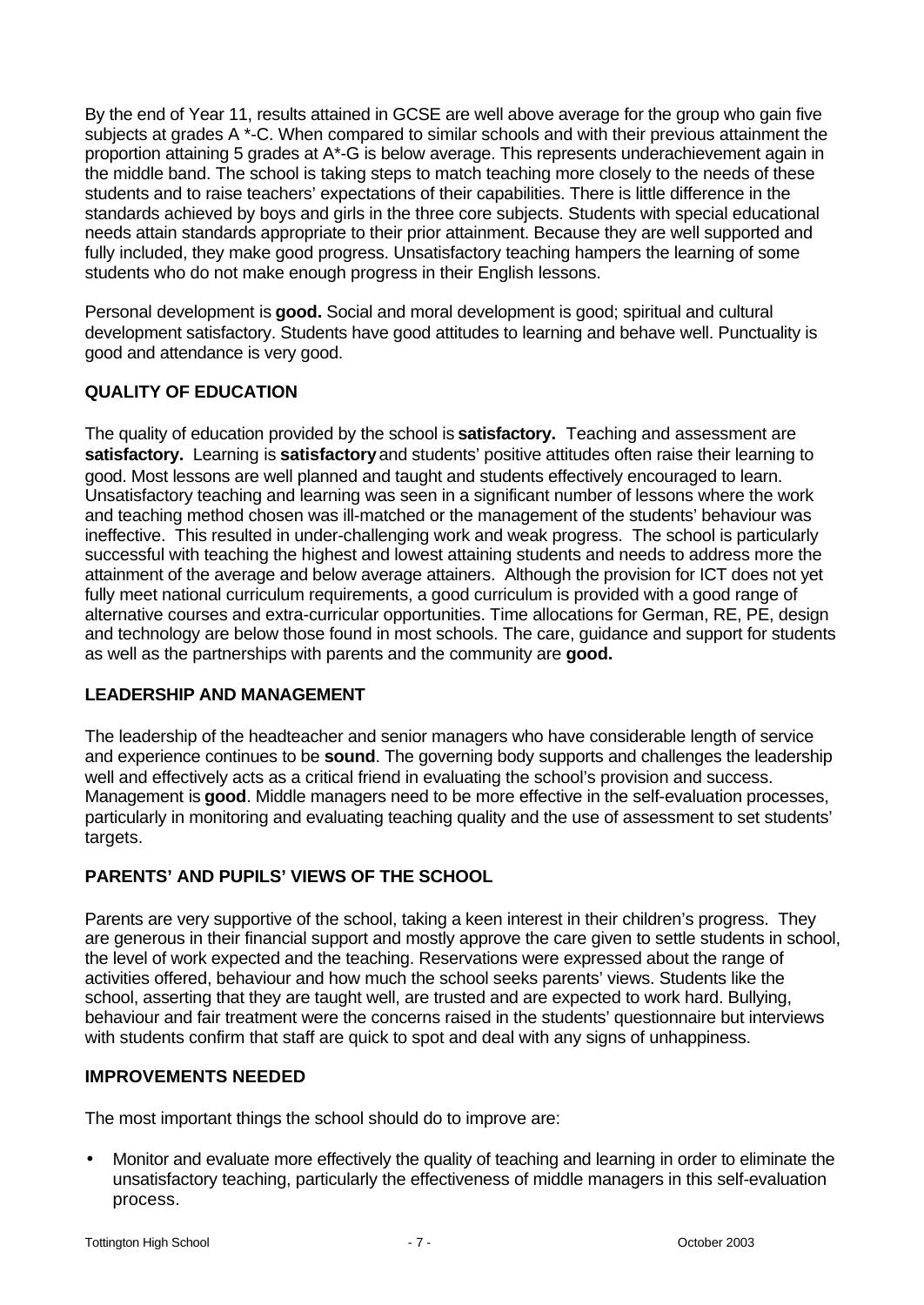- Raise standards in ICT, religious education, design and technology (graphics) and modern foreign languages.
- Ensure that the extensive data analysis available is used effectively across all areas of the school's work to identify strengths and weaknesses and set challenging strategic targets.
- Use assessment data consistently to inform long and short term target setting for student and help them to improve their work and, to meet statutory requirements by:
	- improving the provision for information and communication technology.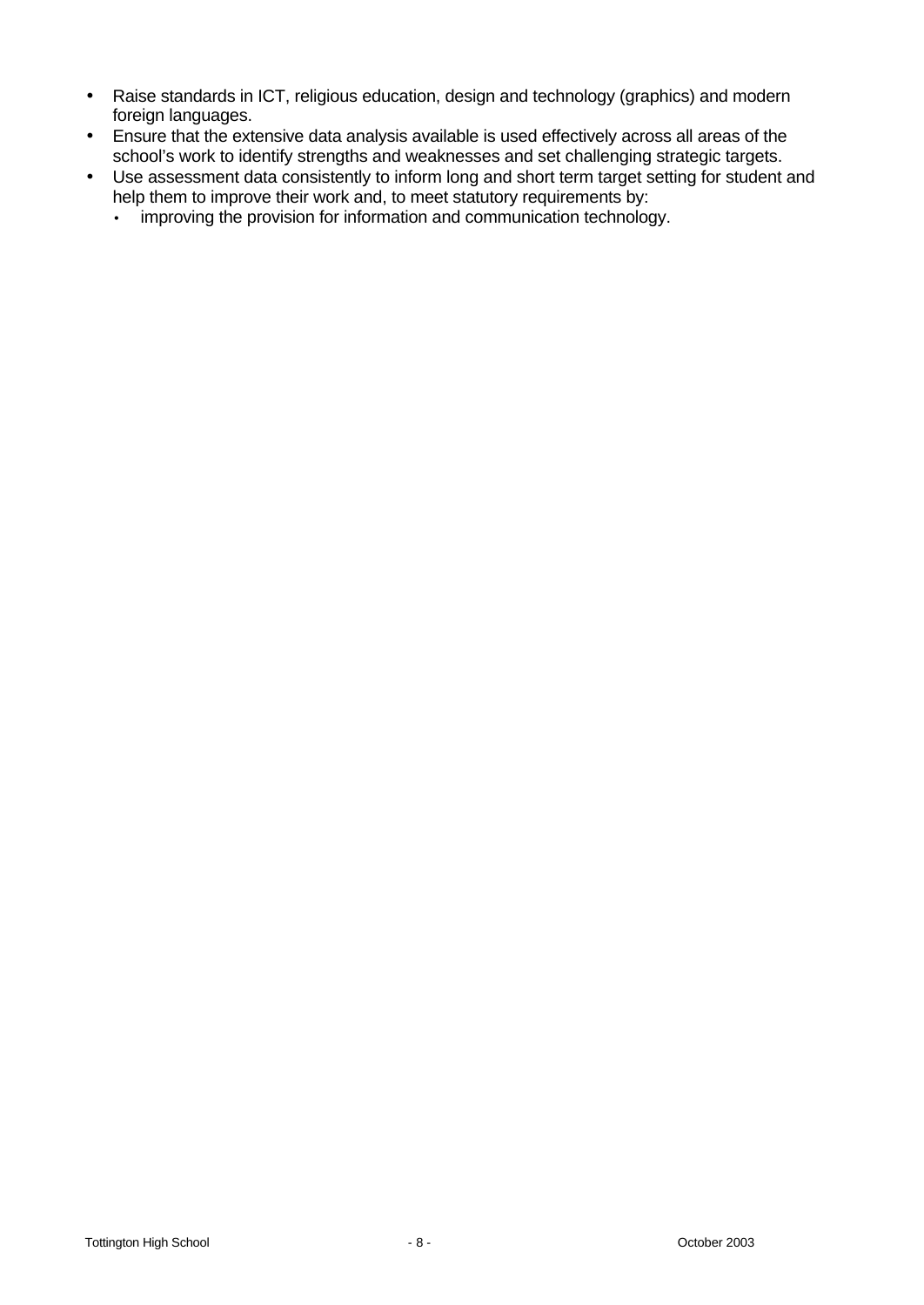# **PART B: COMMENTARY ON THE INSPECTION FINDINGS**

# **STANDARDS ACHIEVED BY PUPILS**

# **Standards achieved in areas of learning, subjects and courses**

Standards in the majority of subjects are **above average**. Achievement is **satisfactory**

#### *Standards in national tests at the end of Year 9 – average point scores in 2002*

| Standards in: | School results | National results |  |
|---------------|----------------|------------------|--|
| English       | 36.8 (34.4)    | 33.3(33.0)       |  |
| mathematics   | 37.9(38.1)     | 34.7 (34.4)      |  |
| science       | 35.5(36.1)     | 33.3(33.1)       |  |

*There were 203 pupils in the year group. Figures in brackets are for the previous year*

#### *Standards in GCSE/GNVQ examinations at the end of Year 11 in 2002*

|                                                     | School results | National results |
|-----------------------------------------------------|----------------|------------------|
| Percentage of pupils gaining 5 or more A*-C grades  | 64 (65)        | 50 (48)          |
| Percentage of pupils gaining 5 or more A*-G grades  | 91 (96)        | 91 (91)          |
| Percentage of pupils gaining 1 or more A*-G grades  | 100 (98)       | 96 (96)          |
| Average point score per pupil (best eight subjects) | 43.3           | 39.8             |

*There were 189 pupils in the year group. The percentages include the equivalent GCSE grades obtained in GNVQ assessments. Figures in brackets are for the previous year.*

# **Main Strengths and points for improvement**

- Results in tests and examinations reached by the highest attaining students are very good.
- In the years 7 to 9 results are well above the national average.
- In the core subjects, achievement in English is good and satisfactory in mathematics and science.
- When students' prior attainment is taken into account the degree to which the school lifts students' achievements in Years 7 to 9 is below average in mathematics and science.
- Standards in English, mathematics, double science, German, art and design, drama and music are particularly strong.
- Standards are weak in information and communication technology (ICT) French, RE and in graphics in design and technology.
- There is underachievement of those in the middle band of attainment.
- Students with special educational needs achieve well.
- Boys and girls achieve similar standards in the core subjects.

#### **Commentary**

1. Standards in the majority of subjects are above average. Achievement is **satisfactory.** In the years 7 to 9 results are well above the national average. Students reach well above average standards compared with all schools nationally. For these students achievement is good in the core subjects of English and satisfactory in mathematics and science. However, when students' prior attainment is taken into account the degree to which the school lifts students' achievements in Years 7 to 9 is below average in mathematics and science.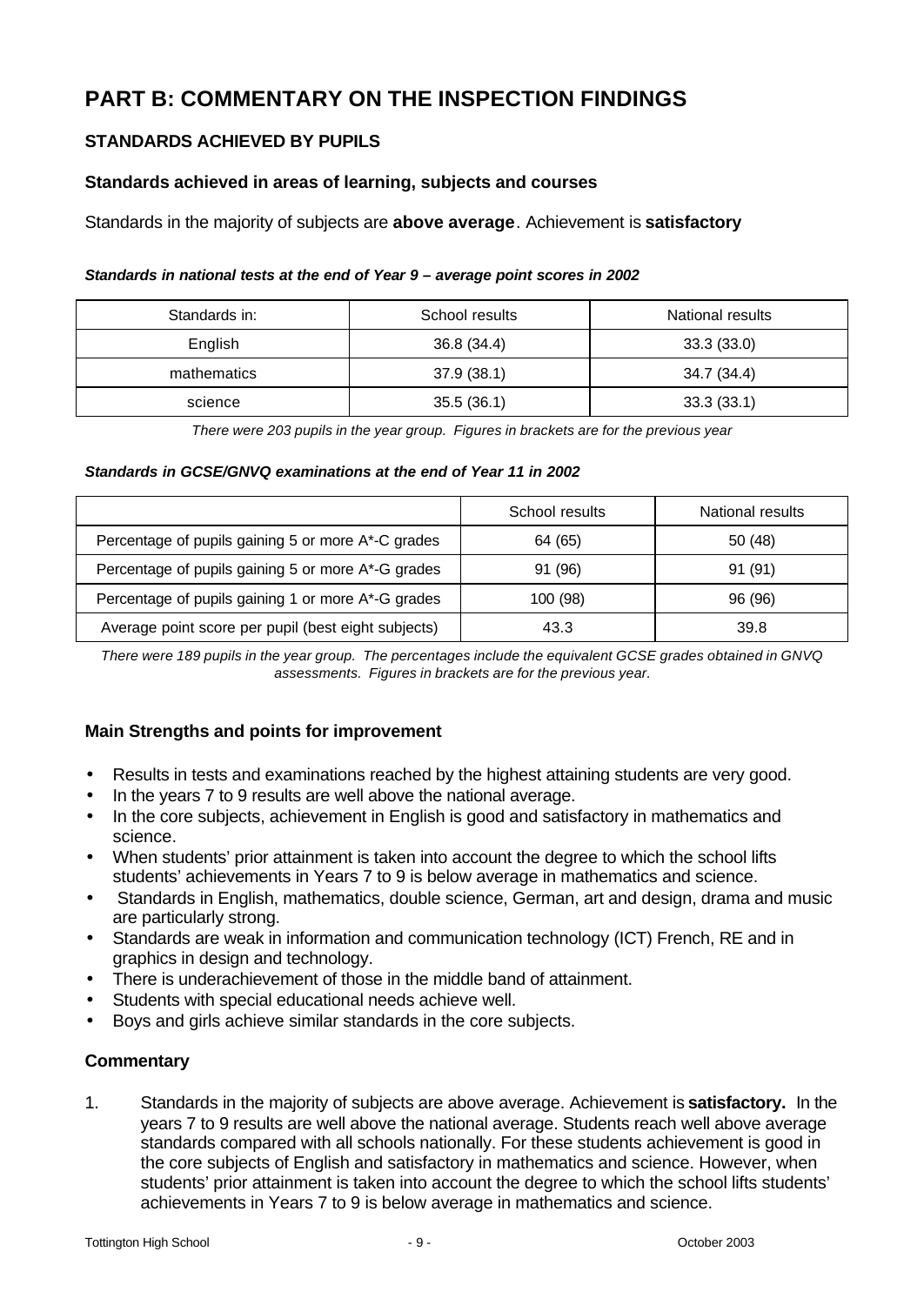- 2. Across the school from Years 7 to 11 there is some underachievement among some students within the middle band and those of just below average capability. This is related to less effective teaching methods used where there is an over reliance on teacher talk or where objectives for learning are not shared, or expectations are too low or time deadlines for work to be completed are not explicit. This leads to slow pace and lack of challenge in lessons. Teaching is better matched to the ability of the higher attaining students who fulfil their potential and reach high standards at GCSE as they make steady progress.
- 3. In Years 10 and 11 students achieve satisfactorily except in religious education where there is not enough time to cover the syllabus and in ICT and graphics where there is some unsatisfactory teaching The school has identified a group of students in the middle range who underachieve in relation to their capabilities. These students are being mentored intensively to improve their progress.
- 4. By the end of Year 11 results attained in GCSE are well above average for the group who gain five subjects at grades A \* -C. The trend in the school's average total GCSE/GNVQ point score per student in 2002 was above the national trend. In the 2002 GCSE results, English, German, mathematics, art and design, dual award science and drama were the most positive and French, graphics and history the least. Difficulties in staffing and management in these last three subjects affected the overall achievement of students. The school is addressing these issues positively. Art, business studies, English and English literature, music, drama, geography and agriculture and horticulture are the most successful subjects for this age group and modern foreign languages, design technology, particularly graphics and religious education the least.
- 5. Students with special educational needs achieve well. Because they are well supported by specialist teachers and teaching assistants and fully included they make good progress.

# **Pupils' attitudes, values and other personal qualities**

Students' attitudes and behaviour are **good**. Their social and moral development is **good,** while their spiritual and cultural development is **satisfactory**. Their attendance and punctuality are **very good**.

#### **Main strengths and weaknesses**

- Students' regular attendance ensures that they do not have gaps in their learning.
- Students are proud of their school and keen to take part in activities.
- Verv good relationships between students and with staff enhance the quality of learning and mean that students have the self-confidence to take on responsibilities.
- Students' good behaviour means that the school operates as an orderly community but inconsistent behaviour management results in some students not working hard enough.
- Students develop a personal moral code clearly distinguishing right from wrong.
- Their appreciation of other cultural traditions that contribute to modern multicultural Britain requires further development.

# **Commentary**

6. The great majority of students speak very positively about their school and express appreciation for the opportunities that it provides for them. They take these positive attitudes with them into lessons, generally settling well, following instructions and working hard. Many are keen to volunteer suggestions and they mostly complete their work diligently. There is very good participation in sporting and other extra-curricular activities. For example, there was a real buzz after the end of the school day with team members preparing for matches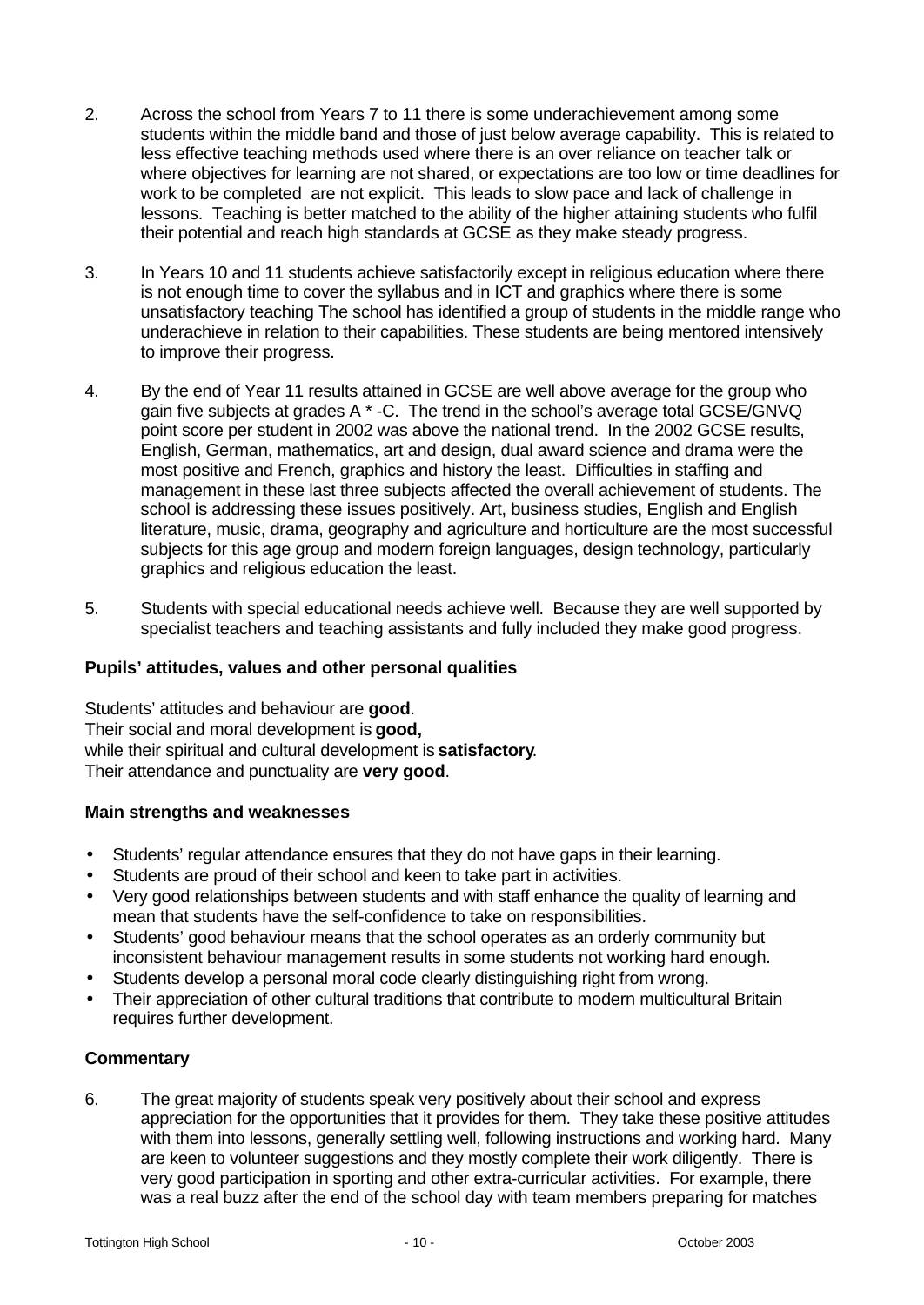and a large group of students of all ages rehearsing dance routines for a forthcoming show. Students from Year 10 and 11 led the dance groups with self-confidence, authority and very good humour so that their 'students' worked hard, enjoyed themselves and performed to a high standard.

- 7. Paired reading sessions between students in Years 7 and 10, also promote the self-esteem of both sets of students and encourage a sense of community spirit. Such very good relationships, both between students and with staff, extend throughout the school and help to create a positive environment for learning. Students say that any bullying or other harassment is dealt with effectively by staff and that they feel that this is a safe and friendly school to attend.
- 8. Despite difficulties posed by the accommodation, students move around the school in a generally orderly manner. Break-times are lively and frequently quite noisy but, overall, students behave well throughout the day in assemblies, around school and in most lessons. However, not all staff use the behaviour management procedures consistently with the result that in some lessons students do too little work, often because they are too inclined to talk among themselves or make inappropriate comments, rather than listen to the teacher. The school compares well with others in the local authority for the numbers of exclusions over the past year, most of which have been for a short period and have been effective in that the individual has not been excluded a second time. This is impressive given that Tottington has accepted a number of students who have been excluded from other schools.
- 9. Students' moral and social development is good. The school promotes inclusion and fairness, and these are reflected inside and outside lessons. Students are encouraged to develop a personal moral code, clearly distinguishing right from wrong. The development of spiritual awareness is more limited, as opportunities for reflection are missed in some assemblies. However, in literature and performing arts' work , students explore profound thoughts and creative influences on human beings. The school provides good opportunities through music and art especially, for students to appreciate western cultural traditions, but there is less attention to ensuring they understand the diverse cultural traditions that contribute to the heritage of modern Britain.
- 10. Students have good relationships with their teachers who are generally very supportive and encourage students to want to learn. Consequently students' attitudes are at least satisfactory and often good. However, a minority of students can occasionally be disruptive and prevent other students from learning. Outside of the classroom, students with special educational needs mix well with other students and are fully integrated into the day to day life of the school.

#### *Attendance in the latest complete reporting year (%)*

| Authorised absence |      |  | Unauthorised absence |  |
|--------------------|------|--|----------------------|--|
| School data        |      |  | School data          |  |
| National data      | 7.8. |  | National data        |  |

*The table gives the percentage of half days (sessions) missed through absence for the latest complete reporting year.*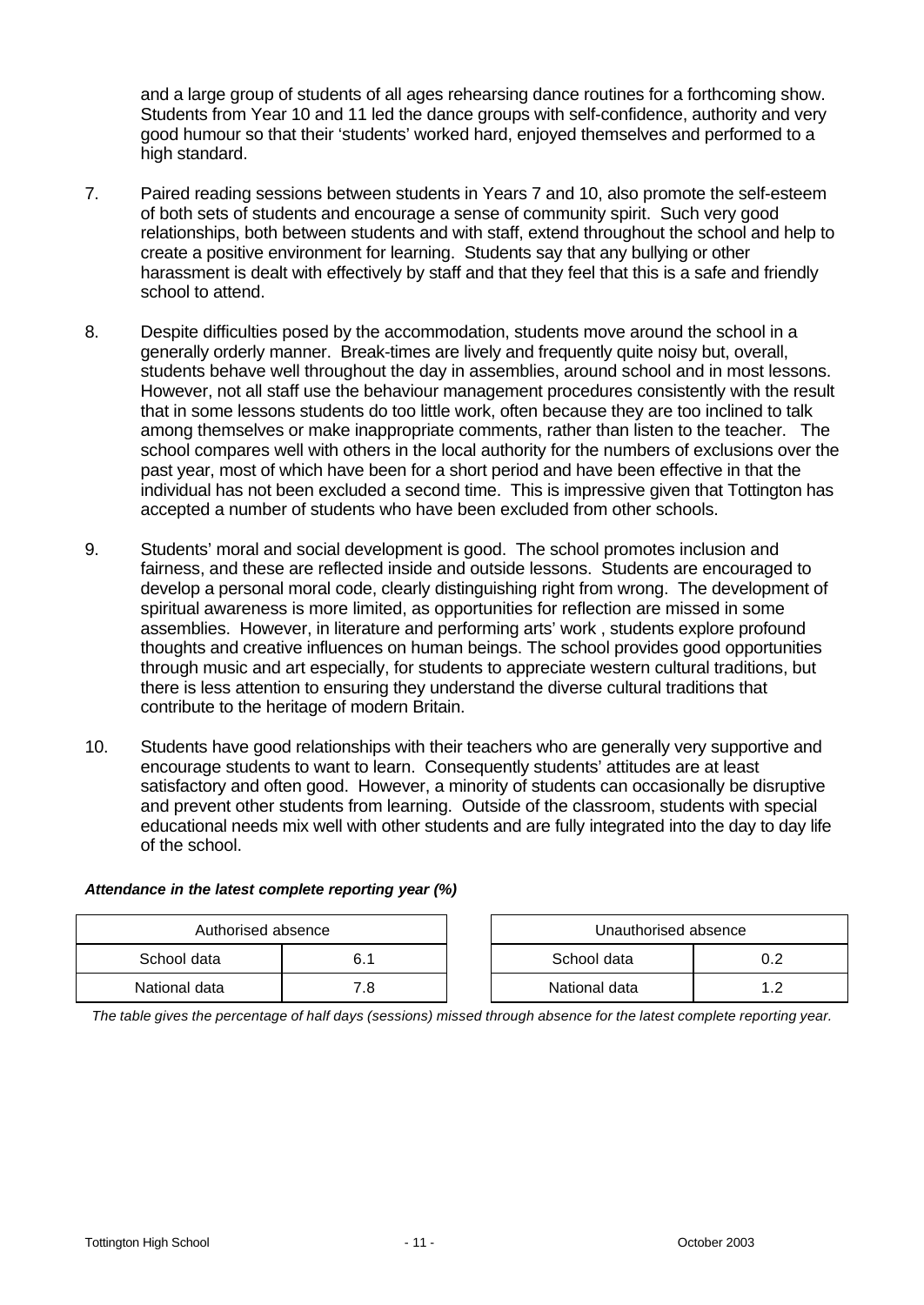# **Exclusions**

*Ethnic background of pupils Exclusions in the last school year*

| Categories used in the Annual School Census         |  | No of pupils<br>on roll | Number of<br>fixed period<br>exclusions | Number of<br>permanent<br>exclusions |
|-----------------------------------------------------|--|-------------------------|-----------------------------------------|--------------------------------------|
| White - British                                     |  | 950                     | 49                                      | 4                                    |
| White - any other White background                  |  | 6                       | 0                                       | 0                                    |
| Mixed - White and Black Caribbean                   |  | 6                       | $\Omega$                                | $\Omega$                             |
| Mixed - White and Asian                             |  | 2                       | $\Omega$                                | $\Omega$                             |
| Mixed - any other mixed background                  |  | 2                       | 0                                       | 0                                    |
| Asian or Asian British - Indian                     |  |                         | $\Omega$                                | 0                                    |
| Asian or Asian British - Pakistani                  |  | 5                       | 0                                       | $\Omega$                             |
| Asian or Asian British - any other Asian background |  | $\overline{c}$          | $\Omega$                                | $\Omega$                             |
| Black or Black British - Caribbean                  |  |                         | $\Omega$                                | $\Omega$                             |
| Chinese                                             |  | 2                       | 0                                       | 0                                    |
| No ethnic group recorded                            |  | 9                       |                                         | O                                    |

*The table gives the number of exclusions, which may be different from the number of pupils excluded.*

# **QUALITY OF EDUCATION PROVIDED BY THE SCHOOL**

#### **The quality of education provided overall is satisfactory.**

#### Teaching is **satisfactory.**

Learning is **satisfactory.** The students' positive attitudes often results in learning that is good. Provision for the assessment of students' work is **satisfactory**.

#### **Main strengths and weaknesses**

- Students' positive attitudes towards learning greatly support teachers in developing their skills and understanding.
- Departments are provided with a range of data relating to students' attainment. This data is not used consistently by teachers to target areas of improvement for students.
- Good planning, high levels of challenge and the use of a variety of methods characterises good teaching in history, mathematics, art and design, drama and music. Slow pace, the use of a restricted methodology and a lack of challenge characterises unsatisfactory teaching in graphics, English, ICT and RE.
- Literacy skills are well developed by a range of subject teachers, but numeracy and ICT skills are not consistently stressed.

#### **Commentary**

11. Whilst the overall quality of teaching across both key stages is satisfactory, the proportion of unsatisfactory teaching seen during the inspection represents a challenge as an area for improvement for the school. Despite a whole school focus upon teaching and learning recently, which has supported the implementation of the national Key Stage 3 strategy, the number of unsatisfactory lessons seen was more than at the last inspection.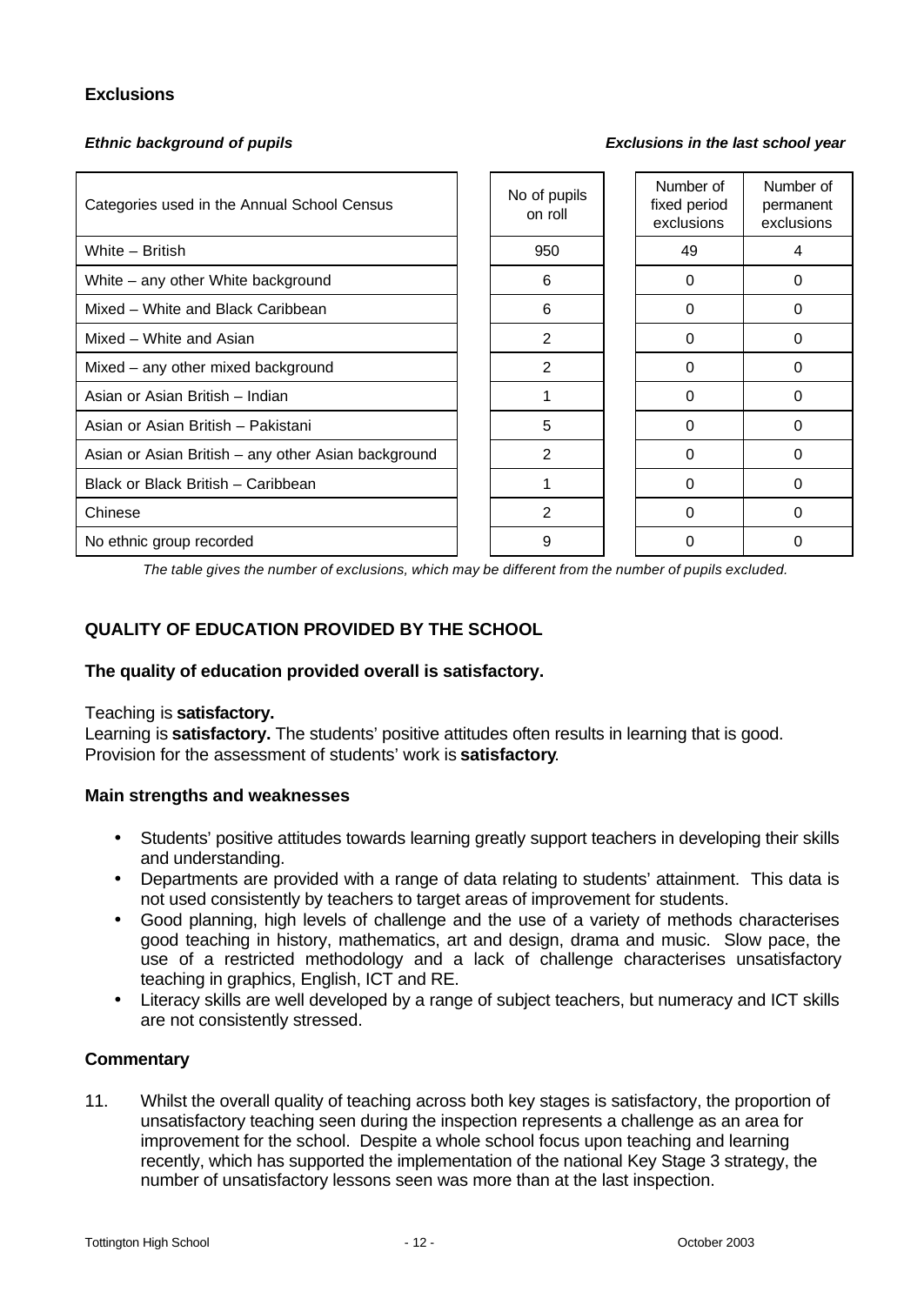- 12. The quality of learning is satisfactory. When helped by the good attitudes and behaviour shown by the majority of students learning is good. An undeveloped approach to assessment sees only rudimentary use of data to inform target setting in English, geography, history, art and design, modern foreign languages, ICT, design technology and business studies. Although the school's assessment policy is consistently applied across all subjects, the process itself does not support students' learning as effectively as it might. The policy confuses attainment and achievement, giving school grades which have to be translated to national curriculum levels or GCSE grades. This results in a lack of clarity in English and mathematics where students are not always aware of their attainment levels, or what they need to do to improve.
- 13. Many teachers have wide ranging subject knowledge and make good use of questioning to enable all students to participate actively in lessons. Good planning and high expectations allowed students to work independently at a sophisticated level to solve problems using inequalities and linear programming in a Year 11 mathematics lesson. Challenging and uncompromising questioning extended Year10 students in their consideration of World War 1 in history, and very skilful questioning and a good range of strategies actively involved students in challenging their preconceptions in a Year10 RE lesson based upon Adam and Eve. In drama lessons the use of varied teaching methods and theatre-based techniques brought high levels of involvement and skill in developing role play skills.
- 14. Teachers enjoy good relationships with students, and most lessons are conducted in an atmosphere of shared respect and good humour. Students settle quickly, listen attentively and respond enthusiastically when required to. Teachers usually share clear learning objectives at the beginning of lessons, though few close with an effective plenary session to reflect on learning. Behaviour is only inappropriate in those lessons where teaching is unsatisfactory or dull, where tasks are insufficiently challenging or the lack of a clear structure or time frame leads students to lose concentration. For the most part, however, students are industrious and committed to learning, proud of their achievement and highly motivated.
- 15. In good lessons in geography, science and ICT teachers used a variety of methods to engage students, move lessons forward at a good pace, and constantly consolidate and use prior learning. A good science lesson, where students watched a kidney dissection and tested a range of "urine" samples (cold tea) was expertly led and captured the interest of everyone; even the student who had initially requested on principle not to be involved in the dissection couldn't resist peeking over the top of her book. In drama the teachers' use of imaginative role play motivates and energises students' responses and the quality of their contribution to the lesson is deepened and active. Year 9 students exploring the purchase of an alleged haunted house or Year 11 students improvising how most sensitively to give bad news to a terminally ill patient were good examples of this commitment.
- 16. In contrast to this, the key feature which makes lessons less successful is that teaching is not imaginative enough. Opportunities to make lessons more interesting by involving students more actively in learning are missed in science, English, and graphics. In too many lessons students waste time on work which is poorly matched to their ability. For example, in a geography lesson, where Year 11 students worked on an Oil and Conflict topic from a textbook designed for a Year 8 class, the task to reproduce a cartoon sequence was too low level an activity.
- 17. Evidence of the explicit teaching of literacy across the curriculum is satisfactory. A newly appointed co-ordinator has realistic plans in place to implement strategies to extend the work still further. Some teachers are very good at developing students' vocabulary. For example in a Year 11 art lesson the teacher used imaginative language to involve students e.g. "tickle the surface to get a subtle effect" and "kiss the cheek lightly with the powder". All students in this lesson were fully engaged, leaning forward and smiling. In an English lesson with very low attaining Year 11 students the teacher skilfully developed their use of language, moving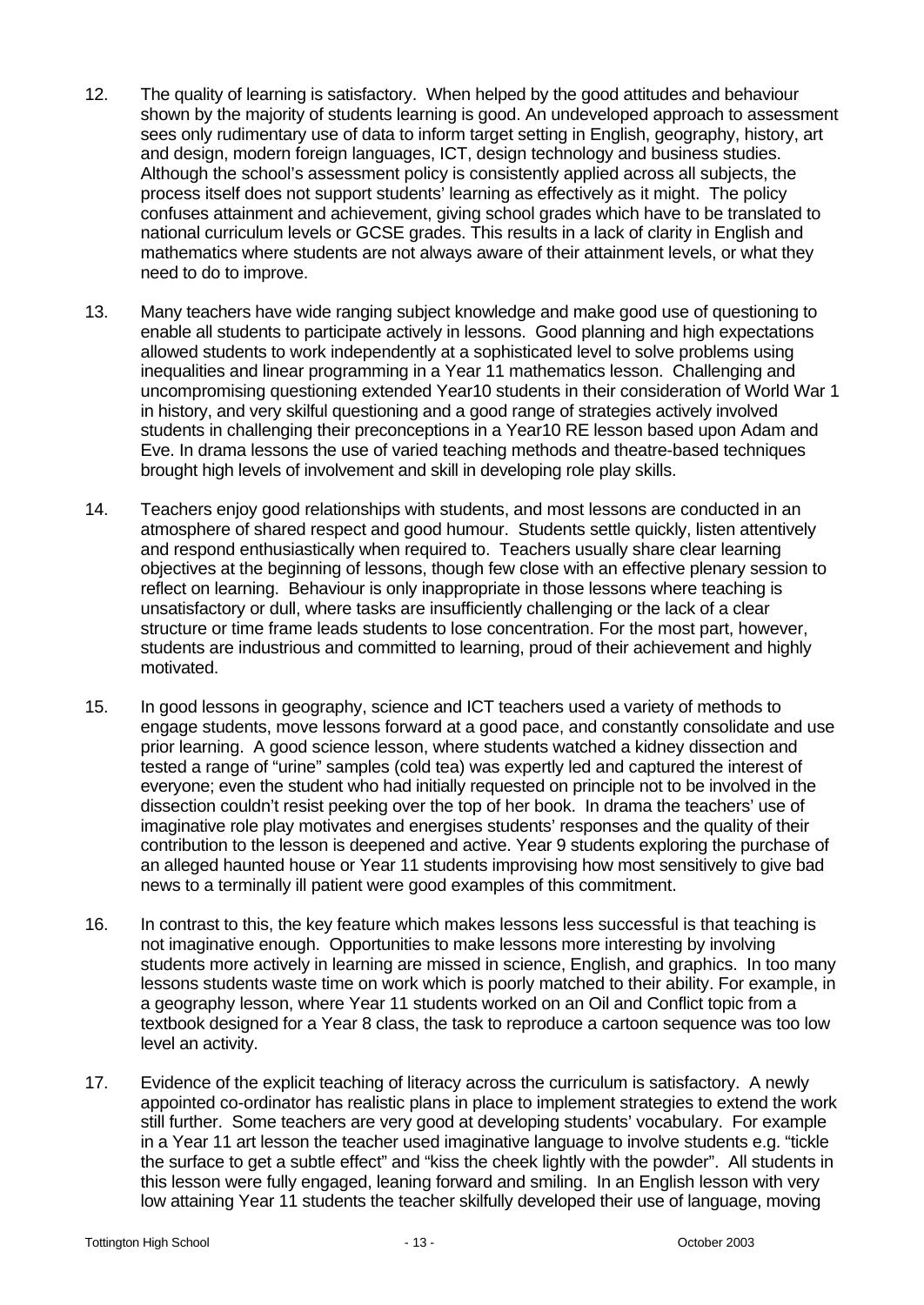from discussion of a "wall" to a "perimeter fence", and from "nice things" to "advantages", encouraging students to do likewise.

- 18. However, students' skills in numeracy and ICT are not similarly developed across the curriculum. Teaching assistants and SEN support assistants are deployed effectively throughout the school to support individual students inclusively within classrooms. Good active support in a Year 9 mathematics lesson exploring inverse functions in algebra ensured individuals made good progress. Where the teaching assistants did not have prior knowledge of the lesson plan or objectives their input was less focused and subsequently less effective. For example, in a Year10 English lesson, where the assistant was used to maintain order rather than support learning the students spent forty minutes labouring independently through a comprehension exercise on the Bermuda Triangle.
- 19. The teaching of students with special educational needs is satisfactory overall. In the best lessons teachers have a detailed knowledge of each student's needs and work is planned to take into account the targets set in individual educational plans. Good examples of this were seen in art, science and physical education lessons. In some lessons little use is made of students' individual education plans, there is little reference to student targets and the teaching fails to match the needs of the students. This was a feature of most English lessons with groups where the vast majority of students had special educational needs. Teachers generally make effective use of teaching assistants, though they rarely involve them in lesson planning where they have much to offer. Students are well managed and lessons go according to plan. The use of the school's integrated learning system, "Successmaker" could be improved. Students are not tested, for example in reading and spelling, before and after being on the programme to assess what progress, if any, they are making.

#### *Summary of teaching observed during the inspection : 140 lessons*

| Excellent | Very good | Good      | Satisfactory | Unsatisfactory | Poor | Verv Poor |
|-----------|-----------|-----------|--------------|----------------|------|-----------|
| $(1\% )$  | 23 (16 %) | 63 (45 %) | 39 (28%)     | 14(10%)        | 0%   | $0\%$ )   |

*The table gives the number of lessons observed in each of the seven categories used to make judgements about lessons; figures in brackets show percentages where 30 or more lessons are seen.*

#### **The curriculum**

The provision for a broad range of worthwhile curriculum opportunities is **good.**

#### **Main strengths and weaknesses**

- There is a wide range of extra-curricular activities.
- There are alternative courses in business and science and a flexible syllabus in art to cater for differing needs.
- Additional lessons out of school hours to allow students to gain GCSE geography or an additional qualification in mathematics.
- The full curriculum is available to all students.
- National Curriculum requirements are not fully met in ICT in Key Stage 4.
- Time allocated to teaching religious education, physical education, design and technology and the second foreign language German is below that found in most schools.

#### **Commentary**

20. Overall the breadth of opportunities for learning is **good.** All statutory National Curriculum requirements are met except the school does not teach the National Curriculum programme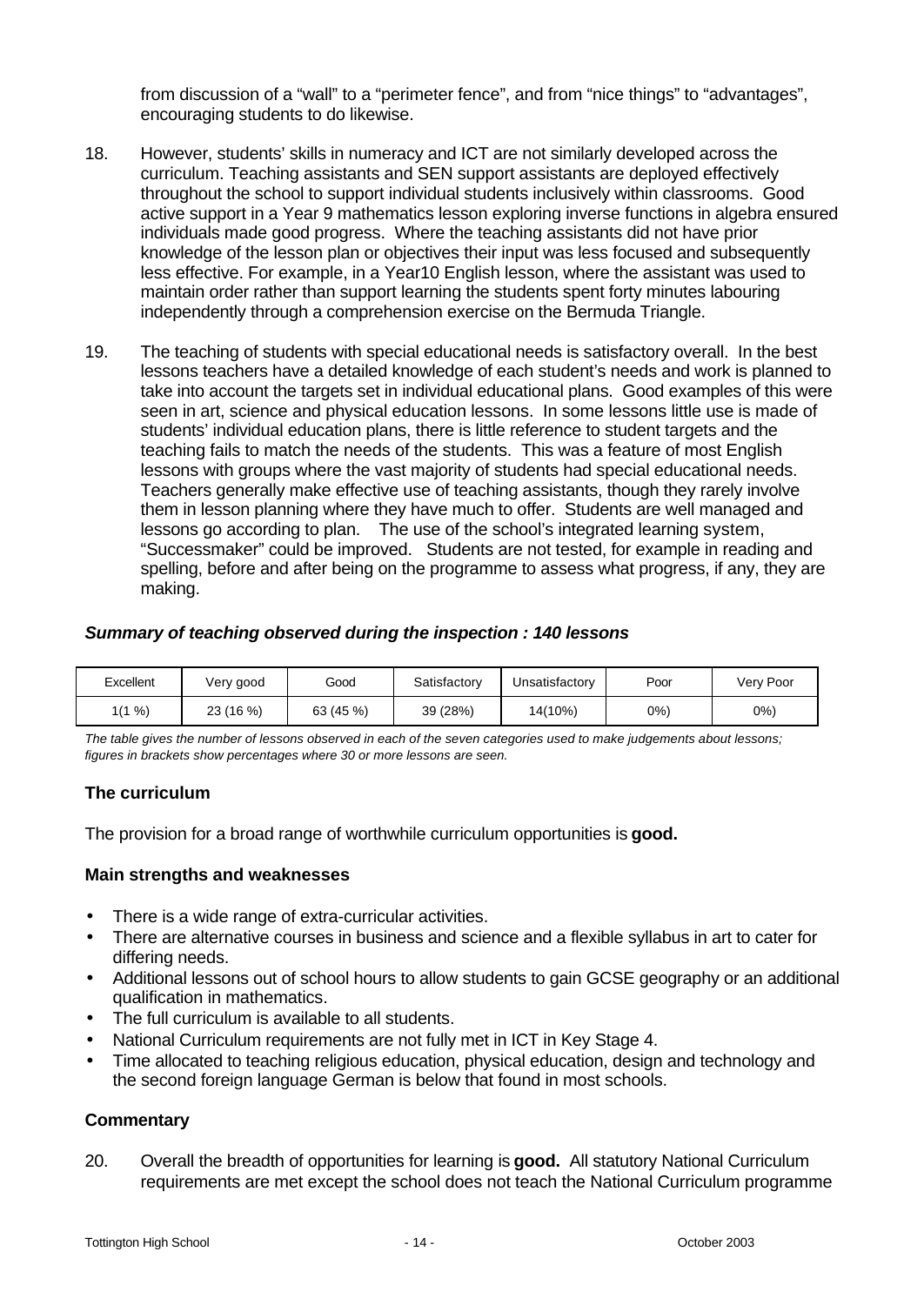of study in ICT to students in Years 10 and 11 who do not follow a GCSE examination course.

- 21. Students with special educational needs have access to the whole curriculum and the work of curriculum support assistants is significant in diminishing barriers to progress. A thriving 'paired reading' scheme allows younger students to practise their reading several times a week with older volunteers.
- 22. The curriculum is inclusive since all students have access to all its parts. They study a range of National Curriculum subjects up to Year 9. In year 8 there is the opportunity to study a second modern foreign language. In Years 10 and 11 students follow courses in compulsory National Curriculum subjects and may also choose from a range of optional subjects. The syllabus in art allows students considerable freedom in their approach to the subject while the option to study single award science allows students additional curriculum choice and within business education there are alternatives to allow for students' differing needs. There are opportunities outside the normal school day to study for a GCSE in geography or for an additional qualification in mathematics.
- 23. The time allocation for several subjects is below that found in most schools. As a result, religious education meets the requirements of teaching the Agreed Syllabus but cannot cover it fully. The shortage of time allocated to PE for students up to Year 9 was commented on in the previous report and has not been increased and the time for teaching design and technology in Year 7 is low in comparison to national norms. A review of the timetable is part of the current school development plan.
- 24. The study of citizenship has recently been incorporated into the curriculum and is taught within the personal, social, health and citizenship education programme with some identified aspects taught within specific subject areas. Vocational developments in the curriculum include a course in agriculture and horticulture, leisure and tourism and CLAIT. Curriculum enrichment for those students who are disapplied from the study of a foreign language is provided through a key skills programme to improve their literacy, numeracy and ICT skills. In Year 10 students spend time on work experience and there are opportunities to join work related courses at Bury College.
- 25. The school offers a wide and varied extracurricular programme. There are games fixtures, sports clubs, exchange visits with a 'twinned school' in Germany, trips to places of interest at home and abroad and an extensive programme of music concerts and drama productions.
- 26. The school's provision for personal, social and health education programme, including sex education and drugs awareness, is **satisfactory.**
- 27. In Year 7, groups of students debate strategies to stop unacceptable behaviour. In Year 9, equal opportunities work covers areas such as stereotyping and for example, how television soap operas stereotype the elderly. A visiting theatre-in-education team from a local college graphically demonstrated the painful implications of unchallenged bullying and explored reasons for its origins and possible solutions.
- 28. Careers education is an effective component of the personal, social and health education (PSHE) modular curriculum in Years 8,9,10 and 11. It provides valuable information on the various ways of obtaining careers guidance and counselling and raises students' awareness about making the right choice and implications of having a job. In Years 10 and 11, preparations for work experience applications for jobs and post 16 educational opportunities are well covered. For example in Year 11 students receive lessons on writing their CVs. There is a clear process for learning progressively through the PSHE curriculum. Currently, its effectiveness is monitored and evaluated only through informal discussions with staff and students but formal assessment procedures are being developed. The school has identified the need to bring pastoral and curriculum provision closer together and this is reflected in the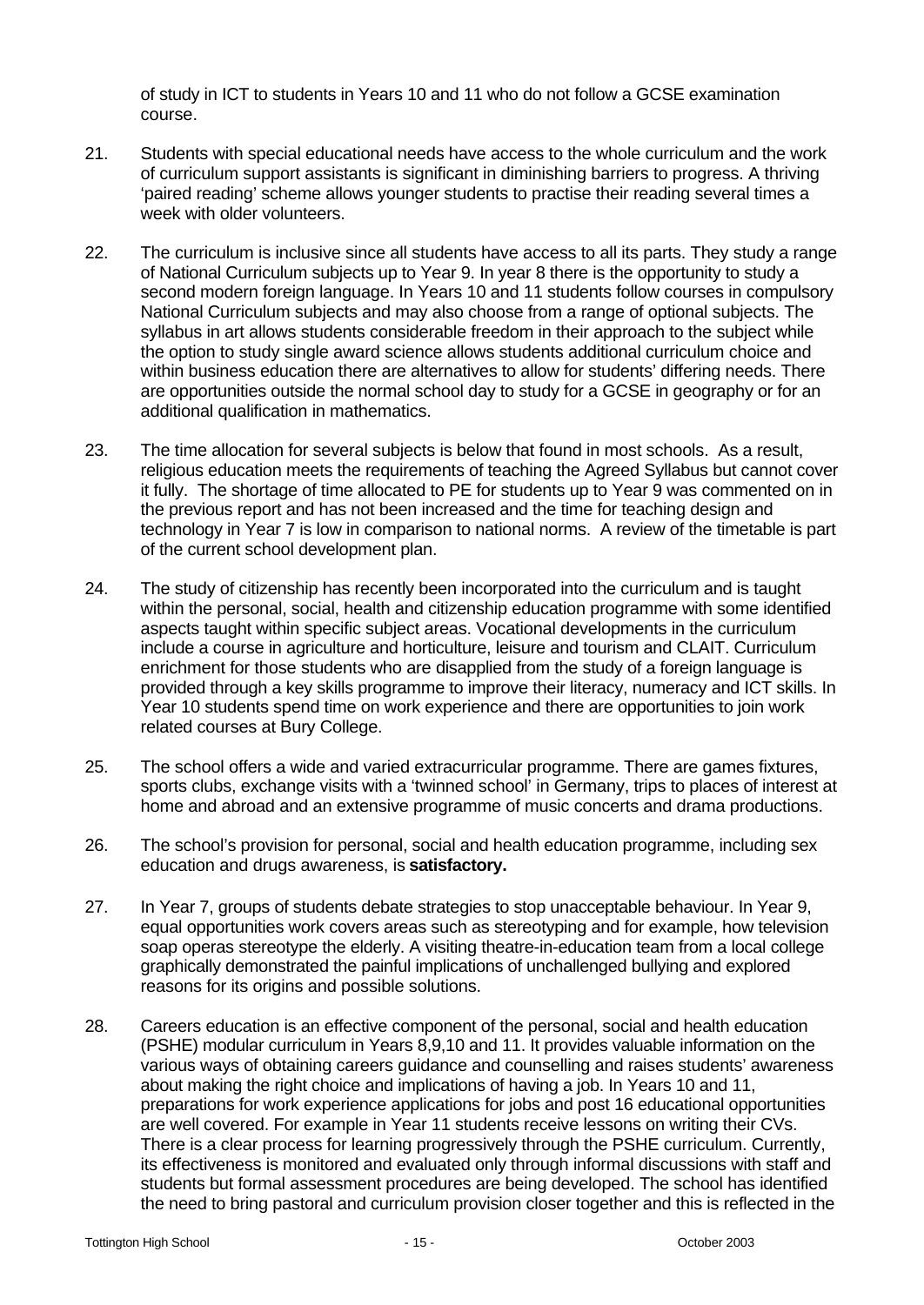responsibilities of the recent appointment of assistant headteacher. A whole school staff and student questionnaire has been completed to identify issues and inform development.

29. Students with special educational needs have full access to the National Curriculum and all statutory requirements are met. Curriculum provision is good. Students have good opportunities to supplement their learning, through, for example, extra help with reading and spelling in Years 7 to 9 and study support in Years 10 and 11. Students with reading difficulties in Years 7 and 8 also receive good support from paired reading opportunities with older students.

#### **Care, guidance and support**

The school provides **good** quality care for students, especially for those who have personal difficulties, and provides **good** advice and support to help them through the different stages of their education. It is **good** at listening to students' views and acting on them when possible.

- Very good arrangements to welcome Year 7 students ensure that they settle swiftly into secondary school life.
- Staff know students well as individuals and students feel comfortable approaching them for help.
- The wide range of support available is very effective in helping students to remain successfully in school.
- The School Council provides a good forum for students to air their views and bring about change.
- The school does not yet make best use of the academic monitoring information held on students in order to direct support in a tightly focussed manner.
- The awareness of some staff of child protection and health and safety procedures is not sufficiently strong.
- 30. Heads of year, form tutors and senior managers are committed to supporting students, and from September 2003 their good work has been strengthened by the new appointment of an assistant headteacher whose brief it is to oversee the school's pastoral provision. Both parents and students are very appreciative of the arrangements to help newcomers feel part of the school, and particularly like having the haven of the Lofthouse building as the base for all Year 7 tutor groups. From Year 8 onwards, students have the same form tutor and head of year which means that they are very well known to them as individuals and staff are quick to notice signs of unhappiness. Support ranging from informal chat with a staff member, to help from the education welfare officer, to working in the Inclusion Room, to talking with a trained counsellor or Connexions personal advisor, to long-term support from an external mentor, means that students have good access to well-informed advice and encouragement when necessary. They are also given helpful, impartial advice when it comes to GCSE Options choices, and decisions about what to do after Year 11. The school is strengthening work in drawing together the monitoring of students' academic and personal development in years 7 to 9, identifying specific areas that they need to work on and using this information to provide them with well-targeted support.
- 31. The school follows the locally agreed child protection arrangements and successfully supports students who are in need but has yet to ensure that all members of staff are aware of the procedures to follow if they have concerns. Similarly, procedures relating to health and safety are good, such as in the science and physical education departments or the identification of, and taking action to minimise, any hazards posed by the state of the building. However, practice is weaker when it comes to the hazards created by the use of the building, such as bags left on the floor, students and staff standing on chairs or risk assessment in design and technology.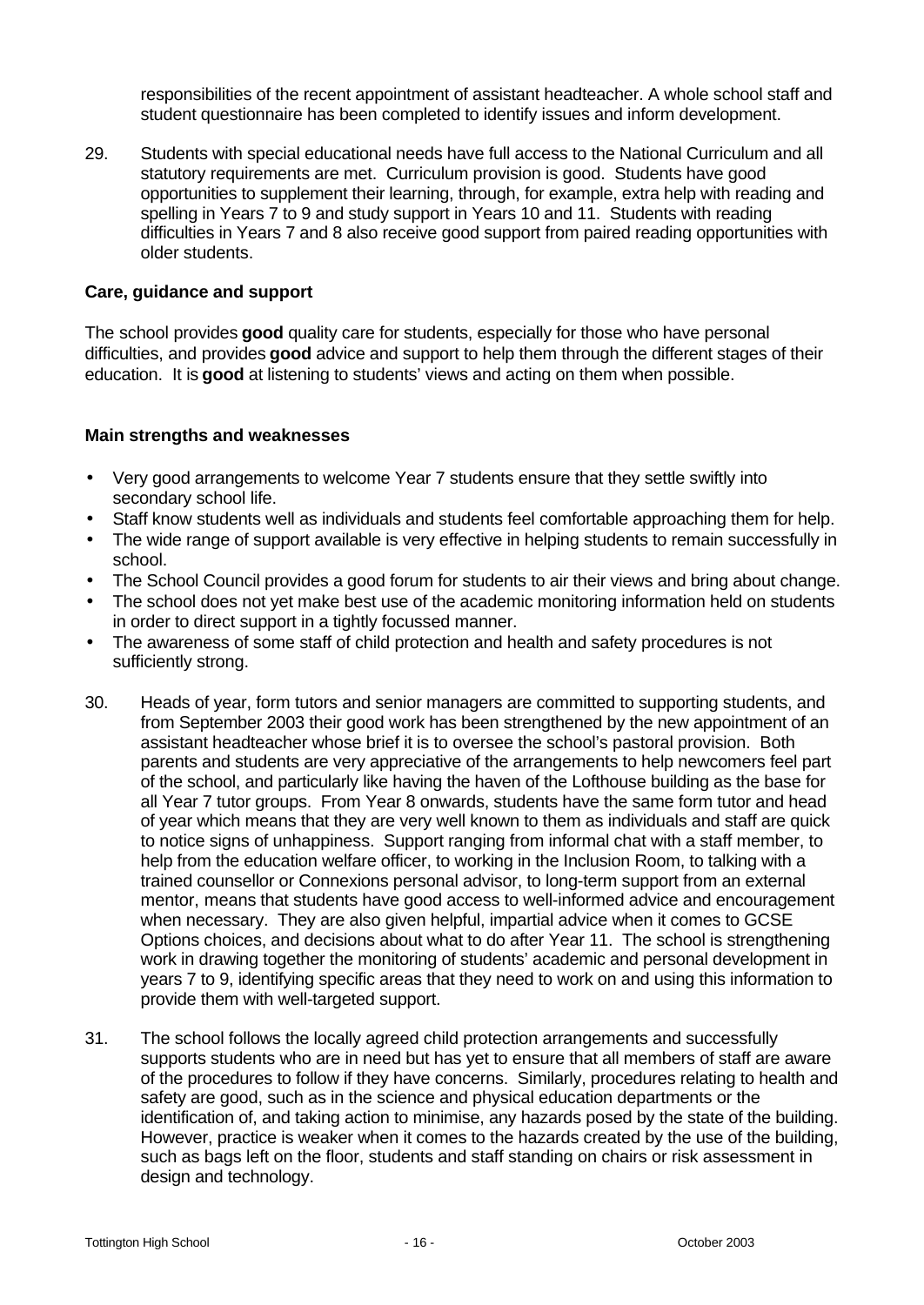- 32. Students make good use of the School Council to make staff aware of their concerns. It meets regularly and students feed back the outcome of meetings in a highly democratic and efficient manner. The school management has responded to their requests to improve the toilet areas and is now seeking suggestions as to how to improve the lunchtime arrangements which currently mean that students, especially the younger ones, can sometimes spend long periods in queues with little time left actually to eat their food.
- 33. Procedures for identifying students with special educational needs and how to bring any concerns to the attention of the special needs coordinator are good. Individual education plans vary in quality. Overall they are too general and do not give sufficient guidance to teachers on the strategies to adopt to help students make progress and move on. However, some subjects such as art and science use them well and are beginning, along with other subjects, to develop their own subject-based targets. Teaching assistants give effective support in the classroom but they do not always report back, on a lesson-by-lesson basis, how students are achieving against their targets and students' progress is not always being tracked as they move through the school.

#### **Partnership with parents, other schools and the community**

The school has **very good** partnerships with parents, local schools and colleges. Its links with the community are **good.**

#### **Main strengths and weaknesses**

- Parents are very supportive of the school and their children's education.
- Staff make themselves freely available to talk with parents.
- The information for parents is of good quality although students' progress reports need to be improved to give more focused comment on how well students are achieving in Years 7 to 9.
- Strong links with local colleges provide support for students of different abilities.

- 34. Tottington High School is very popular with parents who consider that the teaching is good, their children work hard and, therefore, make good progress in their learning. The information provided for parents is comprehensive and clearly written, and it is backed up by the way that staff make themselves readily available to speak with.
- 35. Heads of year are the first port of call for parents and, over the years, they build up a good relationship with them. In return, parents are very willing to discuss any problems with the school and they attend in large numbers such events as information meetings and those to hear about their child's progress. The annual open days, when any parent may visit the school to see it in action, are particularly popular.
- 36. Parents ensure that their children attend school regularly, generally support their completion of work to be done outside lessons and are generous in their fund-raising activities, most recently to help the school's bid to secure specialist school status.
- 37. The area for development in the partnership is the quality of students' progress reports, and the school recognises the need for this. Parents highlighted that the reports are impersonal. They also do not distinguish between students' levels of attainment and their achievement, nor do they give sufficiently focussed, subject specific guidance about what the individual needs to concentrate on in order to improve.
- 38. The school works closely with the primary schools from which most students transfer, with particular emphasis on projects related to the Healthy Schools programme. Activities such as the 'Tottington Trail' which involved students from Year 6 and Year 7 working together with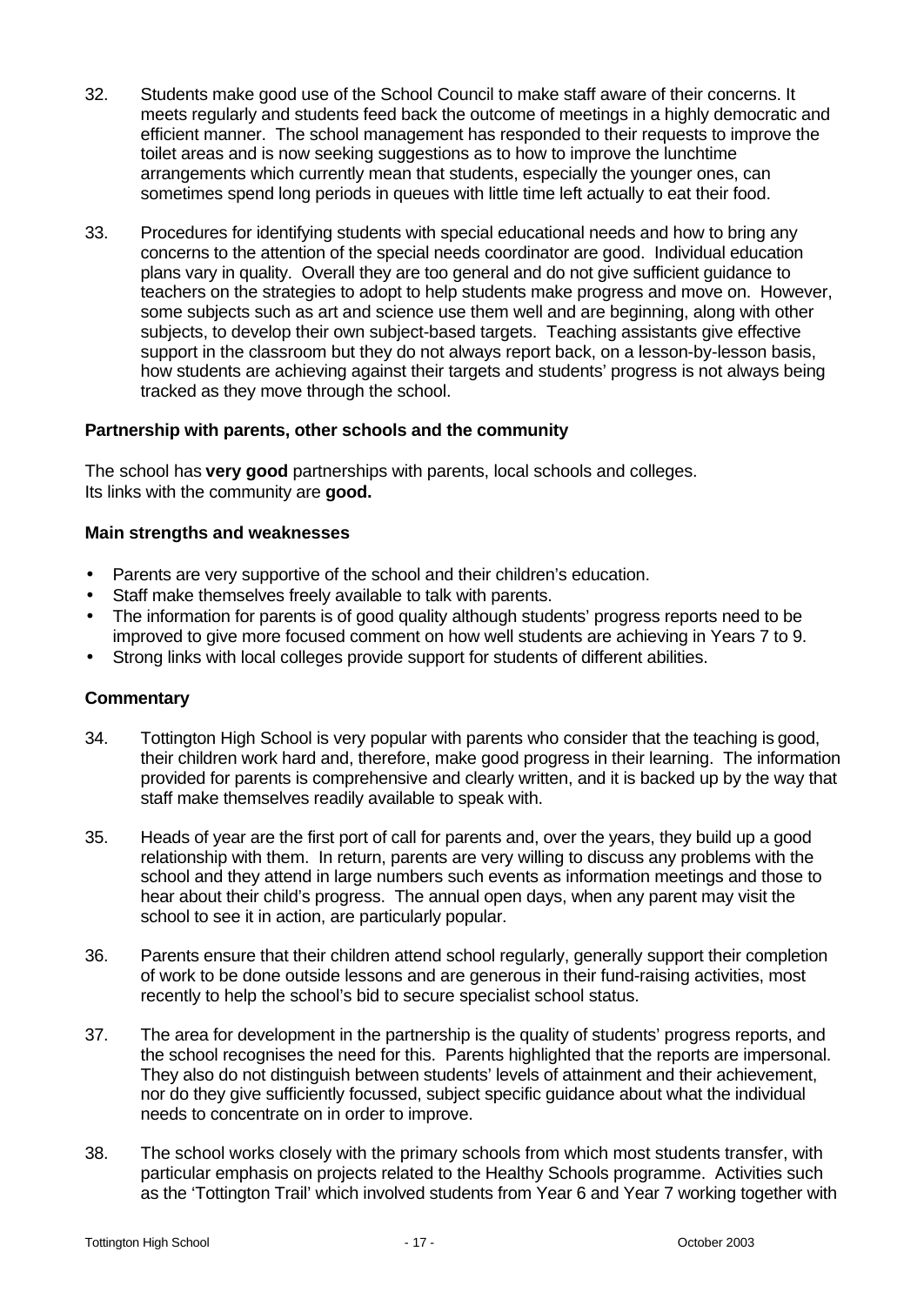a school governor and member of the local civic society, help students to grow accustomed to secondary school while learning more about their community.

- 39. Other activities such as the public display of students' art work, Year 10 work experience and Year 7 students' work shadowing day effectively bring students into contact with the wider world. There are particularly strong working relationships with the two local colleges: students have access to good quality information about courses and expectations post-16. High attaining Year 10 students have attended a college summer school, and there is access to college courses for those in Year 10 and 11 who find it hard to sustain interest and succeed when following a purely academic curriculum.
- 40. Students from the Theatre Studies course in one of the local colleges regularly visit the school to demonstrate their skills in high quality Theatre in Education programmes. These are valuable inputs into the PSHE provision as well as being good models of performance standards for students following the GCSE drama option.
- 41. Parents of students with special educational needs are kept well informed about their children's progress and are fully consulted and involved in annual reviews.

### **LEADERSHIP AND MANAGEMENT**

The leadership of the headteacher and senior managers who have considerable length of service and experience continues to be **sound**. The governing body supports and challenges the leadership well and acts effectively as a critical friend in evaluating the school's provision and success. Management is good. Middle managers need to be more effective in the self-evaluation processes, particularly in monitoring and evaluating teaching quality and the use of assessment to set students' targets.

The leadership of the headteacher and other key staff is **satisfactory.**

The governance of the school is **good.**

The effectiveness of the management is **good**.

#### **Main strengths and weaknesses**

- The headteacher has a clear vision of, and high aspirations for the future of the school.
- The senior managers are very experienced and work well together as a team.
- Governors are knowledgeable, well informed and active in support of the school.
- The school's systems are well managed but closer attention is needed to monitor and evaluate the quality of teaching and the accuracy of target setting.
- Financial controls are secure and administration procedures are very well managed.
- Middle managers do not apply consistently the school's process of evaluating its own strengths and weaknesses.
- The requirements for the provision for information and communication technology are still not fully met.

#### **Commentary**

42. The headteacher, as at the last inspection, continues to give sound leadership and has built a strong team of senior managers around him to realise his clear and ambitious vision for the school's future. A comprehensive review of the school's strengths and weaknesses has been undertaken and a detailed analysis of the data from students' and departmental performance completed. However, the use of this information is uneven across the subject areas and closer attention needs to be given to some areas. These particularly relate to the evaluation and monitoring of teaching quality as there remains a significant amount of unsatisfactory teaching. Similarly, better use needs to be made of the assessment data to provide more accurate and more shared information of the targets set for students to attain.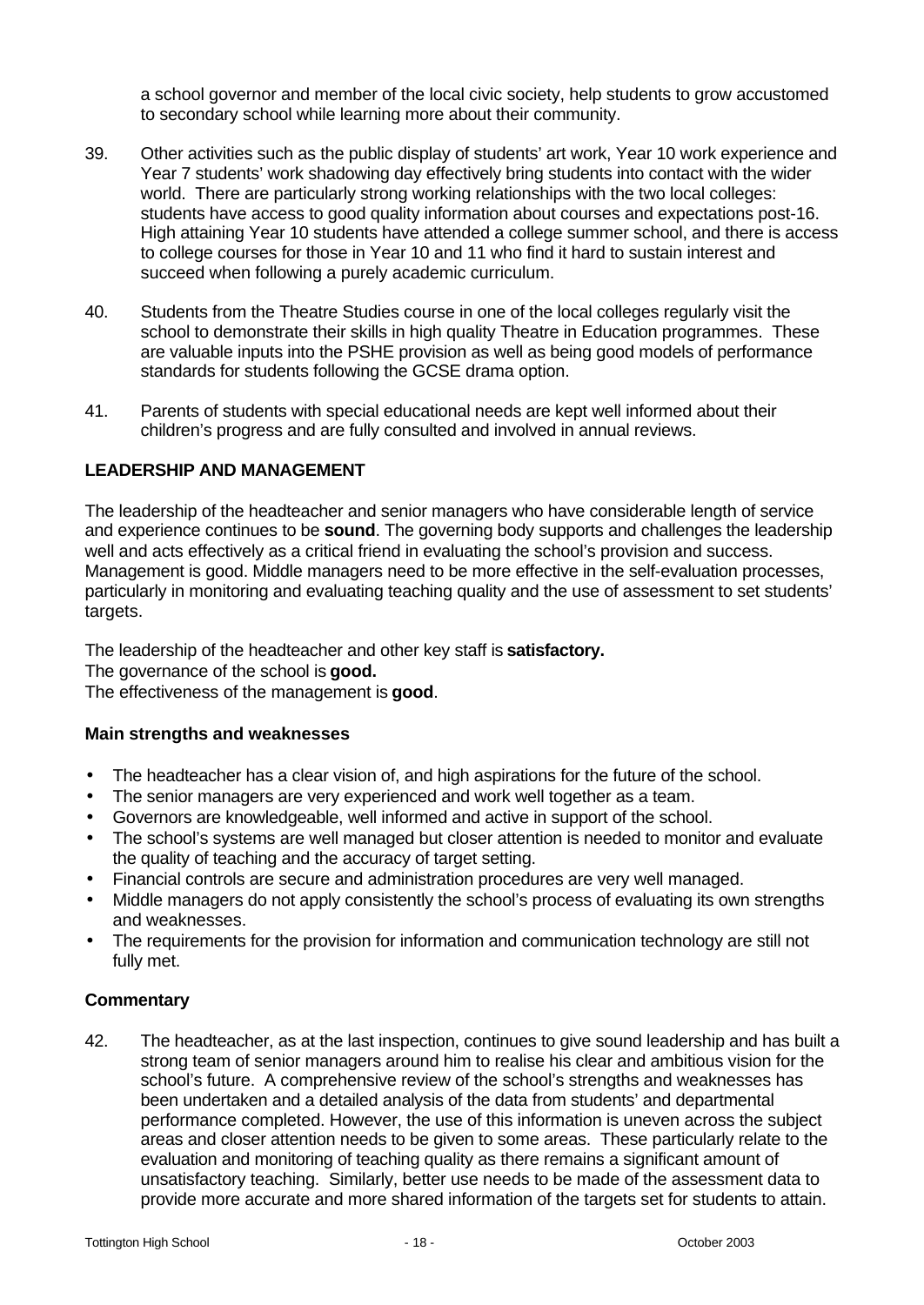- 43. Governors are proud of the school and give generously of their time and experience to assist the school leaders and managers in raising the performance of the school and its reputation locally. The high level of demand for places is testimony to their success in these efforts. The governing body contains many highly expert members who apply a critical but friendly overview to the school's development plans. They have been particularly supportive of the bids to achieve specialist school status and as part of the local authority's bid to improve accommodation in the borough. Other than the work on provision for ICT noted above statutory requirements are carried out and particular efforts have been made to create an inclusive ethos which promotes the individual students' equal rights and safety.
- 44. The day to day operation of the school is good. Most systems run smoothly and despite some accommodation difficulties with so large a student roll the school is an orderly, friendly place in which students feel secure and staff feel affirmed.
- 45. The leadership and management of special educational needs provision in the school is satisfactory. The new coordinator has only been in post a few weeks and has not yet had time to have an impact. However, areas for development have already been identified. There is currently insufficient monitoring of how students with special educational needs are taught, and observation of lessons with groups where there is a preponderance of special needs students, such as in English, is an urgent priority. Teaching assistants give good support but are not fully involved in recording students' achievements against their targets which would enable students' overall progress to be better monitored and assessed as they move through the school.

| Income and expenditure $(E)$    |        | Balances (£)                        |        |
|---------------------------------|--------|-------------------------------------|--------|
| Total income<br>£2,738,575      |        | Balance from previous year          | £6,633 |
| Total expenditure<br>£2,736,439 |        | Balance carried forward to the next | £2,136 |
| Expenditure per pupil           | £2,783 |                                     |        |

| Financial information for the year April 2001to March 2002 |  |  |
|------------------------------------------------------------|--|--|
|                                                            |  |  |

| Balances (£)                         |        |  |  |  |
|--------------------------------------|--------|--|--|--|
| Balance from previous year<br>£6,633 |        |  |  |  |
| Balance carried forward to the next  | £2,136 |  |  |  |

- 46. Financial management is good. The headteacher and governors ensure that spending is geared appropriately to the strategic plans they have for the school. The school benefits from the expert knowledge within the governing body, which is used fully to inform all strategic spending and this ensures that best value principles are applied. School finances are closely checked and all monies are administrated by the Local Education Authority. All points raised in the auditor's report have been dealt with efficiently.
- 47. Given the above average attainment on entry, the overall quality of teaching and the achievement of students, the school provides satisfactory value for money.

# **The Resource Provision**

The Resource Provision has not previously been inspected. It is funded by the LEA through the main school budget for students with moderate learning difficulties who have further problems, such as speech and language, medical, sensory, movement or emotional difficulties. Twenty students are registered in this Resource at present, fifteen boys and five girls. Provision for their needs is good and gives access to all areas of the National Curriculum. Students attend mainstream classes throughout the school and are included in all aspects of school life. A base room is available and provides a resource of appropriate materials for teachers and students. Students show good achievements within their own modification programme and set targets.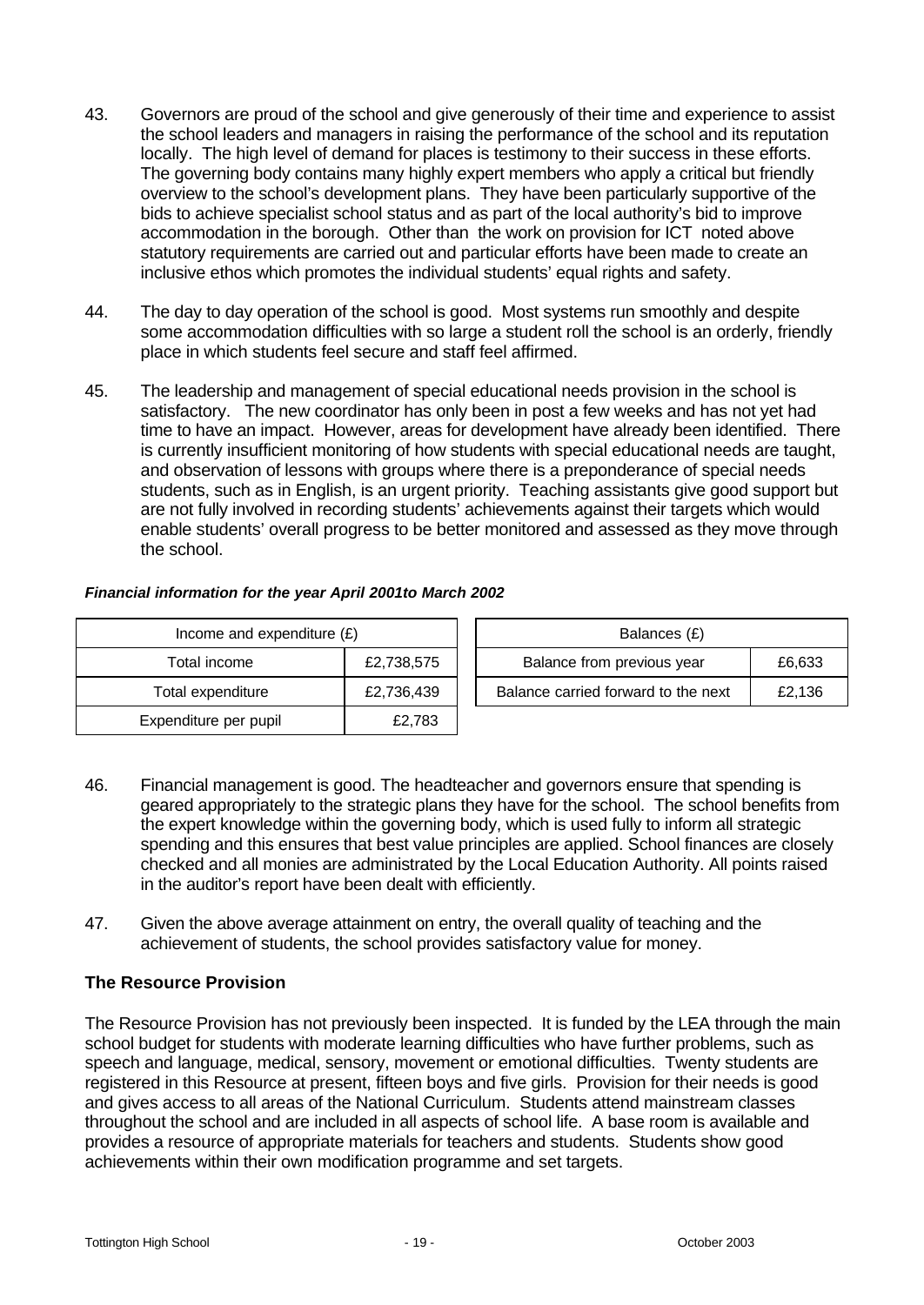#### **Main strengths and weaknesses**

- The teacher-in-charge has very clear understanding of strategies and requirements to help students achieve well. Leadership is very good.
- The students' personal development is a main feature, enabling growth of confidence and selfesteem.
- Specialist teachers and support assistants from the Resource provision work closely and the cooperatively with all members of staff and outside agencies.
- The process and effectiveness of inclusion are good.
- The ongoing evaluation and monitoring of students' progress results in good reports and reviews.
- Skilled teaching and very good pastoral care enhances achievement.
- Contact with parents is very good. Parents are keen to help students succeed.
- Students make good progress throughout the school.
- Further input is needed in general staff training to ensure understanding of the complexity of needs across the school.

- 48. The Resource Provision was established ten years ago by the current teacher-in-charge, whose enthusiasm for students' welfare remains undiminished. Her understanding of individual needs is apparent and her skills to determine a process through which a student can achieve success are obvious. She has strong support from the remaining specialist resource teacher and the three assistants, whose work is greatly valued in the school. Their effective team-work and collaboration with other staff in the school assures appropriate placing of students to access the curriculum in order to give them the best chance to achieve.
- 49. Resource Provision materials are well chosen and adapted to meet students' changing needs. The base room and other free spaces in the school are used for individual or small group work to reinforce learning techniques. More effective use could be made of the base room, especially in providing literacy backup support for younger students. A strategy to this achieve this end is planned for the near future.
- 50. Standards measured against national requirements are well below average in general in core subjects at Key stage 3 in written tests. In oral, creative and practical work Resource Provision students show good understanding but are unable to express this in written work. Readers may be used in some tests or exams. Records show higher levels of success in subjects such as art, drama and physical education. Students are sometimes selected for a sports team or drama productions. In upper school students may follow a G.C.S.E. Course or an Entry Level Course. Courses such as Business Studies and Agriculture/Horticulture are available and a 'link' course is set up at the local college as need arises. Good achievement is evident across the school against low starting points. Good progress is made overall for students within the Resource Provision.
- 51. Specialist teachers from the Resource Provision are skilled and experienced. Their teaching brings enhanced learning in their lessons. Support assistants for the Resource Provision give strong backup to mainstream teachers in their classes and enable students to achieve well. All Resource Provision students have Individual Education Plans drawn up between specialist staff and subject teachers. Ongoing progress can be tracked in reports and reviews. Regular recording and reporting occur, with monthly and annual reviews. Evaluation of progress is systematic and assessment appropriate. Resource Provision students are closely monitored by specialist staff. Students are supported throughout the school in individual or group work.
- 52. The school places a priority on the personal development of students within the Resource Provision, with attention to behaviour and outcomes. Targets are set to raise standards of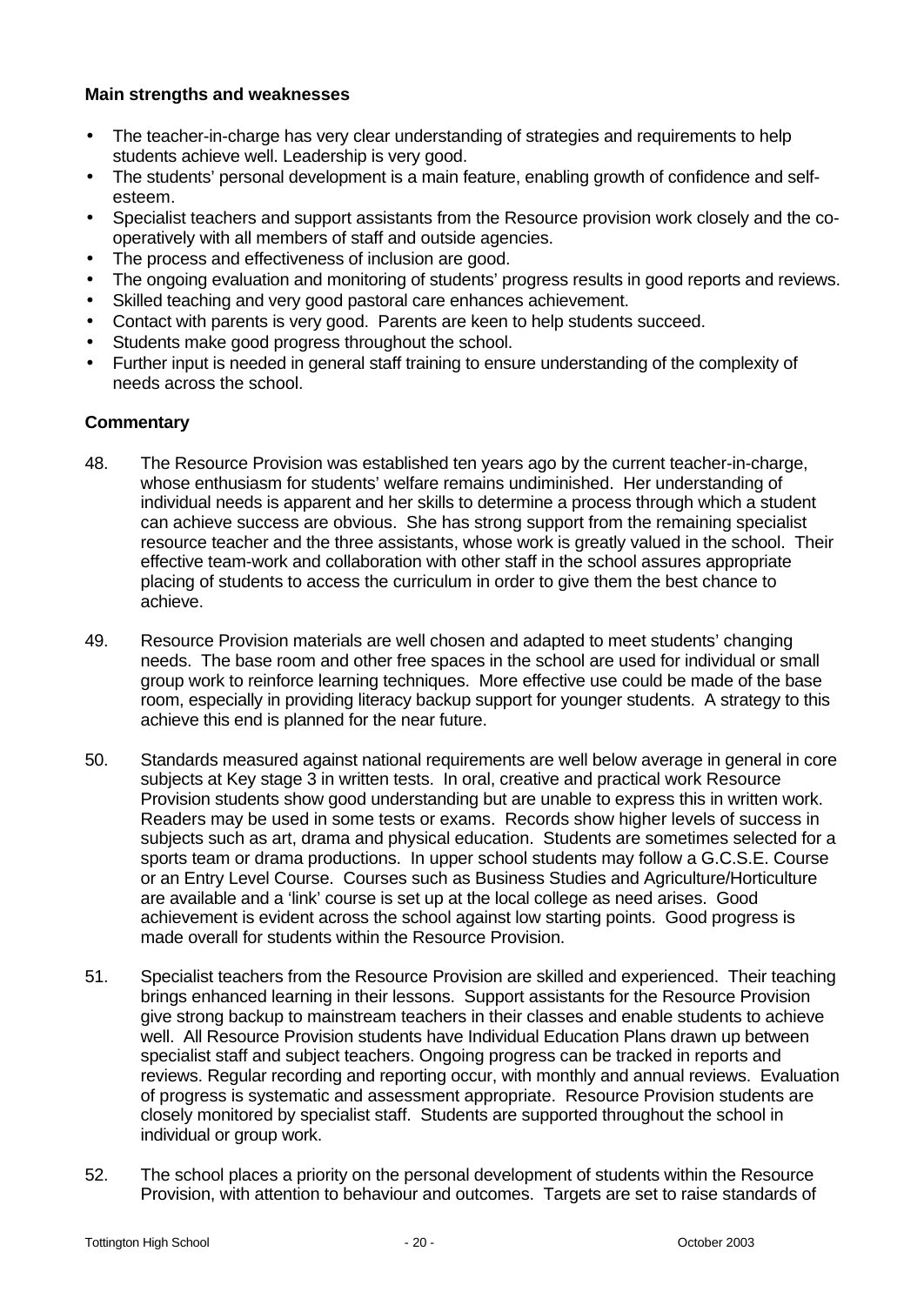behaviour and learning and to increase confidence. The policy of inclusion is beneficial for these students, whose successful integration into mainstream classes shows full acceptance by all staff and students. Regular celebrations of effort and achievement strongly boost self-esteem. Records of Achievement are greatly valued by students and parents. Students make every effort to improve and take care with work presentation.

- 53. The school works closely with outside agencies such as the education, psychology and social services. Particular value is placed on contact with the speech and language therapists, who regularly see students outside school and set exercises to be practised in school or at home, to enhance learning, for those with speech and language difficulties; and the Careers Officer, who carefully advises and supports students from the Resource Provision. Liaison with primary feeder schools and colleges of further education ensures a smoother process of transition. Work experiences for older students are undertaken with the understanding and goodwill of the community in shops, offices or nurseries.
- 54. Very close links are fostered between home and school. Parents are encouraged to contact school as often as possible, and to visit regularly. They support homework to boost achievement and attend annual reviews. Their views are recorded and they are encouraged to offer suggestions for development. Their strong support is welcome and valued.
- 55. There is a need for further in-service training for all staff, to clarify the current nature of individual needs of Resource Provision students and for the school to develop the use of the base room. Given the complex nature of the students' backgrounds the school is doing well in its provision for their education and welfare.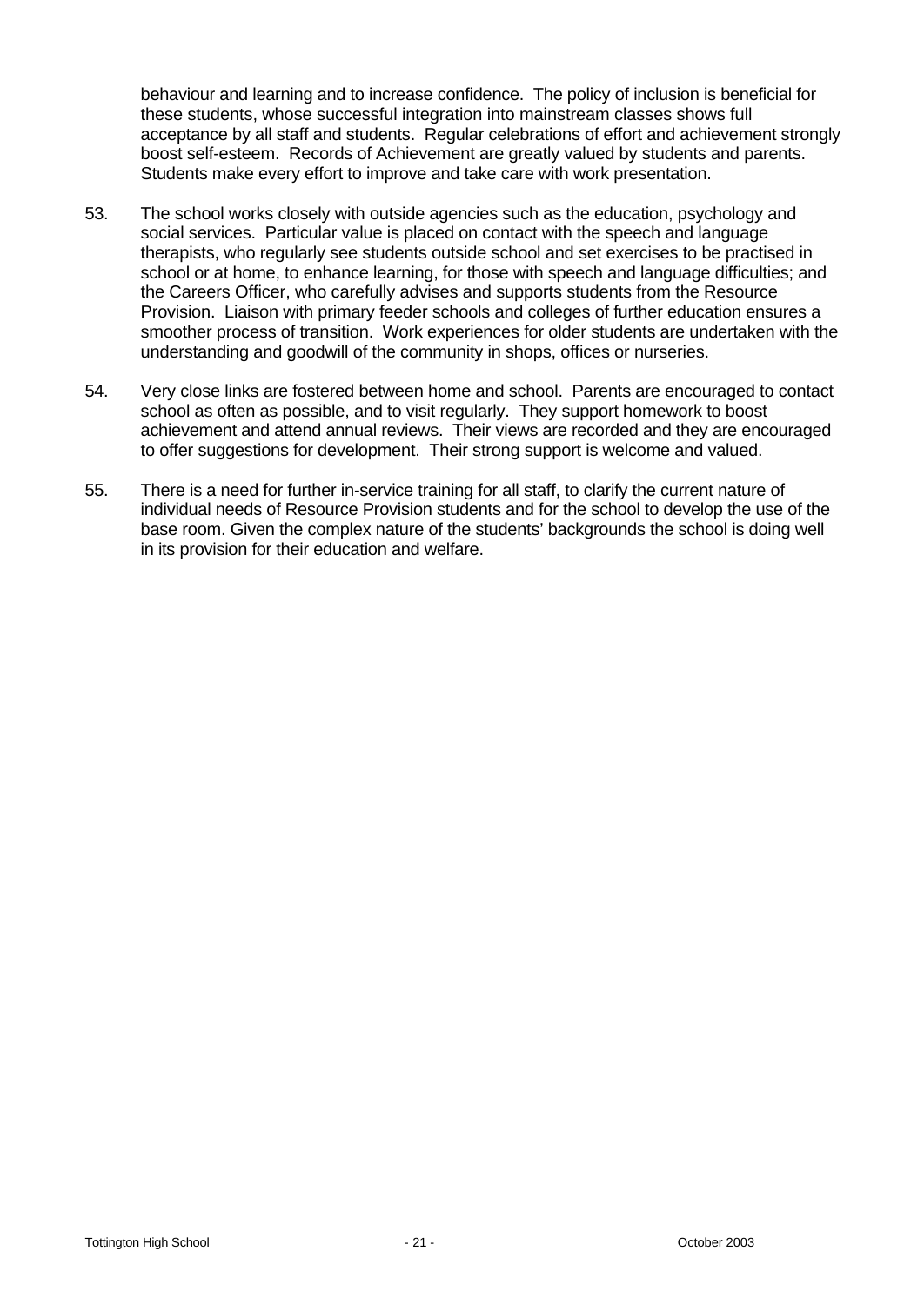# **PART C: THE QUALITY OF EDUCATION IN AREAS OF LEARNING, SUBJECTS AND COURSES**

# **SUBJECTS AND COURSES IN KEY STAGES 3 and 4**

# **ENGLISH AND MODERN FOREIGN LANGUAGES**

# **English**

Provision in English is **satisfactory.**

#### **Main strengths and weaknesses**

- High standards of attainment in statutory tests and national examinations.
- Interim management of the department in the absence of a substantive head has ensured effective implementation of the Key Stage 3 strategy.
- A significant proportion of unsatisfactory teaching hampers learning across the department.
- Prior attainment data is not used consistently to set students challenging targets for improvement.

- 56. Students make good progress in lessons, the quality of teaching and learning is satisfactory overall and interim arrangements for departmental management are effective.
- 57. Results attained in statutory tests and examinations are well above the national averages. Boys perform well, and A\* attainment is very high. Standards achieved in lessons are good overall. Year 9, lower set students produce good quality extended writing, articulate preferences convincingly and distinguish between different text types. An appropriate range of activities results in examples of good quality writing in the middle sets. Students respond to text on a narrative and personal level. Upper set students' work is more challenging, differentiated through complexity of text.
- 58. Years 10 and 11 work gives evidence of good progression. Lower set students' creative writing shows good understanding of style and purpose. Whilst examples of low level language work and an over-reliance on printed worksheets hampers progress in the middle sets, upper set students produce work to a very high standard. Students write well, they read with inference and deduction, and appropriately reference text to evidence their views. Teaching is satisfactory overall. Learning is satisfactory. At both key stages there is much good teaching; however, a significant proportion of unsatisfactory teaching hampers learning for some students.
- 59. Strengths include high teacher expectation, reflected in good use of open questions which encourage students to reflect on prior learning, make connections and progress. Where students work collaboratively, and think for themselves they make good progress, as for example, in a Year 7 class working out the story behind a one sentence mystery. Where clear objectives were shared and care taken to match resources to students' interest, good learning took place. Year 8 students used emotive language to write front page news of nonevent headlines, a challenging activity with responses demonstrating they had fully grasped the concept and thoroughly enjoyed the process. "Dad does washing" had everyone in stitches.
- 60. Areas for improvement exist in both key stages and include an over-reliance on teacher talk. This results in slow pace and lack of challenge. Where objectives were not explicitly shared, or time parameters set for tasks, students tended to lose concentration. This led to off-task chatter and inappropriate behaviour. Whilst most students know what level or grade they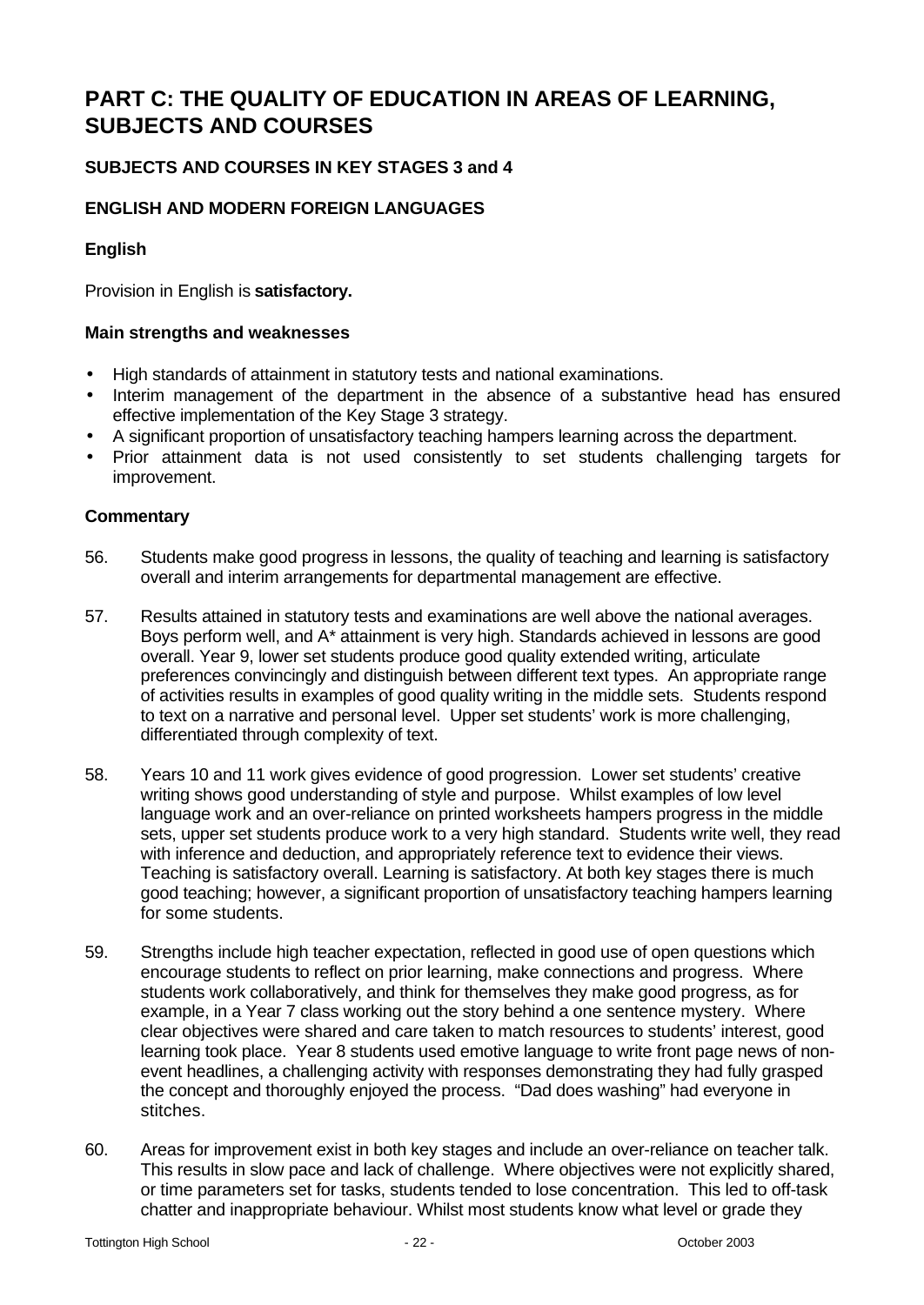hoped to attain, few knew what they needed to improve upon in order to achieve it. Targets, where they existed, were vague, for example "improve spelling". Specific targets, like "learn and consistently apply the rule for doubling consonants before a suffix" rather than the general "spelling" would focus students and improve attainment still further. Management of the department is satisfactory. The absence of a substantive departmental head resulted in a temporary lack of leadership and direction, however, a new head of department was appointed at the time of the inspection. Information is effectively shared informally and progress has been made aligning the scheme of work to the national Key Stage 3 framework. The department does not formally monitor and evaluate the quality of teaching, which results in some good practice not being identified or disseminated. Overall, whilst standards remain high, having risen since the last inspection and the attainment of boys has improved; some unsatisfactory teaching is now in evidence.

#### **Language and literacy across the curriculum**

61. Evidence of the explicit teaching of literacy across the curriculum is satisfactory. A newly appointed co-ordinator has realistic plans in place to implement strategies to extend the work still further. Some teachers are very good at developing students' vocabulary. In mathematics there is good oral work in lessons, key words are well displayed and teachers insist on the correct use of mathematical language. In history, good attention is given to developing literacy skills such as note-taking and essay-writing. Students' oral contributions in leisure and tourism are good because the teacher uses questions very perceptively to elicit sensible and informed answers from students as in a Year 10 lessons on the facilities and services of a professional football club.

# **Modern Foreign Languages**

Provision in modern foreign languages is **satisfactory.**

### **Main strengths and weaknesses**

- Standards at GCSE are below average.
- Teaching and learning are good overall, but students need more challenge and stimulation.
- The emphasis on literacy skills is a strong feature of the teaching.

#### **Commentary**

62. Results at the end of Year 9 have fluctuated over the last four years, with half to two-thirds of students attaining the average level. Girls have tended to perform better than boys, but no more significantly than nationally. Attainment in French at GCSE in 2002 was below the national average at grades A\*-C and represented a decline in standards from previous years. In German, with a small entry, standards were above the national average for grades A\*-C. In 2003 there was a further decline in  $A^*$ -C grades in French. Two major external factors may have contributed to this. The department had staffing difficulties, which disrupted students' progress, and the examination board removed the use of dictionaries without compensating for the added difficulty. Results in German were also below average, but a wide discrepancy between the foundation level speaking test marks and those for the other skills is under investigation. In all GCSE examinations every student has obtained a grade. In lessons and in their work students at both key stages are performing at a level appropriate to their capabilities. Standards are average and achievement is satisfactory. Year 7 students pronounce well the names of colours in French and interpret simple sentences to extract information accurately. In Year 9 weak vocabulary knowledge meant that middle attaining students had difficulties identifying the relevant parts of a passage if an alternative stimulus word was used than the one originally used. In a Year 11 lesson, initial insecurity using the past tense was helped by good teaching where effective prompting and revision of word endings resulted in a notable improvement in accuracy and good achievement. A Year 9 German class identified good listening skills, good pronunciation and a satisfactory ability to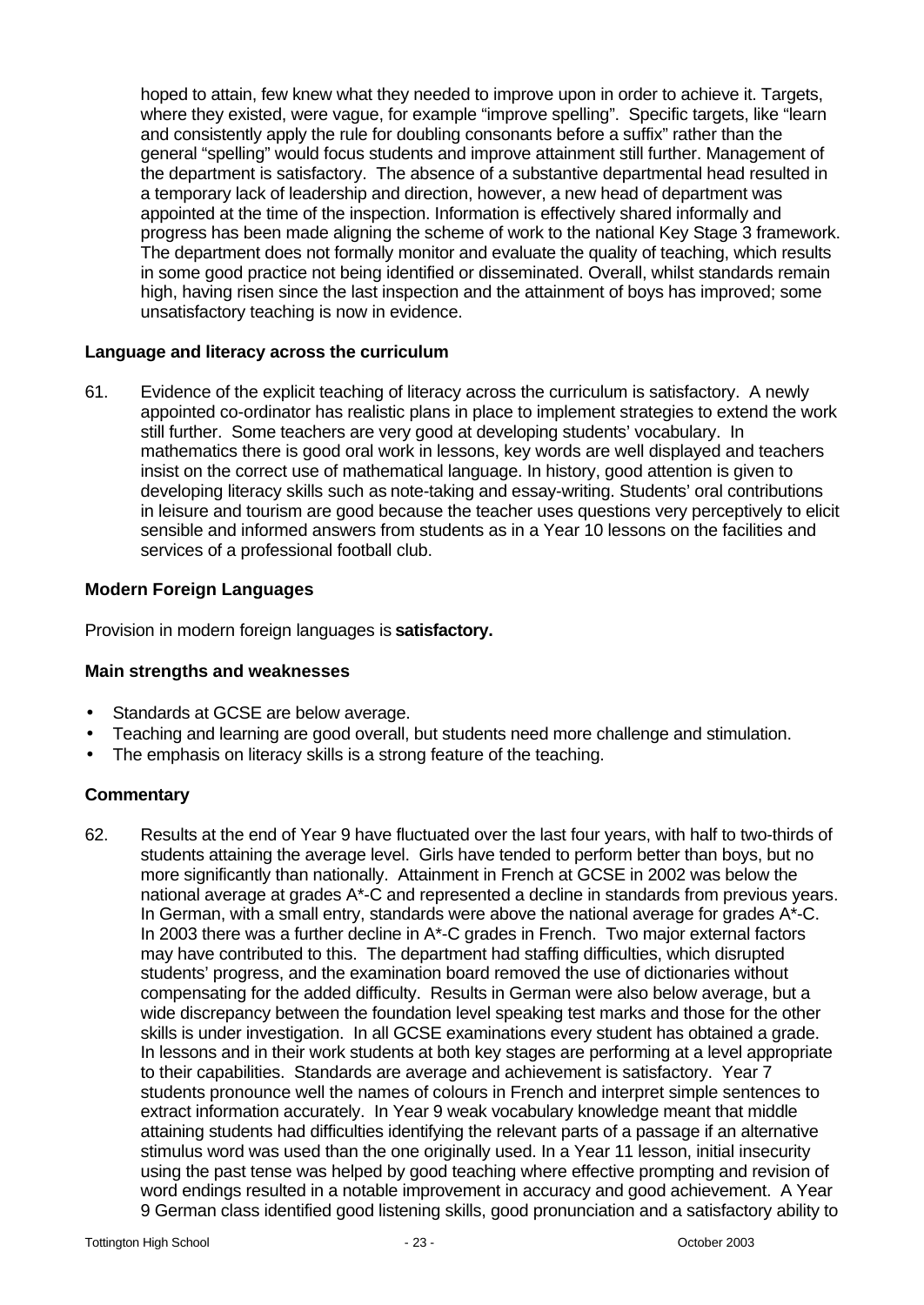apply grammatical rules about subjects and objects. The students' accurate use of the past tense raised the attainment to that expected given their ability.

- 63. Students with special educational needs are well supported and make good progress.
- 64. The department has a team of well-qualified specialists, effective teachers who plan their lessons well, vary activities to practise and develop the different skills, and use time and resources efficiently. Particularly strong is the emphasis on literacy awareness, not just in understanding and applying grammar and syntax, but in using writing frames and adapting construction models. In lessons, however, the activities tend to be mostly teacher- and text book-led. Students perform their tasks successfully, seem happy with the outcomes, but lack that extra element of challenge which will stretch them beyond their expected performance level. This is reflected in their written products, in which, apart from GCSE coursework, there is only occasional evidence of extended work. There is also insufficient opportunity for them to be responsible for some part of their own learning. Although they practise role-plays in pairs, there are few opportunities for them to make presentations or to contribute to game-like activities, which require their initiative and personal input. More stimulating activities, especially if they help to break up the long 70-minute period, will aid retention, as well as increasing interest and motivation, and contribute to raising standards. Marking is frequent and consistent, and feedback positive and constructive. Students are consistently aware of their attainment, but the use of such data to inform target setting is at present rudimentary. Leadership and management are satisfactory. The department has a committed team, which has reacted quickly to the fall in standards and is implementing strategies to tackle underachievement. There is limited access to information and communication technology (ICT), but the department plans its use well to ensure that each group can benefit at least once per half term. Although teaching is monitored and evaluated through the school's performance management system, the team would benefit greatly from the opportunity to observe each other and share good practice.
- 65. Since the previous inspection resources have improved and students have more frequent access to ICT.

#### **MATHEMATICS**

The provision in mathematics is **good.**

#### **Main strengths and weaknesses**

- Teaching and learning are good.
- The department is well led and teachers work hard and demonstrate commitment.
- Test and examination results are well above the national average and particularly good for high attaining students.
- Students have a very positive attitude to mathematics and behave very well in lessons.
- Information and Communication Technology is insufficiently used to support learning.
- Monitoring and evaluating of teaching and learning needs to be developed further.
- A greater variety of teaching strategies needs to be employed.

#### **Commentary**

66. Results in national tests at the end of Year 9 in 2002 were well above the national average. When compared to similar schools, standards were below the average. By the end of Year 9 in 2003 standards in mathematics were even higher when compared to the national average and in line with standards for similar schools. There is no difference in the performance of boys and girls.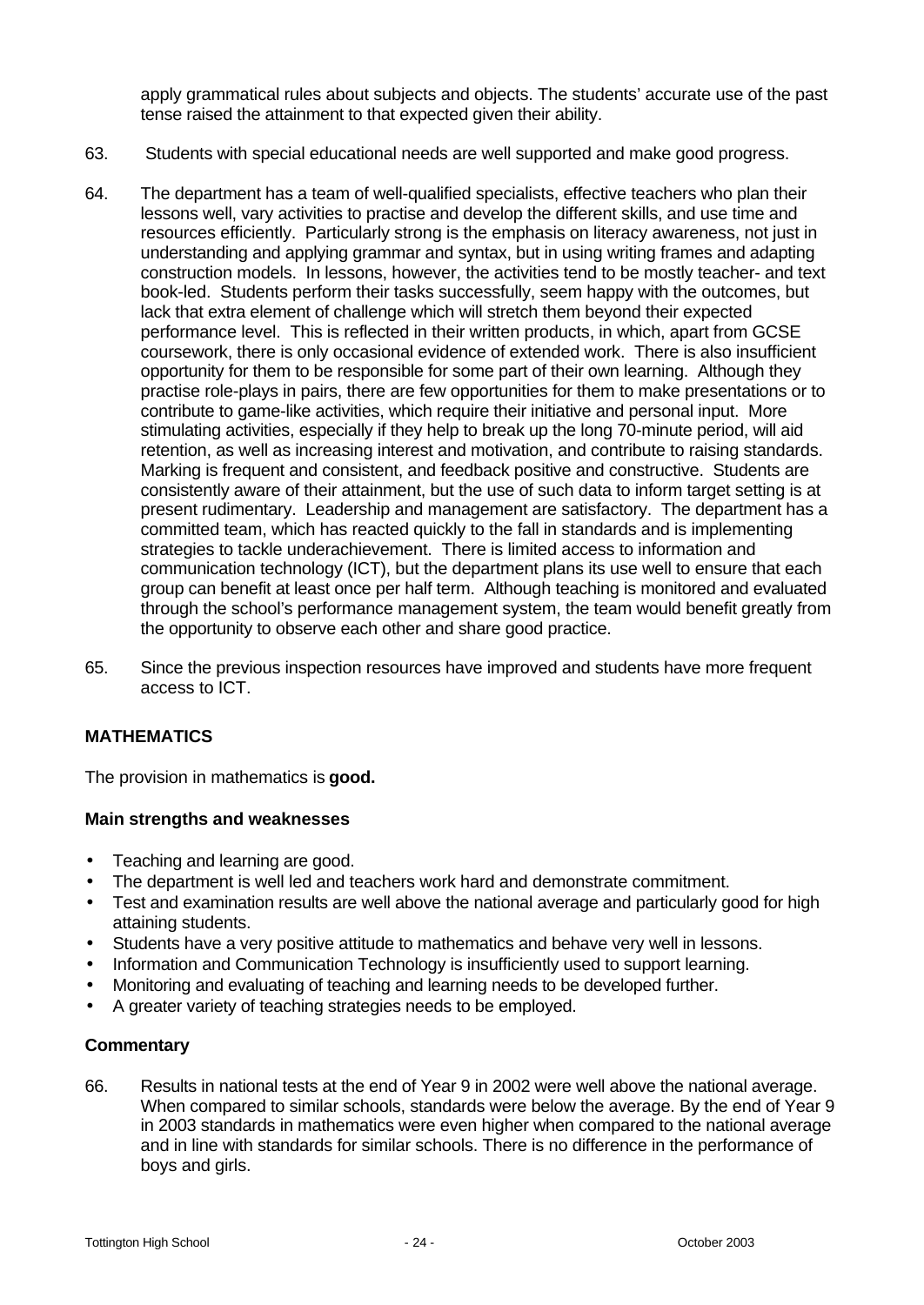- 67. In GCSE examinations in 2002 the proportion of students gaining A\*-C grades was well above the national average. In 2003 the proportion had fallen slightly but was still well above the national average. The proportion of students gaining A\*-G in both years was the same and above the national average. Girls' results were better than boys' results at GCSE.
- 68. Standards of work seen in lessons and in the students' books throughout the school were well above average. Students' attainment on entry is well above the national average. Achievement by the majority of students at the end of Year 9 and 11 is satisfactory. In a Year 7, top set lesson all students could substitute in algebraic expressions of considerable complexity; a skill above that expected for most students of this age. In contrast, the lowest set had very weak number skills and were unable to work out simple calculations without the help of a number square. Middle set students in Year 11 can calculate greatest and least values using formula to a standard above the national average for their age group. The practising of examination techniques using past papers encourages good independent learning in Year 1.
- 69. Students with special educational needs make satisfactory progress.
- 70. Teaching is good overall. In the majority of lessons seen teaching was good and in some, very good. All lessons were at least satisfactory. Lessons are well planned with clear learning objectives which are usually shared with students. Teachers have high expectations of the students and prepare tasks to challenge them so that they all work at a good pace. A Year 11 group of high attaining students was challenged to work out problems using linear programming. Some excellent coursework was seen from high attaining year 11 students on a problem to find the maximum volume for open boxes of different dimensions made from square and rectangular card of various sizes. The use of calculus, very good graphs and the solution of quadratic equations were used to obtain and analyse results and prove these results were correct.
- 71. Some good starter exercises were seen, for example, in a Year 7 lesson where a magic square was used and the numbers were worked out by substituting into algebraic expressions. The ending of lessons was generally not so well focused, with students' learning not always appropriately consolidated. Teachers make effective use of questioning, encouraging students to explain their answers and solutions to the rest of the class. Where teaching was less good the pace of the lesson was usually insufficient or the teacher talked for too long. Insufficient use is made of ICT in lessons.
- 72. As a result of effective teaching, most students acquire knowledge of basic skills and concepts which enable them to work on their own to improve their understanding. Literacy skills are improved by the good displays of key words, the insistence of teachers on the correct use of mathematical language and the good oral work in lessons. Students have a very positive attitude to mathematics. They behave very well in lessons and relationships between students and with their teachers are good.
- 73. Leadership and management of the mathematics department are good. The department is responding positively to the National Numeracy Strategy and this is raising standards. Assessment data is used well to monitor students' progress. Marking is encouraging rather than informative and not all students are aware of the National Curriculum level they are working at.
- 74. Standards have been maintained since the last inspection though attention still needs to be paid to the development of a greater variety of teaching styles, to increasing the use of ICT to support learning and to the more rigorous monitoring and evaluation of teaching and learning to raise standards further.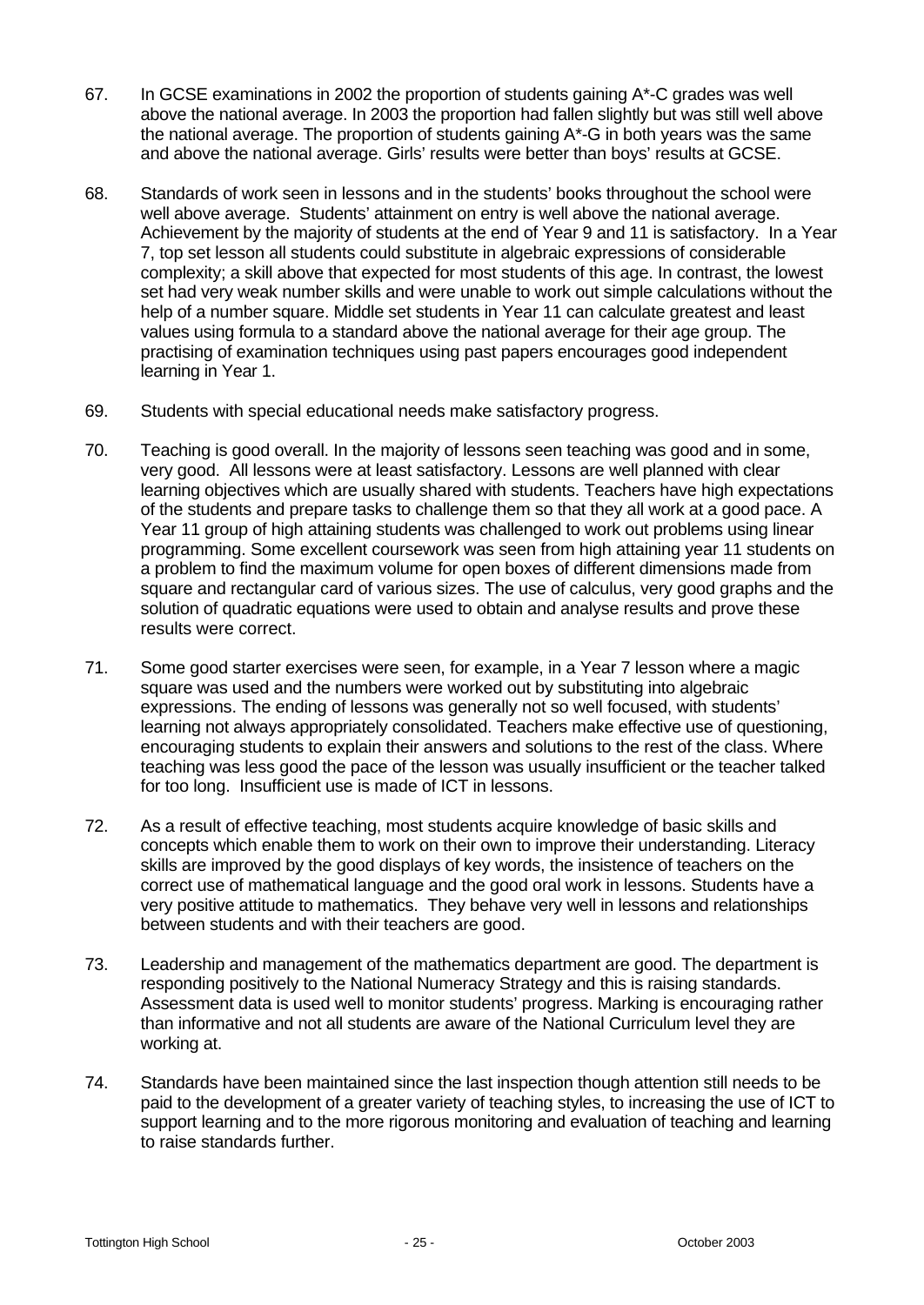#### **Mathematics across the curriculum**

75. The key features of the National Numeracy Strategy have been shared with all staff by means of a training day. Students are using their mathematical knowledge and skills in other subjects across the curriculum. Students were able to analyse and interpret data in science and design and technology but graph drawing skills in science did not generally match the students' attainment. Students were able to demonstrate their ability to do mental calculations in a number of subjects but opportunities to develop students' mathematical skills were sometimes not taken in all subjects.

### **SCIENCE**

Provision in science is **satisfactory.**

#### **Main strengths and weaknesses**

- Well above average results in test and examinations.
- Good relationships between teachers and students assist learning.
- Well-planned lessons make good use of the time available.
- Students' good behaviour makes lessons effective.
- Provision and use of ICT equipment needs to be improved.
- Teachers' marking gives little advice on how students can improve their standards.
- Standards of graph drawing and presentation of work are unsatisfactory.

- 76. Results of national tests for Year 9 students in 2002 were well above average though below the average for students with similar attainment. The performance of boys and girls over the last three years has been broadly similar. Results in the GCSE dual award science examinations in 2002 were well above the national average but below those of the previous year. In 2003 results dropped again. Girls have done better than boys recently. Results in single award science were similar to the national average in 2002 but dropped in 2003. GCSE dual award results have improved significantly since the previous inspection.
- 77. The standard of most students' work seen is well above average. By Year 9 they have studied a range of topics. They enjoy the variety of practical work and do experimental work sensibly and safely. Standards seen in Year 11 dual award science are well above average. Students make informed predictions about the outcomes of practical situations, test hypotheses experimentally and use word processors to present their assessments. In Year 11 single science standards are below average. Graph drawing and diagrams are below expectations at all ages because teachers do not demand high standards.
- 78. Students' achievement is satisfactory. They enter school with well above average standards, make satisfactory progress and leave with well above average standards, though a number of single science GCSE candidates do not achieve what they are capable of.
- 79. Teaching and learning are satisfactory. Lessons are well planned. The best include a variety of activities, which maintain students' interest and make learning effective. Relationships between teachers and students are good so students behave well and concentrate on their work. Teachers give clear instructions so students understand any risks involved in experimental sessions and work safely and productively. Students enjoy practical work and this helps them to understand the underlying theory. Good relationships and well-structured lessons allow all students to make satisfactory progress. The marking of students' work by teachers praises good work but gives little guidance on how students can improve standards.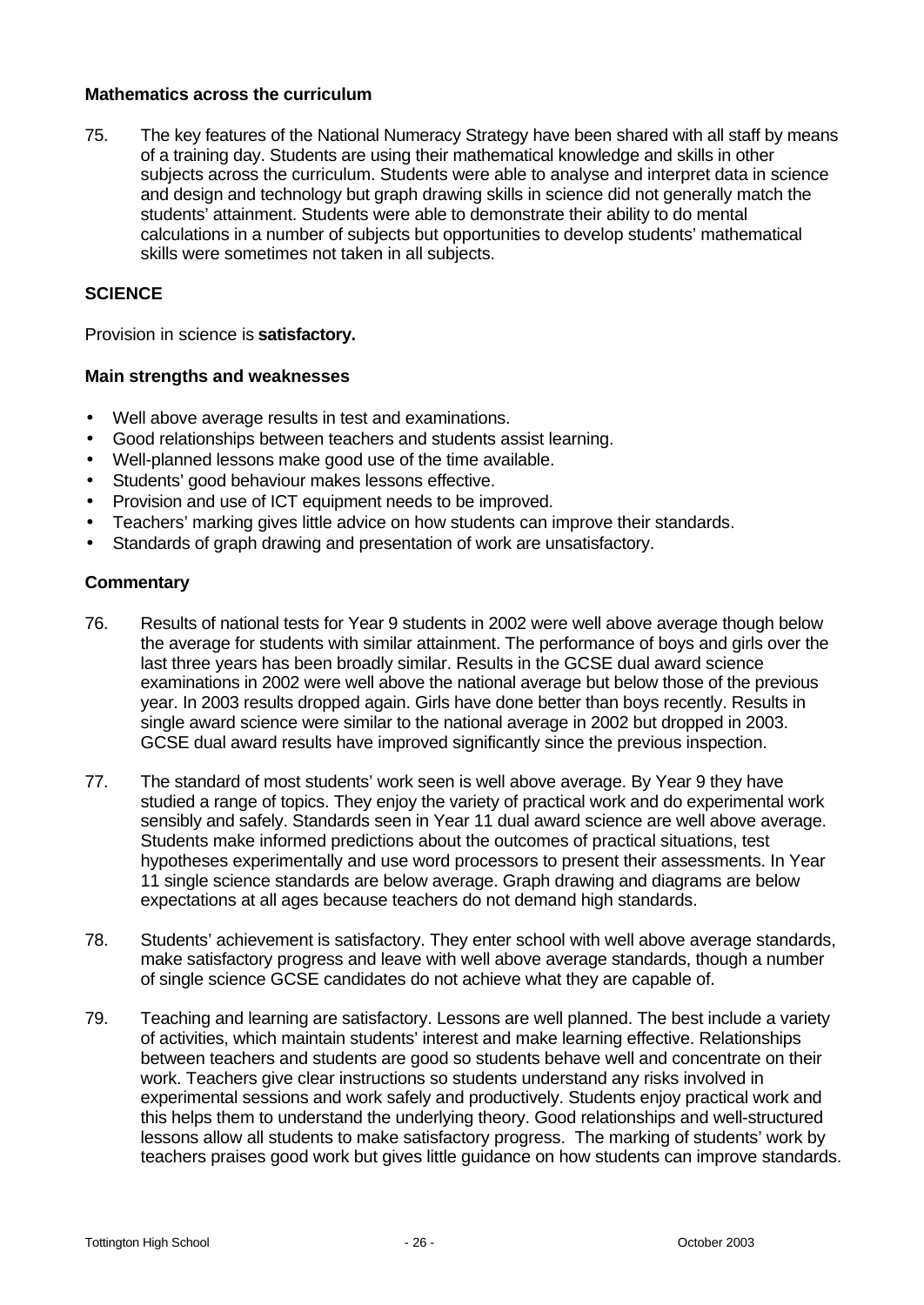80. Overall, leadership and management are satisfactory. Day-to-day organisation is good and teachers deployed to make best use of their expert subject knowledge so teaching is effective. Improvement since the previous inspection is satisfactory. Test and exam results have improved and there is no unsatisfactory teaching. However, there is no provision for data logging or use of computers in class and marking gives little help to students on how to improve.

### **Rural and Agricultural Science**

81. This subject is offered as an NPRA unit as part of the GCSE in Rural and Agricultural Science, to a small group of students as part of the alternative curricular provision for students. It was only possible to see one lesson in this subject during the inspection so there is insufficient evidence on which to base judgements on overall provision. The students worked enthusiastically on designing and then creating a flower bed in the school's garden plot area, benefiting from enthusiastic and expert teaching. They were secure in the knowledge they had acquired and keen to discuss their plans.

# **INFORMATION AND COMMUNICATION TECHNOLOGY**

Provision in information and communication technology (ICT) is **satisfactory at Key Stage 3 but unsatisfactory at Key Stage 4.**

# **Main strengths and weaknesses**

- Resources for ICT have improved and allow students greater access.
- The new course in Years 7 to 9 is beginning to raise standards, however, students in Years 10 and 11 are underachieving.
- Positive attitudes of students help them to progress in lessons.
- Lack of challenging tasks results in lower than average standards in GCSE examinations.
- Teaching does not always challenge students sufficiently to improve skills in ICT.
- Statutory provisions for some students are not met in Years 10 to 11, as too few subjects make effective use of ICT.
- The effectiveness of the management could be improved.

- 82. Teacher Assessments in 2002 indicated Year 9 students' attainment was above average, which represents satisfactory achievement, and that they remained similar in 2003. Results in the GCSE examination in 2002 were below average.
- 83. Inspection evidence reveals that the assessments were inflated and that standards in Years 7 to 9 are average. Standards for Years 10 and 11 are below average. Achievement is unsatisfactory.
- 84. When students in Year 9 mix text and pictures in slides about the wives of Henry VIII, they do not use colour and text suitably. Students insert data into a database, but do not search that data efficiently. They create formulae for spreadsheets to calculate the best mobile telephone tariff, but do not use the results to provide constructive advice. The National Strategy introduced in September 2003 is now helping to improve the level of students' work.
- 85. Students in Year 11 search the internet for data to import into presentations. They do not use a consistent style in creating slides or pages of websites. They link together different parts of a database, but only the higher attaining students explain why such links are necessary. Students describe the basic uses of ICT, but do not apply their knowledge of ICT to specific applications. Their level of exploration of the impact of ICT is under- developed.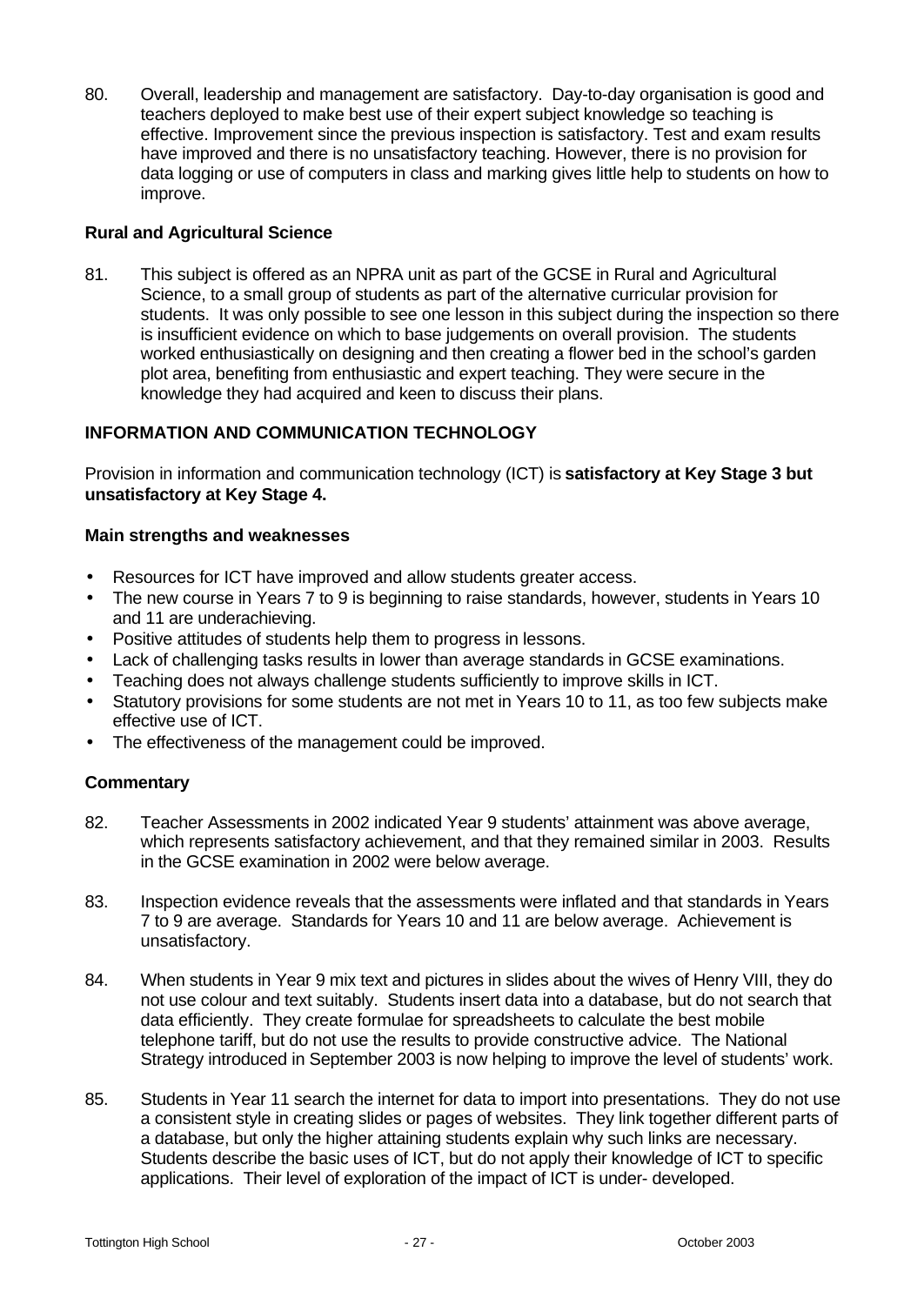- 86. Teaching and learning in Years 7 to 9 are satisfactory. Teachers set tasks which allow students to extend their skills and knowledge. However, some teaching does not always challenge all students and the higher attaining students are not always given the opportunity to extend their skills.
- 87. In Years 10 to 11 some unsatisfactory teaching has resulted in a reduction in standards. Teachers ensure that students understand the requirements of the examination. However, the level of challenge needs to be increased to enable students to present work at a higher level and allow the more competent students to gain higher grades. Girls attain better than boys as a result of more positive attitudes.
- 88. Leadership has not been sufficiently effective in raising standards. However, the management of the new hardware and software, introduced following a review of the results in 2002, has been constructive and there is good technical and classroom support. Three good ICT rooms give students individual opportunities to improve ICT skills, though one room does not help classroom management. The homework policy ensures that students strengthen what they have undertaken in lessons.

# **Information and communication technology across the curriculum**

- 89. Provision for ICT across the curriculum requires further development. Science, history and design and technology do not provide a wide enough range of experiences. Other subjects use ICT but not sufficiently to raise standards. The school does not provide a minority of student in Years 10 to 11 with ICT experiences and so does not meet statutory requirements.
- 90. Since the previous inspection resources have improved significantly which allows considerably greater access.

# **HUMANITIES**

#### **History**

Provision in history is **good**.

#### **Main strengths and weaknesses**

- Skilled teachers use a wide range of teaching methods successfully.
- There is a strong emphasis on developing the skills of the historian.
- Students' achievement is now satisfactory and still improving.
- There is insufficient variety in the work set and in teaching methods to meet the needs of all students.

- 91. GCSE results in 2002 were below average, particularly among the most talented. The results for 2003 were better and the improving trend was reflected in work seen during the inspection, which for all year groups was broadly average and higher in their use of historical skills such as why past events are interpreted differently both at the time and subsequently. Throughout the school.
- 92. standards of work is satisfactory; achievement has improved in recent years and is now satisfactory overall, though the relative achievements of the most able students still lags behind that of others.
- 93. Most of the teaching is good and some of it is quite exceptional. It is better in Years 10 and 11 where the pace is faster than with younger students. The long lessons are well divided to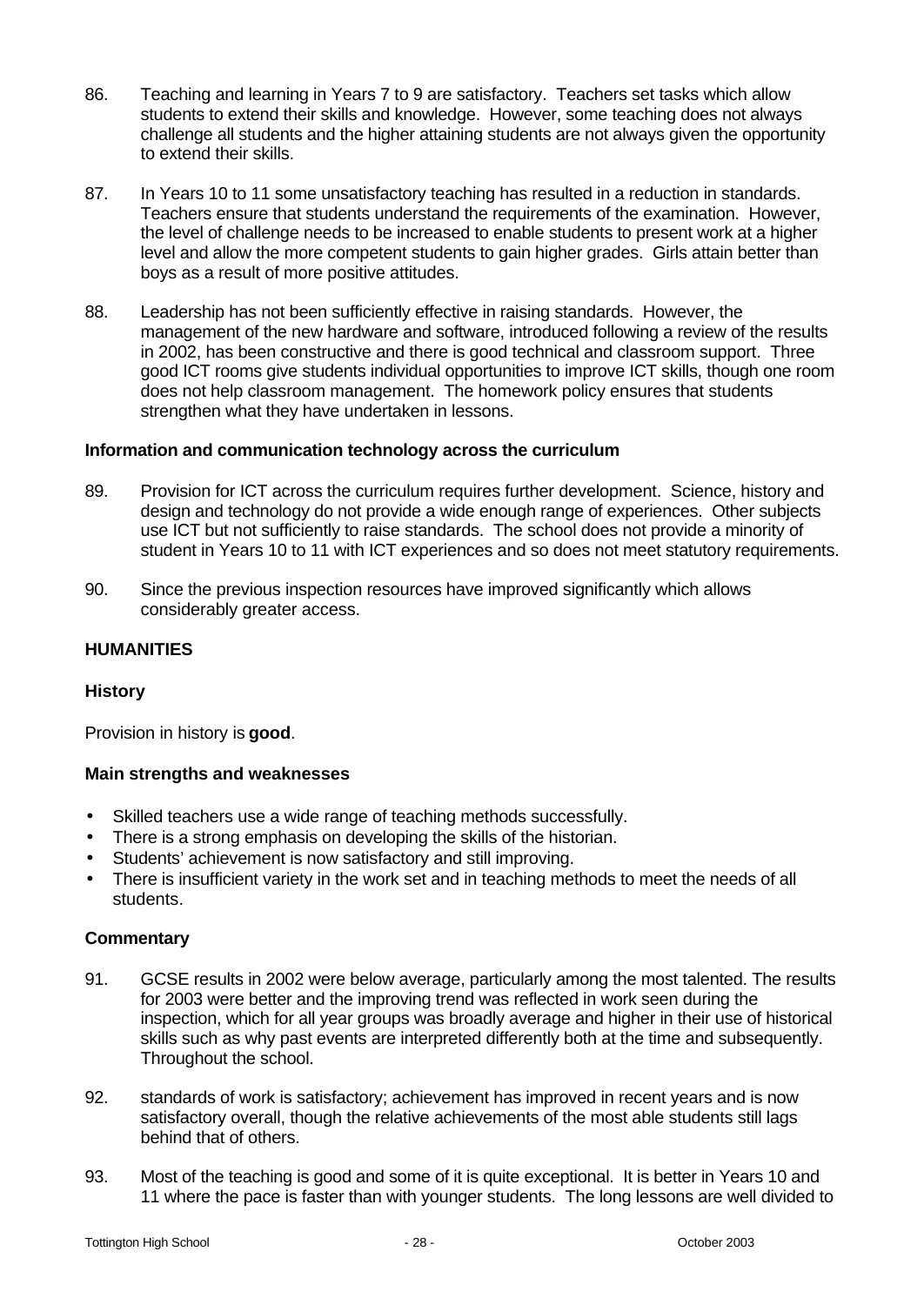maintain levels of concentration and skilled teachers present students with varied tasks using a wide range of methods. Expectations are high, with emphasis on developing the skills of the historian, which is a real strength now. Learning is good overall but the most talented students in top sets are not always sufficiently challenged because they are not given separate tasks.

- 94. The students enjoy the lessons. They are keen and the subject is particularly popular as a GCSE option. Homework is well-planned and set regularly, with good attention to developing literacy skills such as note-taking and essay-writing. It is marked promptly, often with constructive guidance on how to improve. However the procedures for assessing Year 9 work against national curriculum criteria do not assure accurate, reliable judgments by teachers, and students are vague about how they are doing and the targets they are aiming for. The teaching makes an important contribution to developing students' understanding of citizenship, though students have little opportunity to practise or develop their skills with information technology.
- 95. Students have good opportunities to practise their skills through fieldwork. Teaching assistants provide effective support and students with special needs make good progress.
- 96. Leadership and management are good and much improvement is evident since the last inspection even though most of this has happened only in the last two years. There is some extraordinarily good practice within the department which is now being shared, and schemes of work have been fully revised. The previous overemphasis on knowledge over skills has been corrected and more diverse lessons are now well planned. The head of department has a good appreciation of strengths and weaknesses. However, staff performance is not monitored systematically enough, the arrangement of sets is restrictive, preventing all students being assigned correctly, and performance data are not yet being interrogated to inform departmental planning and to raise standards. Nevertheless, within the history department there is a collective determination to go on improving.

#### **Geography**

Provision in geography is **satisfactory**.

#### **Main strengths and weaknesses**

- Experienced staff support students' learning effectively.
- Recent developments in programmes of study are promising.
- Standards are in line with those expected nationally.
- Assessment is not yet used effectively to set short-term and long-term targets.

- 97. By the end of Year 9, standards of attainment are in line with national expectations. For instance, higher attainers have a good knowledge of physical and human processes but do not yet show how they interact to create geographical patterns.
- 98. Lowest attainers in Year 7 achieved well in using four figure references to create their own treasure island map and were well supported by the teacher and support assistant so that they could all build a grid on top of the maps created. Higher attainers in this year understand the function of symbols, can draw simple plans of the school building and most have used ordinance survey maps accurately.
- 99. Year 10 students demonstrate sound basic skills in geography and understanding of the interaction of people and the environment and the impact this has on coastlines.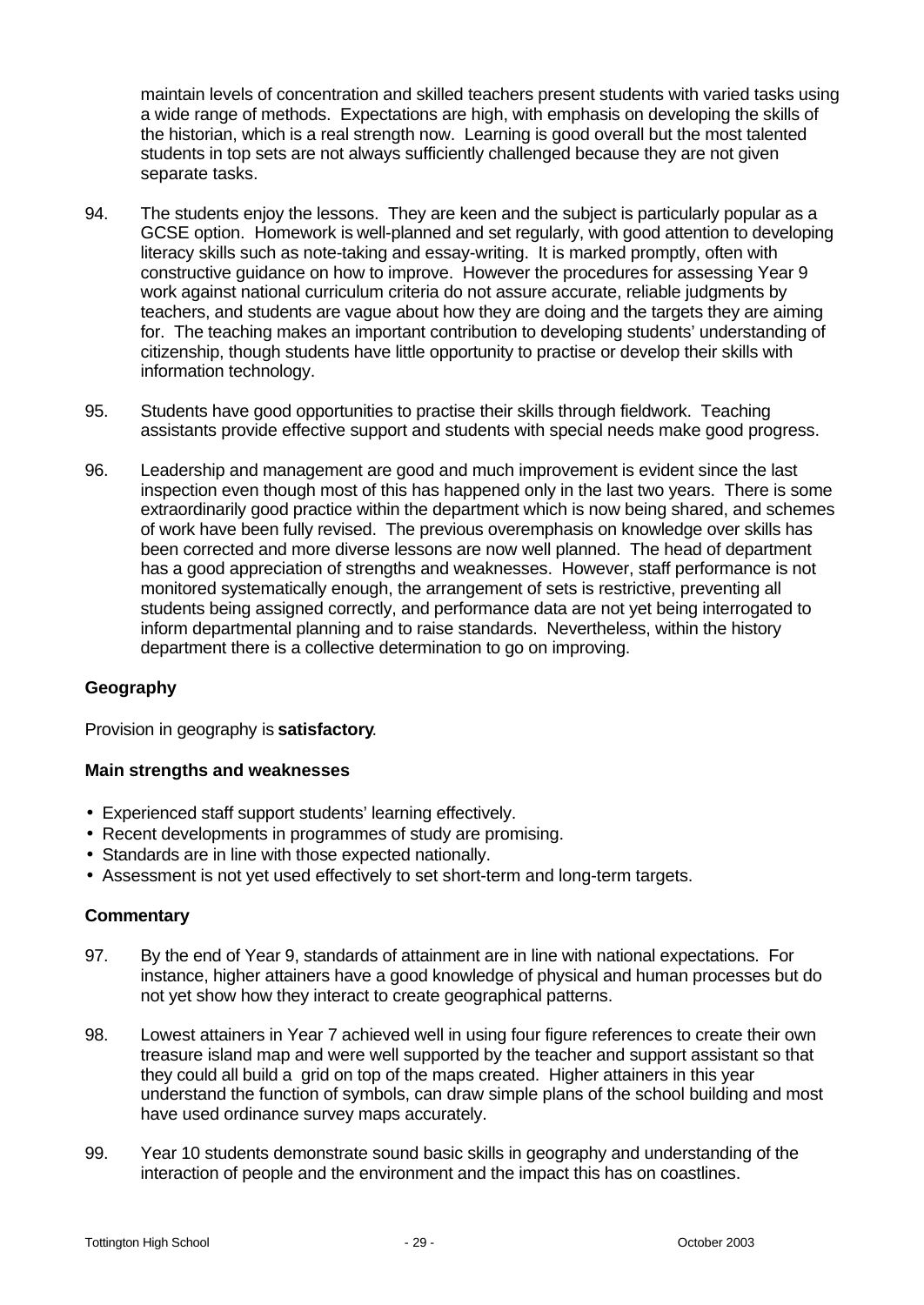- 100. By the end of Year 11, GCSE results matched the national average in 2002. Unvalidated results for 2003 are similar. This picture of broadly satisfactory achievement was confirmed by standards of work seen during the inspection. Lower attaining students and those with special needs achieve comparatively better than the more talented geographers.
- 101. Teaching and learning are satisfactory. The team of teachers is skilled and experienced. They manage classes well and promote high standards of behaviour. They are very inclusive, providing compassionate care, clear guidance and sensitive support for all, and students with special needs are helped to make good progress. Teachers ask probing questions to develop students' understanding. However, the pace is sometimes slow because teachers rely on a limited range of teaching methods to fill the long lessons. Consequently, the most talented students are not challenged as much as they could be to reach the highest levels of attainment. This affects standards negatively. In a Year 11 lesson on high tech industries and the impact of multi national companies the students' good knowledge and motivation was not sufficiently exploited because the teaching method used failed to extend the abilities of this high attaining group.
- 102. New schemes of work have been introduced for Years 7 to 9 and teachers make good use of lesson starters and plenary sessions at the end of lessons. Homework is set regularly and it is often open-ended, enabling students to show what they can do. Books are marked regularly with suitable praise, but comments indicating what individuals need to do to gain higher marks are hard to find. Students are mostly keen and industrious but fewer now choose geography as a GCSE option than a few years ago. Students have few opportunities to practise or develop their skills with information technology but plans are now in place to exploit this potential for geography more effectively.
- 103. The effectiveness of leadership is satisfactory. New ideas recently introduced include units of work that develop thinking skills and group-based self-assessment by students. These are promising innovations and a development plan is in place. However, there has been insufficient urgency or clarity of focus since the last inspection on the need to raise levels of attainment and to use data both to diagnose strengths and weaknesses and to set targets for students.
- 104. The department is well managed. New schemes of work for Years 7 to 9 have been introduced and selected units are carefully graded and moderated by the team of teachers to ensure consistency. The head of department works hard and even provides an opportunity for those who have not chosen geography to take it as an additional GCSE through afterschool lessons. The results of this small group last year were very impressive. However, the monitoring and development of team members, for example through collective planning and sharing good practice is at a rudimentary stage. The staff share a commitment to further improve their skills.

#### **Religious education**

Provision in religious education is **unsatisfactory.**

- Teaching and learning are satisfactory.
- The very good teaching of the lowest attaining students raises their achievement.
- Not enough time is provided to cover the syllabus so students underachieve.
- There is little educational direction for the subject and management is unsatisfactory.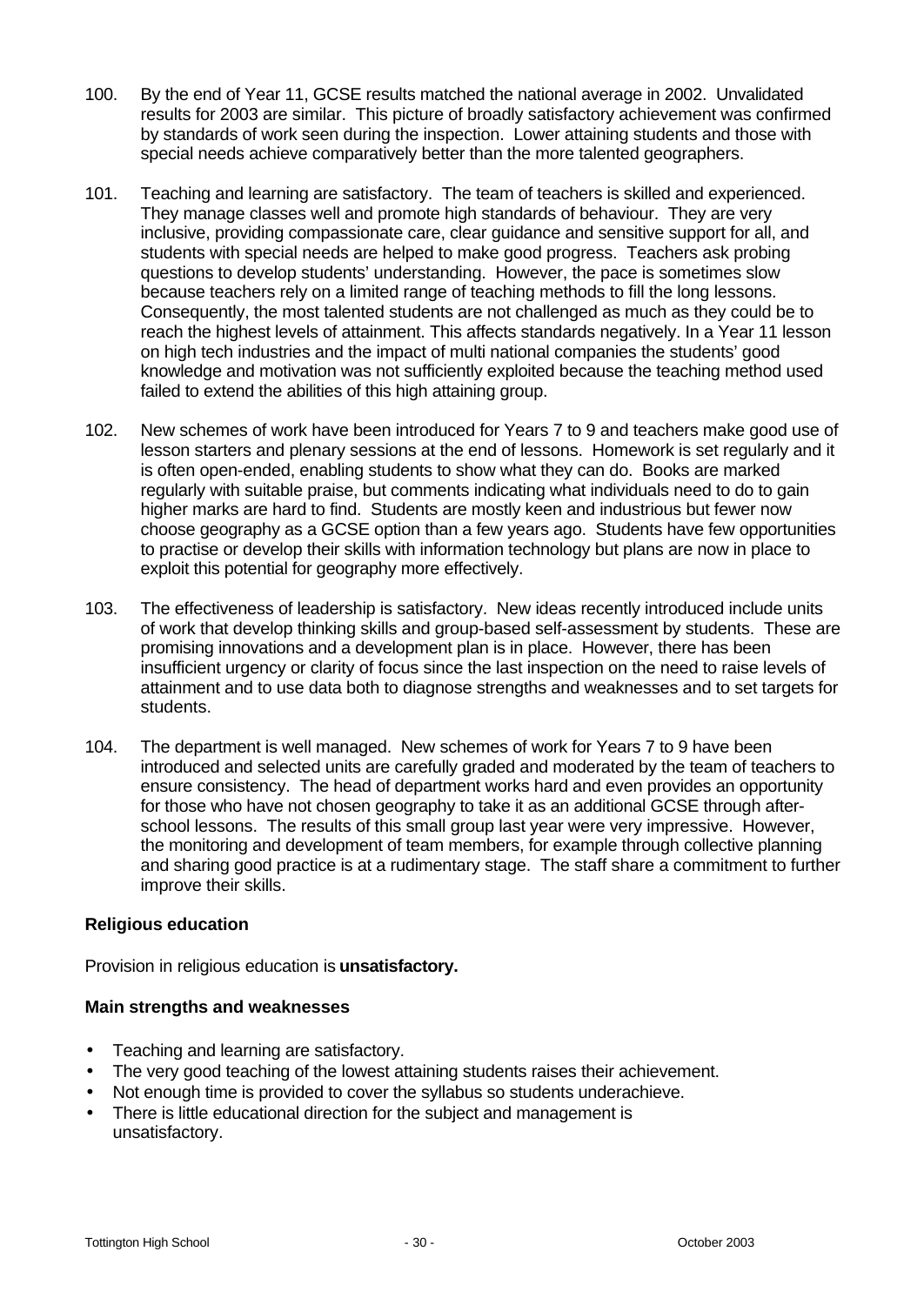# **Commentary**

- 105. At entry to the school standards are average. By the end of Year 9 standards are slightly higher, particularly in the knowledge of Christianity. The limited curriculum time reduces the depth of understanding achieved especially in the work on the other world faiths of Hinduism, Judaism and Islam. Achievement is satisfactory. By the end of Year 11 standards are about average but high attaining students underachieve. The only form of assessment is a certificate of achievement designed for lower attaining students but offered to all levels of capability. A ceiling is placed on the learning and achievement by the very short modules of study. No levels are built in and once a unit is completed another topic is studied for a few lessons. Understanding is superficial. As the subject is not taken to GCSE level no homework is set in Years 10 and 11. Lessons are timetabled as one 70-minute period per fortnight, which interrupts progress further.
- 106. Students struggle to cope with some moral issues such as crime and punishment, the just society and ideas about good and evil. The standard of the work seen in lessons and in notebooks is average when it should be much better for high attaining students. Standards of personal extended writing have improved and some high attaining students who can work fast produce good short narrative pieces, play scripts and witty letters.
- 107. Teaching and learning are satisfactory overall. More than half the lessons seen were good and about one in five was very good. There were two unsatisfactory lessons. Students were not interested by the abstract approach in one and immature, impulsive behaviour and calling out was not well managed in either lesson. The teaching of some low attaining students is a real strength lifting achievement to average levels in the oral parts of the lesson. Good probing questions helped students to explore and extend their thinking and to wrestle with deep questions raised by the creation stories in Genesis. Good discussion in these lessons sometimes continued as students left the lesson challenged by the questions posed. Students' answers are treated with respect and teachers use them well to extend understanding. A small amount of ICT is used effectively for research as when using 'Aspects of religion' to study Judaism. The very short lessons pose great difficulties. In one a student raised the question 'But without evil wouldn't life be boring?' but there was no time to tackle the comment and the issues of free will and choice, which it raised.
- 108. Leadership and management are unsatisfactory. Of the ten teachers who cover the subject only three have some subject specialism, which lowers standards and means that there is unequal treatment of some groups. It is not possible for the head of the subject to form a unified department as no meetings are held and apart from the head of subject there has been no professional development. Most teachers have another subject as their first priority and the status of the subject is low.
- 109. Textbook and other resources have improved since the last inspection and there are now sufficient materials to cover the agreed syllabus.

# **TECHNOLOGY**

# **Design and Technology**

Provision in design and technology is **satisfactory overall** but **unsatisfactory in Graphics.**

- Students' attitude and behaviour are usually good.
- Students have good relationships with teachers and each other and receive high levels of individual support which is reflected in their attitudes to work.
- GCSE results in 2002 in design and technology food, textiles and electronic products were above and well above school and national averages respectively.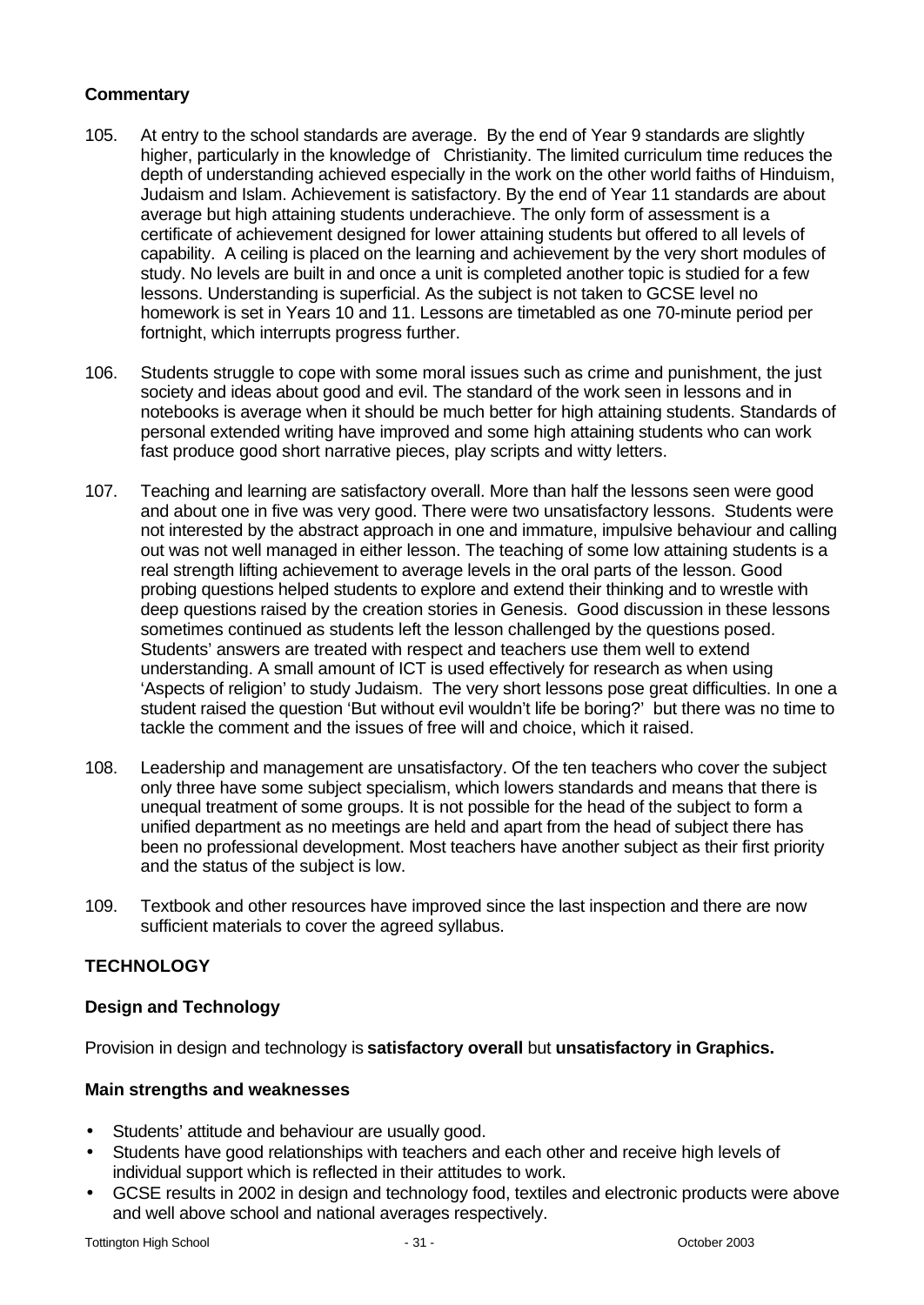- Standards in graphics are low and remain below school and national averages.
- There is a need to ensure assessment is used effectively to inform curriculum planning and monitoring of student progress to evaluate effectiveness of teaching and learning.
- Leadership and management are weak. Co-ordination, including consistency in curriculum planning across all areas, is not secure.
- Statutory requirements are not fully met in the design and control aspects of the curriculum.
- Students do not always build on previously acquired skills.

- 110. There is no evidence available to indicate standards in design and technology on entry. Although results in statutory teacher assessments have improved significantly and were well above school and national averages, in Year 9 standards of work seen are extremely variable across subjects and overall only similar to national standards. The reliability of teacher assessments should be reviewed following confirmation of national data. Achievement is satisfactory but is hampered between Years 7-9 due to the rotational course structure and reduced time allocation in Year 7. Students are not always guided through the stages of designing and making in a way that enables all students to establish basic competence in using a range of research, analysis, development and communication techniques. They do not, therefore, always recognise and use the skills acquired in earlier work to inform increasingly demanding design and make activities in new situations. Standards in graphics are weak and this hinders progress in developing design fluency. Students use a satisfactory range of hand and machine tools safely for designing and making a range of products using a range of resistant and compliant materials, electronic components and food products.
- 111. GCSE results in 2002 for all design and technology subjects taken as a whole were similar and above the school and national averages respectively. This represents a sustained level since the last inspection. Design and technology food, resistant materials and electronic products achieved good results; textiles were similar, whilst graphics were below average. Girls' results at the higher levels A\*-C were above average, but compared to their results in all other subjects and national norms, were significantly below average. This is the reverse of the national trend. Results in 2003 show a dip in all subjects, with the exception of resistant materials.
- 112. Standards in Year 11 are variable across subjects but are satisfactory overall. Achievement is satisfactory but there is still underachievement in graphics, which impacts upon sketching for designing. Students' drawings contain unnecessary embellishment and work is repeated at the expense of content. In a Year 10 lesson on packaging, students show weak understanding of isometric and oblique projection. The low level copying and colouring-in task asked of them had insufficient challenge and purpose.
- 113. The use of ICT is beginning to improve standards of presentation and depth of research, for example in textiles and food technology. However, statutory requirements are not fully met in relation to computer-assisted-manufacturing and designing.
- 114. Lower attaining students and those with special educational needs make similar progress to others because they are well supported in lessons. Students clearly enjoy the practical aspects. This is reflected in their attitudes to work and high standards of behaviour. Progress is greatest where students are interested in the task and where expectations are high.
- 115. Teaching and learning are satisfactory overall but variable across the subjects. They are unsatisfactory in graphics work. The most effective teaching makes a positive contribution to the learning and the standards achieved. Good teaching was characterised by well-organised lessons, high expectations and students understand what is expected of them, with clear deadlines. In lessons where teaching was less than satisfactory, there was lack of organisation, inappropriate management and insufficient pace or challenge to inspire; as a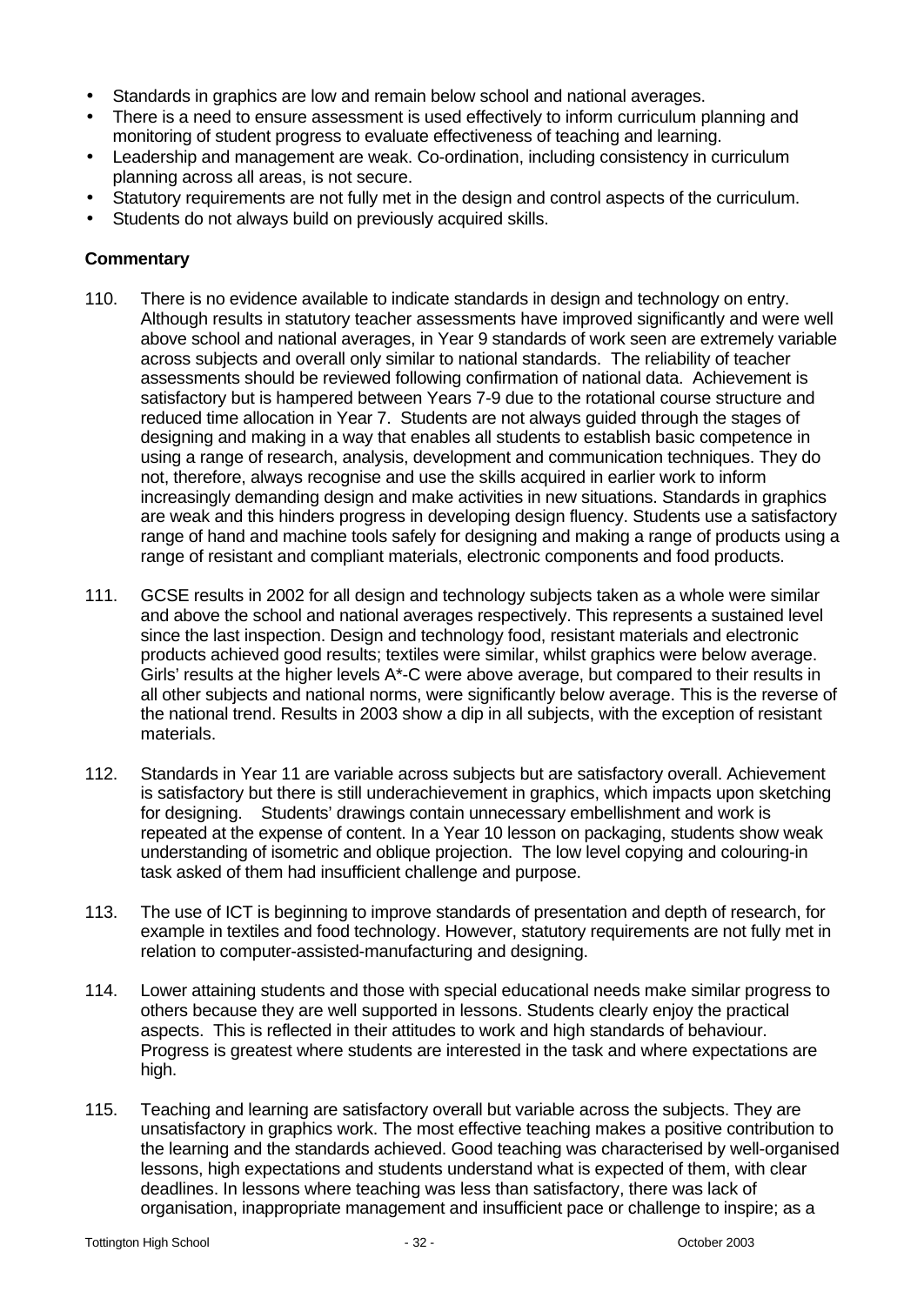result students learned very little. Lessons where teaching was satisfactory had some good features, but the focus for the lesson was directed towards the task at the expense of developing learning to the depth and breadth expected. Assessment data are not used effectively in Years 7-9 to inform planning and target -setting. There is inconsistency in marking of work and setting of homework.

- 116. Leadership and management are presently unsatisfactory and reflect long-term staffing and management difficulties. One effect is that there is no system currently to disseminate the good practice across subjects and address variations in standards. The senior management team of the school have recently devised a clear plan to be put into place following the inspection, to resolve current deficiencies.
- 117. Although no health and safety issues were observed during the inspection the school should review its risk assessment policy and procedures as a matter of urgency. The potentially hazardous layout of the food technology room identified in the last two inspections remains a weakness. Unsatisfactory progress has been made in addressing all of the issues identified in the previous reports.

#### **VISUAL AND PERFORMING ARTS**

#### **Art and design**

Provision in art and design is **good.**

#### **Main strengths and weaknesses**

- Excellent GCSE results over several years.
- Good teaching that is a major factor in getting all students to achieve well.
- Co-operative attitudes of students and their strong relationships with teachers that enable all students to make good progress.
- The use of data to set targets for students is underdeveloped.
- Accommodation is inadequate.

- 118. GCSE results in 2002 are well above the national average. Unvalidated results for 2003 are similar.
- 119. Standards on entry are average and in the current Year 9 are above average. This represents good achievement. Students in Year 7 use colour and shape effectively. This was seen in a project based on the work of Stuart Davis. They demonstrated the ability to make the link between his and their own perception of letterforms to make interesting Pop Art type compositions. Students demonstrate good skill in using drawings to develop their ideas for work in textiles and card low-reliefs. This was seen in their study of Aborigine art. Students with special educational needs make good progress and achieve standards often in line with their peers.
- 120. Standards in the current Year 11 are above average. This represents achievement that is in line their prior attainment. All students show the ability to develop their own ideas for GCSE coursework. One student working on a portrait project said that her clay head had got a look of surprise that she wanted to emphasise using metallic oxides; a boy wanted to include pieces of textile to highlight parts of his ceramic sculpture. Middle and low attaining students made exciting surfaces in a project on textures influenced by the work of the American Expressionists. They enjoyed using a graffito technique of scratching into pastel that has been laid over coloured tissue paper.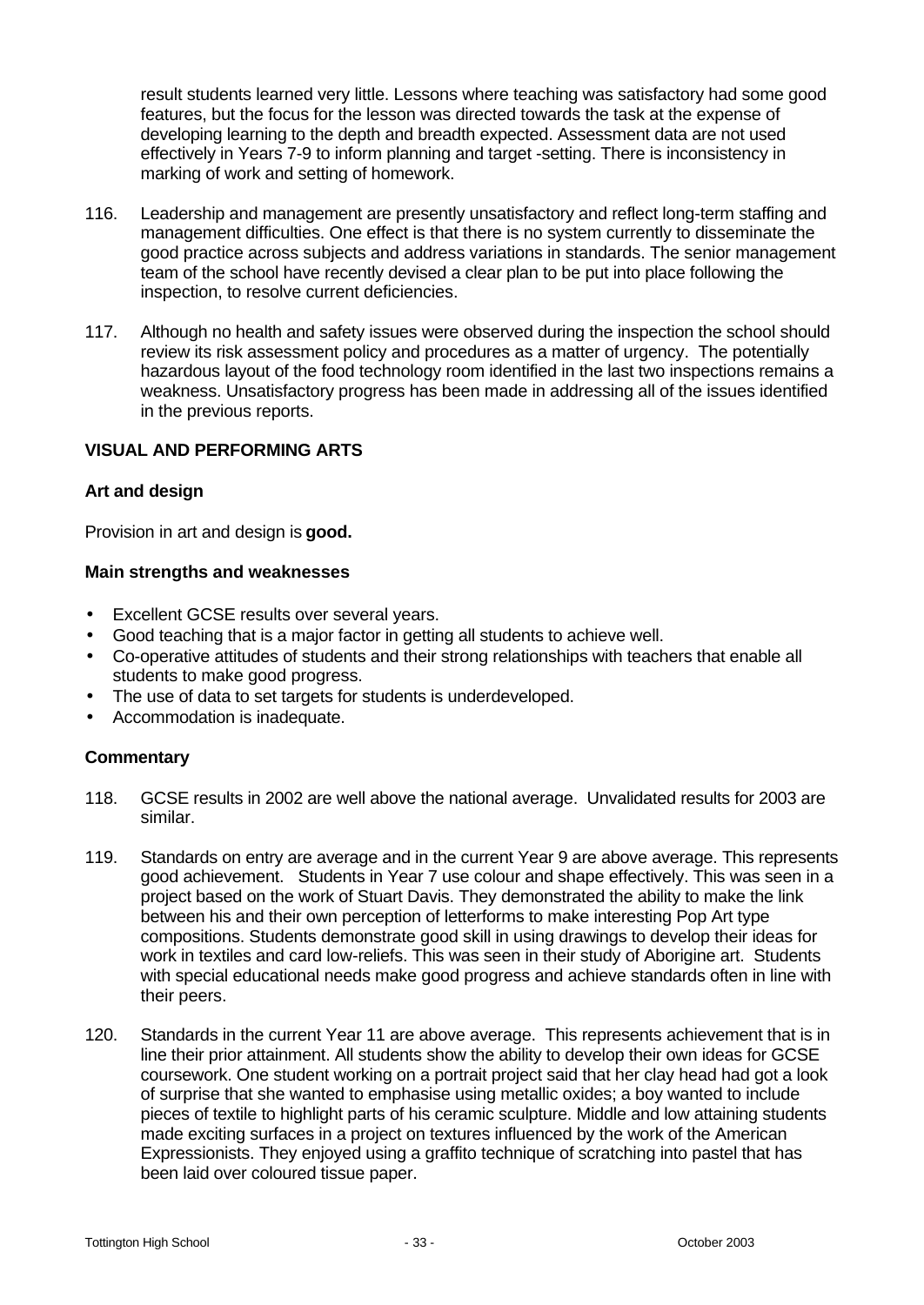- 121. The quality of teaching and learning is good throughout the school. Well-prepared demonstrations of techniques, using examples of successful outcomes, lead students to know exactly what is required in the lesson and how they can get started promptly. They learn how to improve their work by responding to open-ended questioning by the teacher. Much assessment is carried out by the teachers' skilful probing. This is reflected in the personalised summative reports sent to parents of students in Years 10 and 11. This is an area for improvement in Years 7-9.
- 122. The leadership of art is good because the head of subject leads by example and motivates his team to achieve highly in all aspects of their work. A particular strength is the innovative establishing of the school's own art gallery. Apart from this feature accommodation is inadequate for students taught in groups as large as thirty-five. ICT in the art curriculum has improved since the last inspection but is still unsatisfactory. Health and Safety issues have been addressed.

# **MUSIC**

Overall, the quality of provision in music is **very good.**

#### **Strengths and areas for improvement**

- Inspirational leadership.
- Good teaching.
- Very strong practical work.
- Strong extra-curricular opportunities.
- Allocation of time in Year 9.
- Computer resources for music.
- Unsuitable accommodation.

- 123. In general, GCSE music results have been well above average in recent years. In 2002 results were also well above average with all candidates gaining upper grades. Music is becoming an increasingly popular option in Years 10 and 11 and numbers are growing. There are no significant differenced in attainment between boys and girls.
- 124. Students' attainment at the end of Year 9 is above average. The standards achieved by students in Year 9 are good when compared with their attainment on entry, which is average. Achievement by students with special educational needs, and gifted-and-talented students, is above average. Students in Years 7 to 9 have some opportunities to use computers but these are not available in the department in sufficient numbers to fully cater for students in this key stage. At the end of Year 9 all students are able to use electronic keyboards with competence for performance and for composition. Listening and appraising skills are above average; students develop a musical vocabulary with which to describe the music they hear. Progress in Year 9 is curtailed by a reduction in the amount of time given to music. There are no significant differenced in attainment between boys and girls.
- 125. By the end of Year 11 students are fluent in the use of music technology and often reach above average standards in composition and performance. Compositions display interesting use of computer-generated sounds. Students' musical and general literacy are good and this has a positive effect on attainment in those areas requiring written, rather than practical, skills.
- 126. Teaching is good. In Years 7 to 9 students benefit from knowledgeable and committed teachers. Care is taken to relate tasks to previous learning; lessons often have a range of tasks and energetic pace. This helps to consolidate student learning and maintain interest.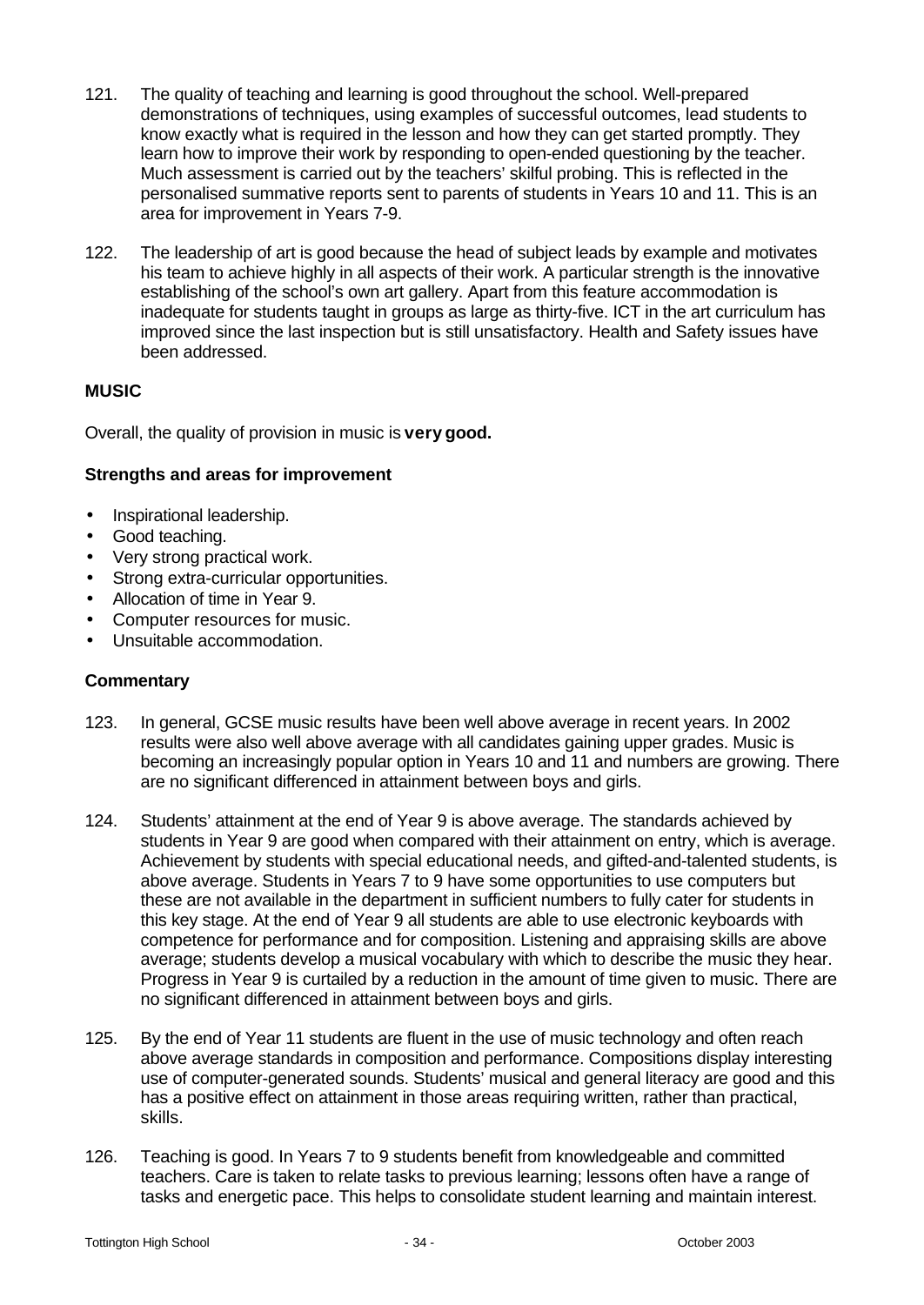Teaching embodies strong preparation, a range of teaching styles, interesting work, and very good organisation.

- 127. Teaching in Years 10 to 11 is good. Teachers successfully build on previous attainment. For example, in a Year 10 lesson on composition, the work was closely linked to the instrumental expertise of students. Music teachers support special needs students and involve them in all activities. There is some work especially designed for students with special needs and giftedand-talented students, and most classroom activities are available at a range of levels. Good teaching and very good planning ensure that most students make good progress across Years 10 to 11. Teachers ensure that at all stages students have opportunities to develop necessary musical skills. Learning is good across all years.
- 128. The provision for instrumental teaching is good. The number of students taking lessons in school is near average in relation to the size of the school. About 100 students have instrumental lessons each week. The visiting instrumental teachers make a strong contribution to the curriculum and their work is carefully managed and generally integrated into the work of the department. In the best instrumental lessons teachers keep careful records of student progress and give students opportunities to take instrumental grade examinations. This has a good effect on student progress. The department does not as yet record successes in grade examinations as part of its statistics.
- 129. Leadership in the department is excellent and management very good. Administration within music has strong organisation. Some aspects, for example consideration of SMSC, are currently under development. The department promotes literacy by giving students key terms in each lesson and this has a significant impact on student attainment in appraisal and listening. The long-term monitoring, assessing and recording of students' work are good. Teachers analyse attainment across the range of skills taught in music lessons and consider this information to extend the work offered to students. Teachers are committed to high standards. Some lessons are taught outside the music area in unsuitable accommodation and this hampers progress for some students. In addition the computer suite used for some music lessons in not equipped with music keyboards. This slows learning.
- 130. Extra-curricular activity is strong. The performing and composing work of students is appropriately celebrated in musical events and in recordings produced each year for students and parents. Standards of performance are often high. There are also large-scale musical productions involving large numbers. Such opportunities have a strong impact on the cultural and social development of students; they also contribute strongly to the prevailing ethos of the school.
- 131. There has been satisfactory improvement since the last report. Two issues from the previous report, concerning the time allocation in Year 9, and the use of unsuitable accommodation for some lessons, remain unresolved.

#### **Drama**

Provision in drama is **good.**

- Very good examination results.
- The teaching is good and raises students' achievement.
- The subject is very inclusive and all students have access to the work.
- The subject is very well led and managed but the expertise of the head of department is not fully deployed in teaching drama.
- Accommodation constraints still restrict the range of activities possible for GCSE work.
- Some lessons need more time to make the students' experience more effective.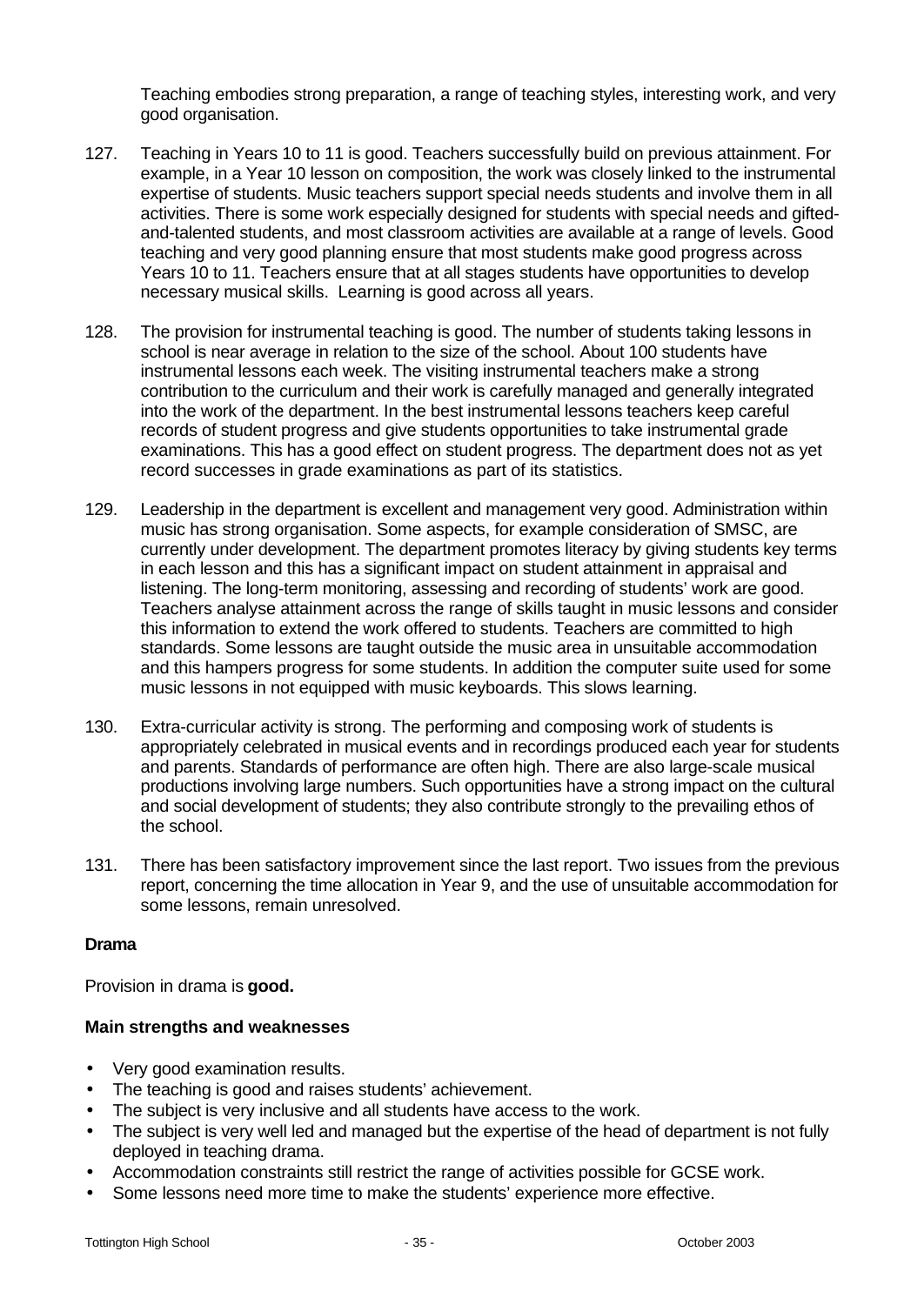# **Commentary**

- 132. Drama is a strength of the school. From an average level of attainment at aged 11, students acquire a wide range of drama and performance skills which results in well above average success in GCSE examinations at aged 16. These results are a reflection of the good teaching that students receive. Attainment is well above average in Years 10 and 11; and good in Years 7 to 9.
- 133. The teaching is good. It is authoritative, imaginative and based on very good relationships, high expectations and skilful control of students' behaviour. Most of the lessons are taught by the head of the department whose enthusiasm for and expertise in the subject has raised the profile and popularity of the subject significantly. It also has raised the quality of the students' work throughout the school. The learning is good across the school. Students display from early on an impressive command of skills in improvisation and script work and their achievement is good. In Years 7 to 9 students are confident in role play, mime and in the use of such theatre techniques as freeze-framing, hot-seating and tableaux work. Their maturity in evaluating their own and others' work is a key feature of the very positive attitudes they demonstrate towards the subject. Because this mature approach is taken students in Years 10 and 11 are able to present work that is sensitive and moving and can display strong emotional content without fear of peer criticism, as in an exercise set in a hospital ward. Many individual students display exceptional dramatic skills and the school has a good reputation for preparing students for work in the professional theatre and television.
- 134. Students from all levels of educational attainment and need have access to the subject. The success of those students with special educational needs in external examinations and in performances again represents good achievement. In one lesson a student with significant educational behavioural difficulties produced sustained levels of intense listening and highly appropriate, imaginative improvised work. This was very high achievement and resulted from the strength of the climate for learning that is a feature of the department. The work in drama contributes well to the personal and spiritual, moral, social and cultural development of the students. This is further enhanced by the very effective links with the drama departments in the local further education colleges, one of which presented very high quality work on issues of racism, drug abuse and bullying during the inspection. These performances served as excellent models for the examination course students who saw and evaluated them. The school's own productions are highly praised by parents who also see the work as enhancing the status of the school locally.
- 135. The subject is very well led and managed by the head of the department but much of her time is used in teaching in other departments and mainly non-specialists are used to cover other classes. This is not an ideal use of specialist expertise and the school should consider the level of deployment in the subject. Similarly the time allocated to some lessons is too short for students to gain the maximum benefit from the provision.
- 136. As at the last inspection accommodation remains unsatisfactory and continues to restrict the range of theatre arts skills available for study at GCSE. However, given the rise in status and success in the subject the improvements since the last inspection are good.

# **PHYSICAL EDUCATION**

Provision in Physical education is **good.**

- Teaching is consistently good.
- Students attain above average standards.
- GCSE results are well above average.
- Extra curricular provision is good.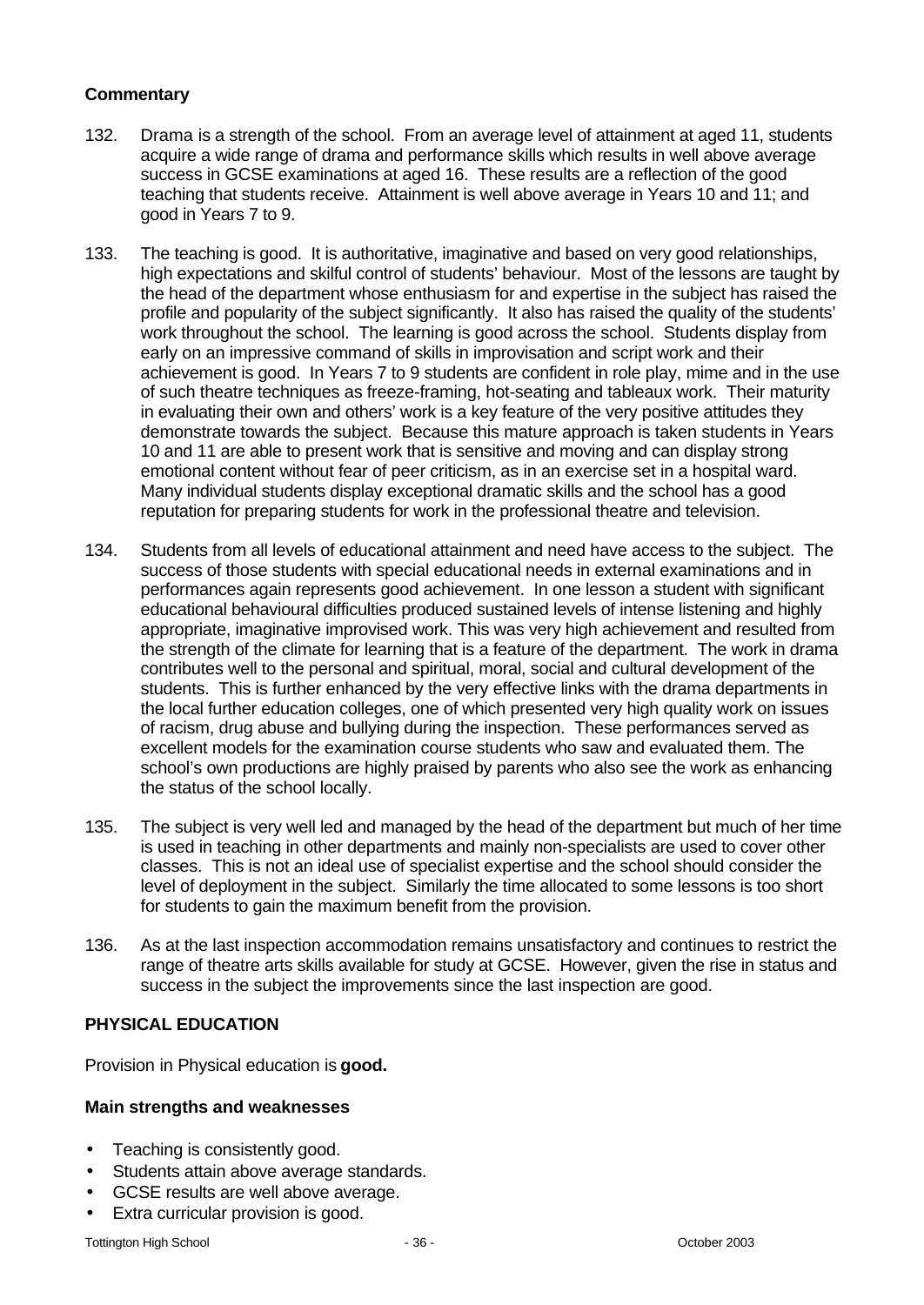- The time allocated for the subject remains below that found in most schools.
- 137. Standards among most non-examination students are average. A significant number of individual students reach standards that are above average in athletics, cross-country, swimming, badminton and rounders. Students have gained recent representative honours in hockey, netball, football and cricket. One student is a biathle international.
- 138. The department receives very little information about standards on entry. Even though the time allocation remains below that found in most schools as it did at the time of the previous inspection, students in Year 9 are achieving particularly well in games. Though satisfactory overall, achievement among younger students in gymnastics and outdoor and adventurous activities is limited by the shortage of time. Students with special educational needs, who are fully integrated in all lessons, progress as well as others. Several are following the GCSE course. Achievement among examination students is good. Non-examination students continue to achieve well in games. Opportunities are also provided for students in Year 11 to gain local accreditation in a variety of activities and many do so.
- 139. The quality of teaching and learning is consistently good. Lessons are carefully planned and resources, including information and communication technology, are used well to support learning. Opportunities are provided in some lessons for students to show initiative by leading warm up activities. In a Year 11 GCSE lesson, students were given the tasks of organising coaching sessions. They did so very effectively and all students conducted themselves sensibly and with maturity. Students are always correctly dressed for physical activity. Relationships between teachers and students are very positive and encourage learning at all levels. Participation rates are good throughout the school. In-class support for two students in Year 7 is sensitive and effective.
- 140. Although it has still not been possible to rectify the problems relating to the showers that was identified in the last report, overall improvement since the last inspection is good. New schemes of work have been produced and a new assessment system is in place. Other developments include higher standards among examination students and the successful introduction of the Junior Sports Leaders Award as an extra curricular activity in Year 11.
- 141. Leadership and management by the two teachers who share joint responsibility for physical education are good. Teachers work very well together and roles are clearly defined. Extra curricular provision is good. School teams have enjoyed recent successes in cricket, netball, football, and hockey. The additional opportunities provided for students outside normal lessons make an important contribution to the overall standards achieved.

# **BUSINESS AND OTHER VOCATIONAL COURSES**

#### **Business**

Provision in business is **good.**

- Standards at GCSE have risen considerably in business studies.
- The use of information and communication technology (ICT) to support the curriculum is good.
- Leadership and management are good.
- The two courses offered cater well for the differing needs of students.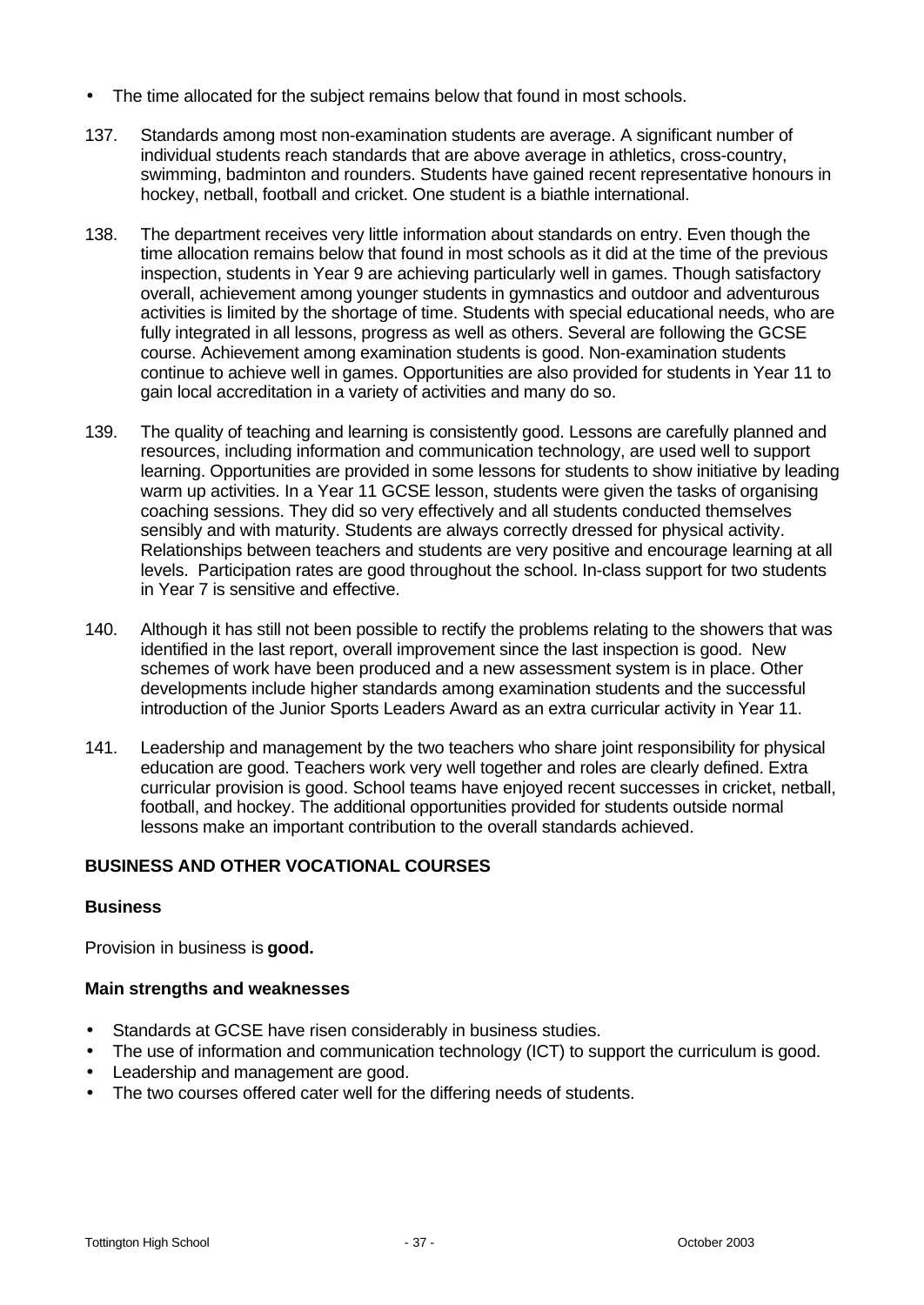### **Commentary**

- 142. In 2002 attainment at GCSE in business studies was below the national average at grade A\*- C, above average at A\*-G and in line on average points scores. In 2003 standards rose considerably, as four-fifths of the entry gained A\*-C grades, with over half the students gaining A\* and A grades. Girls have tended to perform better than boys, but not significantly. In business and communication systems GCSE standards have been similar in both 2002 and 2003, but no national comparisons have been made, owing to the relatively small entry. In groups of mainly middle and lower attainers, approximately half of the students gained grade C or above. In the work seen in this course, students in Year 11 are fulfilling the unit requirements, and attaining average standards. Given the lower grade profile of the group this is good achievement. Although there is a wide range of ability in the business studies groups, assessments of Year 11 work indicate that standards are above average, and that students are achieving well. Inspection evidence confirms this view. Many higher-attaining students have good analytical skills and are able to link different aspects of the subject into business theories.
- 143. Teaching and learning are good. In theory lessons the teacher gives students every opportunity, through varied well-timed tasks, to explore the key concepts for themselves and to contribute to discussion to ensure that they understand them clearly. In the computer room the process may be more teacher-led, but students are carefully prepared to ensure that their product is of the highest quality.
- 144. Marking is frequent and consistent. Feedback is constructive, and particularly effective in Year 10, where the subject is new. Many students have difficulties initially in reading questions and instructions carefully, and using notes efficiently, in order to fulfil the specific requirements of a task. The teacher gives clear guidance on how to improve performance and to progress to a higher level.
- 145. The two GCSE courses meet the needs of a wide range of students. Business and communication systems is more practical and incorporates a high proportion of ICT, with unrestricted access in lessons to computers. Even on the more "academic" business studies course, students have half their course linked into ICT.
- 146. The delivery of the business courses is the responsibility of just one teacher, who reacted swiftly to the below average results of 2002, and implemented effective strategies, particularly in examination techniques, which aided the considerable improvement of 2003. The department has firm policies in place and very detailed schemes of work, which are constantly under review. There is good support for students who have problems with understanding or completing work, or meeting coursework deadlines.

Business was not reported on at the previous inspection.

#### **Leisure and Tourism**

Provision in Leisure and Tourism is **good.**

- Students are achieving well.
- Teaching is very good.
- Assessment is very good.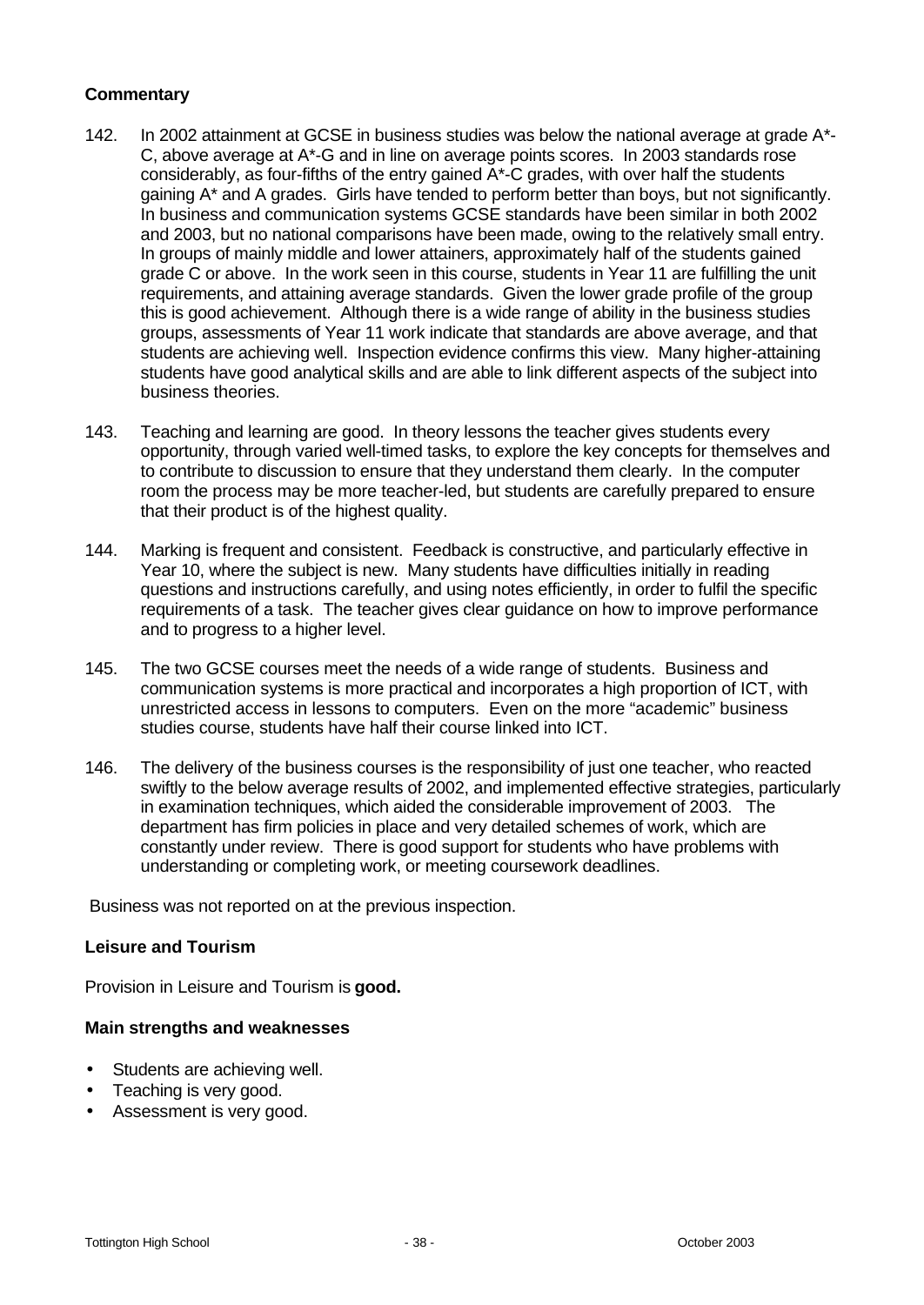# **Commentary**

- 147. The school currently offers leisure and tourism as a double award GCSE in Years 10 and 11. The course was introduced only last September and so there are no previous results to report.
- 148. Although there are variations in the ability levels of students in both year groups, standards overall are below average. This is because most students are of lower academic ability. In Year 11 a small number of students are producing work that is average for the course.
- 149. Given their starting points, achievement is good. Students in Year 11 for example demonstrate a competent level of understanding about customer services. Their oral contributions are good. This is partly because the teacher uses questions very perceptively to encourage students to think about, and comment on, different aspects of their work. Students in Year 10 for example can talk sensibly about the facilities, activities and services found at a premiership football club from a business point of view. Opportunities are provided for independent research. Students use the internet very effectively to obtain different pieces of information, for example about various towns and cities. They then present their findings to others in the class.
- 150. Teaching and learning are very good. Information is shared with students at a pace that helps them with their understanding. The teacher has high expectations of work and behaviour. Students respond well and consequently their learning is very good. There is an atmosphere of mutual respect in lessons and this gives students the confidence to make progress. Assessment is very thorough. Through their 'review sheets', students are given very clear and precise guidance on the strengths and weaknesses of their work and are shown how they can improve.
- 151. One teacher has sole responsibility for implementing and delivering the course. The teacher has already reviewed the effectiveness of the first twelve months and has made some adjustments in approach for this academic year. This level of self-evaluation is good practice.
- 152. Resources and links with the community are very good. A range of visits to relevant places of interest supports students in their work. As part of the course, students go to places such as the Castle Leisure Centre, Skill City, Alton Towers and the Manchester Museum of Science and Industry. Such educational trips and the involvement of visiting speakers, provide students with an additional and realistic insight into leisure and tourism.

# **PERSONAL, SOCIAL AND HEALTH EDUCATION AND CITIZENSHIP**

#### **Personal, social and health education**

- 153. On the basis of a light touch review of these areas the school's provision for personal, social and health education programme, including sex education and drugs awareness, is satisfactory.
- 154. In Year 7, groups of students debate strategies to stop unacceptable behaviour, in Year 9, equal opportunities covers areas such as stereotyping and for example, how television soaps stereotype the elderly.
- 155. Careers education is a component of the personal, social and health education (PSHE) modular curriculum in Years 8,9,10 and 11. It provides information on the various ways of obtaining careers guidance and counselling and raises students' awareness about making the right choice and implications of having a job. In Years 10 and 11, preparations for work experience applications for jobs and post 16 educational opportunities are well covered. For example, in Year 11 students receive lessons on writing their CVs. and undergo mock interviews with outside professionals.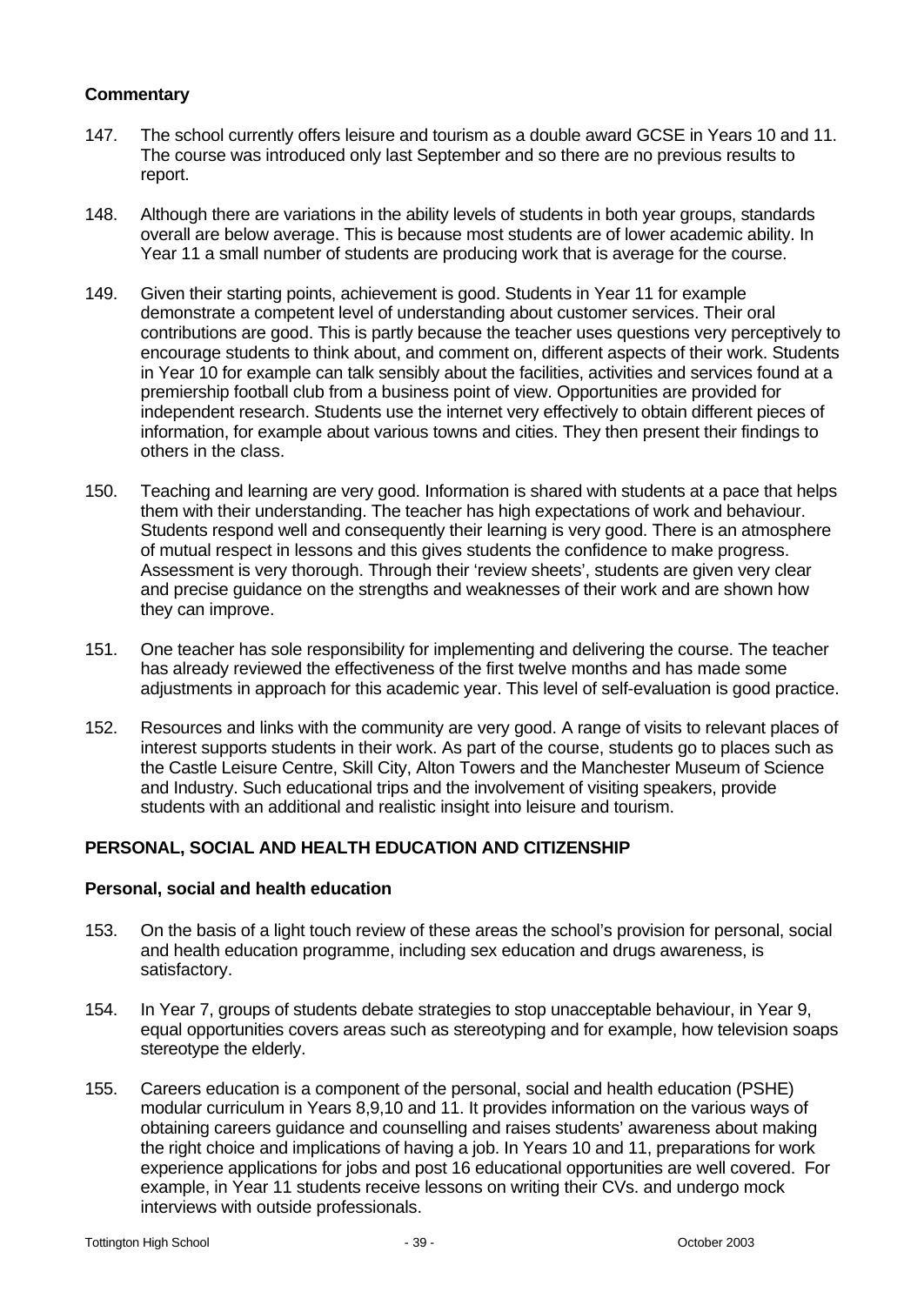156. There is a clear process for learning progressively through the PSHE curriculum. However, its effectiveness is monitored and evaluated only through informal discussions with staff and students and there is no baseline assessment. The school has identified the need to bring pastoral and curriculum provision closer together and this is reflected in the responsibilities of the recent appointment of assistant headteacher. A whole school staff and student questionnaire has been completed to identify issues and inform development.

# **Citizenship**

On the basis of a light touch review of this area provision in Citizenship is **satisfactory.**

#### **Main strengths and weaknesses**

- Recognition that citizenship is a compulsory National Curriculum subject.
- Appointment of a curriculum leader to develop citizenship.
- A further audit needs to be carried out to determine full entitlement of all aspects of citizenship for all students.
- Assessment needs to be developed.

- 157. Insufficient evidence was available to judge teaching and learning in Citizenship which is an emerging subject in the school. The relevant aspects of the subject have been identified and are taught currently through the personal, social, health and citizenship education (PSHCE) programme, in a range of subjects across the curriculum and in tutorial periods. The school conducted a full audit of the range of topics each department teaches about two years ago. There is no formal procedure for managing the development of the subject and measuring the progress of students at the moment. The school appointed a curriculum leader from September this year to develop the subject. He has recognised the issues involved in managing such a diverse subject and monitoring the cross-curricular delivery and has made a good start. There are plans to use the new departmental audit to establish parts of the course which are at present not accessed by all students. Assessment procedures are in the early stages of development.
- 158. The school currently provides a number of opportunities for students to experience active citizenship with the well established and well run upper and lower school councils. These councils meet weekly and the elected representatives take suggestions from and report back to the tutor groups in a very organised and mature way. All years are supporting a charity of their choice.
- 159. Citizenship has been identified in most departmental schemes of work and is a particular strength within history where a mock ballot was held in Year 9 with a discussion on democracy. Geography makes a good contribution through consideration of the environment and a good assembly for Year 8 on the theme for the week, "saving the planet" was seen. In religious education many issues are studied, for example, moral issues and issues concerning prejudice and world poverty.
- 160. There is recognition that there are a number of areas for development and with the new appointment the school is well placed to move forward to implement fully the development of citizenship.